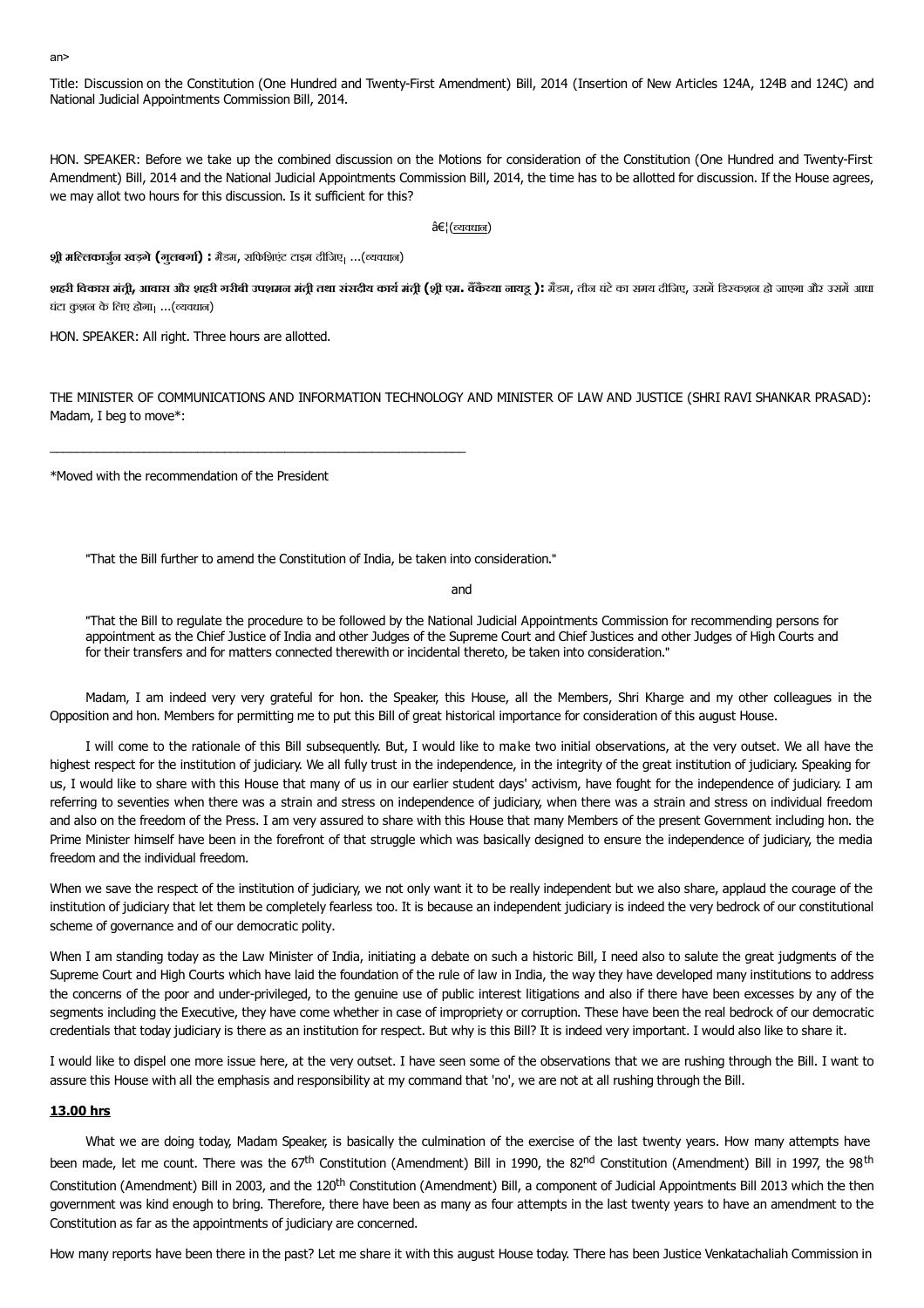2003. Justice Venkatachaliah was the Chief Justice of India, a very eminent judge. There has been the Administrative Reforms Commission in 2007 under the very distinguished Chairmanship of Shri Veerappa Moily, I do not know if he is present here, which recommended that a National Judicial Commission be established in whatever form and that the collegium system needs to be changed. The Law Commission of India in its 214<sup>th</sup> Report in 2008 made its recommendation. I will refer to that subsequently.

There have been Parliamentary Standing Committee's 21st Report on Judges (Inquiry) Bill, 28<sup>th</sup> Report on Supreme Court (Number of Judges) Bill, and the 44<sup>th</sup> Report on the Age of Retirement of Judges. Therefore, there have been four attempts for Constitutional amendment, and seven recommendations by various Committees over the years, all emphasising that the collegium system of appointment for the hon. Judges of the High Court, of the Supreme Court, and the Chief Justices, needs to be changed.

Madam, today I would like to share with this House as to how we have come here. It is very important that I do so. When the Constitution was framed, great debate occurred as to what should be done and what should not be done. Various modes had been suggested. Three modes came to great scrutiny. Should the President make the appointments himself? Should the President make the appointments in consultation with the Executive? Should the President make the appointments in consultation with the Parliament? Or should the President make the appointments in consultation with the Chief Justice of India? These were indeed the great issues which were matters of great concern and consideration.

Madam, ultimately Dr. Ambedkar in his very persuasive and very eloquent words stated that no, we need to consider that judiciary should be independent, due credit and importance must be given to the office of the Chief Justice, and also the Executive must have a say. Therefore, article 124 for Supreme Court, and article 217 for the High Court were enacted stating inter alia that the President shall appoint the Chief Justice and the Judges of Supreme Court, and while doing so he will certainly consult the Chief Justice. And while doing so for the High Court, consultation with the Chief Justice of the High Court was also postulated. Therefore, it was a proper balance of the Executive and the Judiciary.

Madam, I would like to quote Dr. Ambedkar here, it is very important, about the role of Chief Justice. I have great personal regard for Dr. Ambedkar, one of the finest visionaries India has ever produced. His outstanding ability, his understanding and his contribution in the working of the Constitution and creation of the Constitution is indeed legendary. And I would request many of the young members of the Parliament to please read the life of Dr. Ambedkar.

I would like to quote Dr. Ambedkar from the Constituent Assembly Debates. He said,

"With regard to the question of concurrence of the Chief Justice it seems to me that those who advocate the proposition seem to rely implicitly both on the impartiality of the Chief Justice and the soundness of his judgement. I personally feel no doubt the Chief Justice is a very eminent person, but after all the Chief Justice is a man with all the failings, all the sentiments, and all the prejudices which we common people have. And I think to allow the Chief Justice practically a veto upon the appointment of judges is really to transfer the authority to the Chief Justice which we are not prepared to vest in the President or the Government of the day. I, therefore, think that that is also a dangerous proposition." Therefore, Dr. Ambedkar, while framing the Constitution was very clear. Today, as the Law Minister of India, while moving this important Bill, I wish to salute Dr. Ambedkar, Shri Jawaharlal Nehru, Sardar Patel and Dr. Rajendra Prasad for understanding the real wisdom of India's polity that there must be a healthy blend, namely, the President must not have unbridled powers and the Chief Justice also must not have unbridled powers; there must be healthy coordination and consultation. It worked very well.

There were some ups and downs when we heard about committed judiciary. That is a separate chapter altogether. Today, the people of India have learnt how to trust the polity of India. They have the power and authority. They can unseat any political leader and any political party from power, be it in the States or at the Centre. Surely, the maturity of Indian democracy has emerged which also recognises the supremacy of Parliament, respect of Parliament and also the integrity and independence of the Judiciary. That is how it has grown over the years.

Now, today, I would like to share my experience. I had the privilege of working as a Minister of Law at a junior level in the Vajpayee Government. I have also been a practising lawyer in Patna High Court and then Supreme Court. I had the occasion to see the works of Judiciary over the years, apart from being an activist fighting in the JP Movement and anti-Emergency struggle. From 1950, till 1993, the system worked very well. Occasionally, there was stress.

Today, there is no pre-collegium appointee as a judge in India. Shri Kalyan Banerjee may correct me if I am wrong. All of them are appointed by the collegium system, after 1993. I will come to that separately. Today, I would like to ask a question in this hon. House. Why do we not have judges like V.R. Krishna Iyer? Why do we not have judges like H.R. Khanna? Today, this question has to be asked. The reason why I have taken the name of H.R. Khanna is this. Individual freedom was under great stress in the 1970s. In the ADM Jabalpur Shukla case, when the Supreme Court gave a judgement, I would say regretfully, that even if a detenu is killed in a prison there is no remedy, he held aloft the flag of liberty. I remember the New York Times writing about him, 'If ever democracy will return to India, India must erect a plaque of gold for H.R. Khanna'. That has been the tradition of judges of India. ...(Interruptions)

SHRI KALYAN BANERJEE (SREERAMPUR): First take the name of Justice Bijan Mukherjee.

SHRI RAVI SHANKAR PRASAD: Bijan Mukherjee, Vivian Bose, Patanjali Sastri, S.R. Das − they are legends. ...(Interruptions)

SHRI KALYAN BANERJEE: I am not objecting to it. But take the name of Justice Bijan Mukherjee first.

SHRI RAVI SHANKAR PRASAD: I agree with you. Therefore, we are very proud of the legend of judges.

When I am speaking here, let me share something with you all that there have also been flaws. Justice G.P. Singh was the Chief Justice of Jabalpur High Court for five years. I call him a *rishi* of modern jurisprudence. He has written books on interpretation of statutes and they are quoted like an authority. But it is also a fact that G.P. Singh could not come to the Supreme Court. Those are issues to be considered. Justice Mohammedali Currim Chagla was a Chief Justice for 11 years in Bombay High Court but he also could not come to the Supreme Court. A brilliant judge, I salute him here.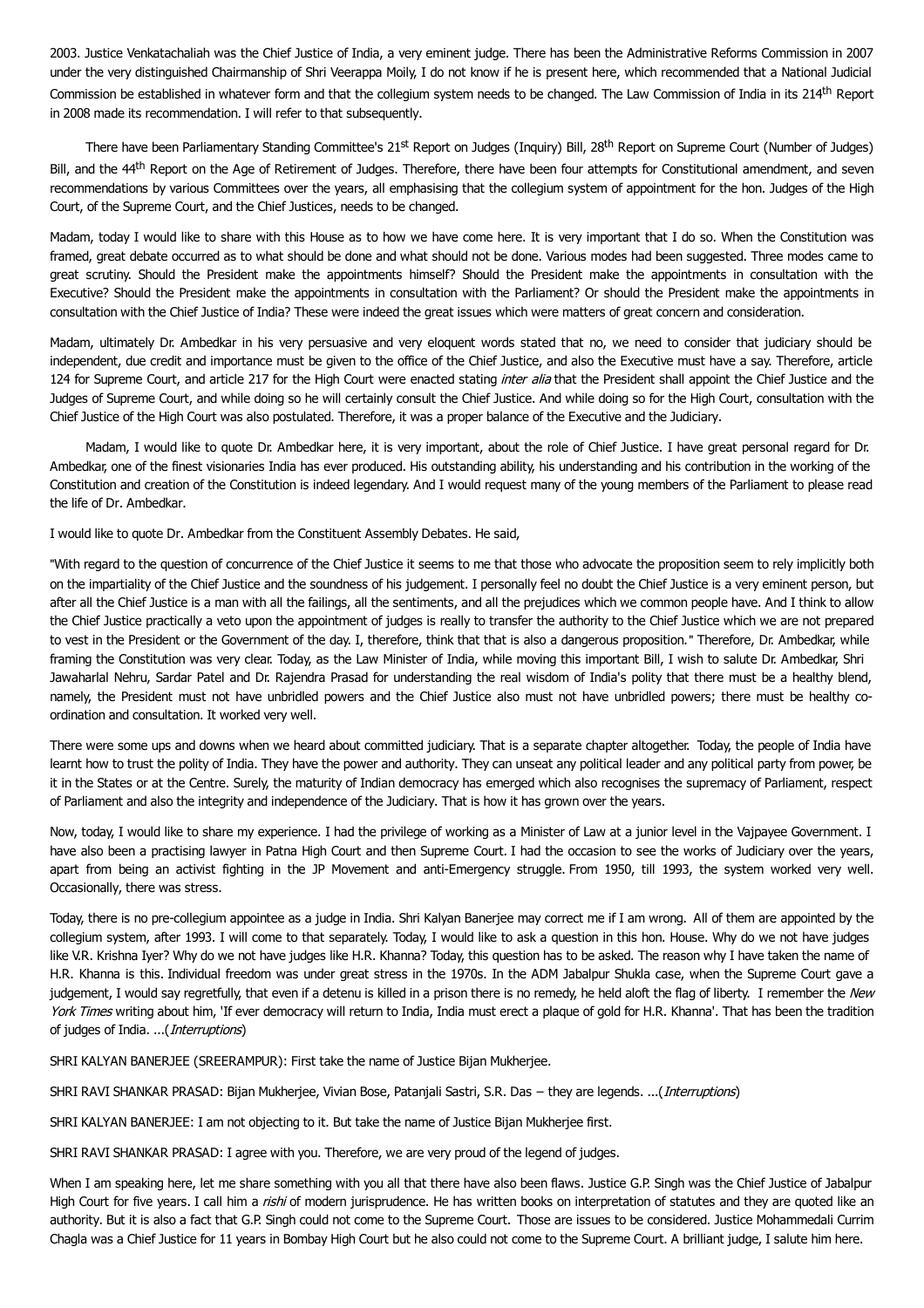In 1993 a judgement came. What was the judgement? Article 24 says that the President shall appoint a judge in consultation with the Supreme Court Chief Justice and also the High Court Chief Justice in the case of High Courts. In fact, the substance of the judgement is, I say with great respect, that the Chief Justice will appoint the judges in consultation with the President. That is how it became reversed. I am sorry to say that. What was the message? It is that you will only have an informal arrangement to be communicated. You can seek a reconsideration of the proposals made, and if the collegium in its wisdom decides to reiterate the decision, it is binding on you. Therefore, the role of the Executive became very very limited. Yes, they have got the right to be consulted, namely, informed. But this was how it was re-read.

Madam, this issue has come about repeatedly. Today, I would like to share with you how this whole concern was expressed. The first concern came from the Government, which sought a reference to the Supreme Court, under Article 143, the 'Second Judges Case'. In 1998, what the Supreme Court did? It enlarged 'the Chief Justice with two judges' with 'the Chief Justice with four judges'. So, it became five. But the Collegium system said, 'For the independence of Judiciary, we are having these principles established'.

Madam, I say − and I think that the entire House is with me - that all of us want independence of Judiciary and give respect for that. But when I say 'independence of judiciary', I must reiterate that the sanctity of Parliament is equally important, which we all need to appreciate. Sitting in Parliament, we talk about it. We are the representatives of the people of India; we represent the diversity of India, the hope, aspiration and agony of India; and all of us come here with a view that when we reflect them, we seek accountability of the Executive, and we also reflect the concern of the people of India.

Surely, the supremacy of the Parliament is equally important. While I say that the independence of the Judiciary is important, separation of power is equally a basic structure; it is also a part of the Constitution. Therefore, with Parliamentary democracy, integrity, independence, supremacy of Parliament, and with integrity and independence of the Judiciary, and also by respecting the people's wish, the democracy functions.

I want to assure the hon. Members of this House that the Government has got no intention whatsoever to have any confrontation with the Judiciary − no, not at all. We respect the Judiciary as an article of faith. But when we have come to have this Bill, we are seeking to only reiterate that the Constitutional arrangement as envisaged, which has been reflected upon from time to time, by so many Commissions, Standing Committees with wider consultation possible, needs to be reflected.

Madam, let me share with this hon. House, how the whole issue has been articulated from time to time. There was the 85<sup>th</sup> report of the Law Commission. I want this to go on record for the information of the hon. Members and I quote:

"This Committee is aware that for this state of affairs, the Union Law Ministry is not blame-worthy. As the entire process of initiation of proposal for appointment of new Judges is no longer the responsibility of the Executive, as a result of a decision of the Supreme Court, though it was not contemplated in the Constitution, responsibility for judicial appointment now rests in the domain of the Judiciary. The Union Law Minister is accountable to Parliament for the delay in filling up of the vacancies of judges, but he has functionally no contribution to make. The Supreme Court read into the Constitution a power to appoint judges, that was not conferred upon it by the text of the context. The underlying purpose of securing judicial independence was salutary, but the method of acquiring for the court, the exclusive power, to appoint judges, by the process of judicial interpretation is open to question."

This is what the Law Commission report said.

Madam, late Justice J.S. Verma, a very eminent Judge, who wrote the judgment of 1993, clearly said this:

"My 1993 Judgment, which holds the field, was very much misunderstood and misused. It was in this context, that I said that the working of the judgment, now, for some time, is raising serious questions, which cannot be called unreasonable. Therefore, some kind of re-think is required. My Judgment says the appointment process of High Court and Supreme Court Judges is basically a joint or participatory exercise, between the Executive and the Judiciary, both taking part in it."

Justice J. S. Verma, who wrote the 1993 Judgment, establishing the Collegium system, himself was critical that his Judgment has been completely misread and not being properly used.

Madam Speaker, Justice Venkatachaliah, a distinguished Chief Justice, was heading the Constitution Review Commission formed by the Government headed by Shri Vajpayee. I would like to assure my friends from the Opposition that we in the BJP have been supportive of the National Judicial Commission right from day one. There have been views of some political parties to go to pre-1993 position but even during Vajpayee Government our commitment was that. Even in 2009 our commitment was that. Even during 2014 Lok Sabha election our manifesto clearly stated that we wanted a National Judicial Commission. Therefore, we have been quite consistent as far as this is concerned.

PROF. SAUGATA ROY (DUM DUM): Why are you then bringing a truncated Bill?...(*Interruptions*) This is a truncated Bill.

## SHRI RAVI SHANKAR PRASAD: I will come to that.

Madam, I must acknowledge that Shri Kharge's Party, when the Congress was in power, also brought it as an enabling provision of a Bill and the rest was a separate ordinary Bill. It was passed by the other House and then it came to the Lok Sabha. When the Bill was referred to the Standing Committee, it recommended bringing the entire architecture into the Constitution itself and suggested not to bring an ordinary Bill. The Standing Committee also recommended improvement in the ordinary Bill by laying down the procedure for appointment, etc. In fairness again the previous Government brought an amendment to that Bill in the Lok Sabha but it lapsed because the House was dissolved. I have withdrawn that Bill.

In the present Bill, about which I will talk separately, all the recommendations of the Standing Committee have been substantially taken into account. I will reply to that elaborately once I hear all the points during discussion. But Madam, I must say in all fairness, when I became the Law Minister I started taking up this cause and the first thing I decided was that I will have proper fresh consultations with eminent people. The first consultation I did was with an eminent jurist. I called a meeting. Justice A. Ahmadi, former Chief Justice of India, Shri V.N. Khare, former Chief Justice, Shri Soli Sorabjee, Shri Fali Nariman, Shri Shanti Bhushan, Shri K. Parasaran, Shri K.K. Venugopal, Shri K.T.S. Tulsi, Justice A.P. Shah,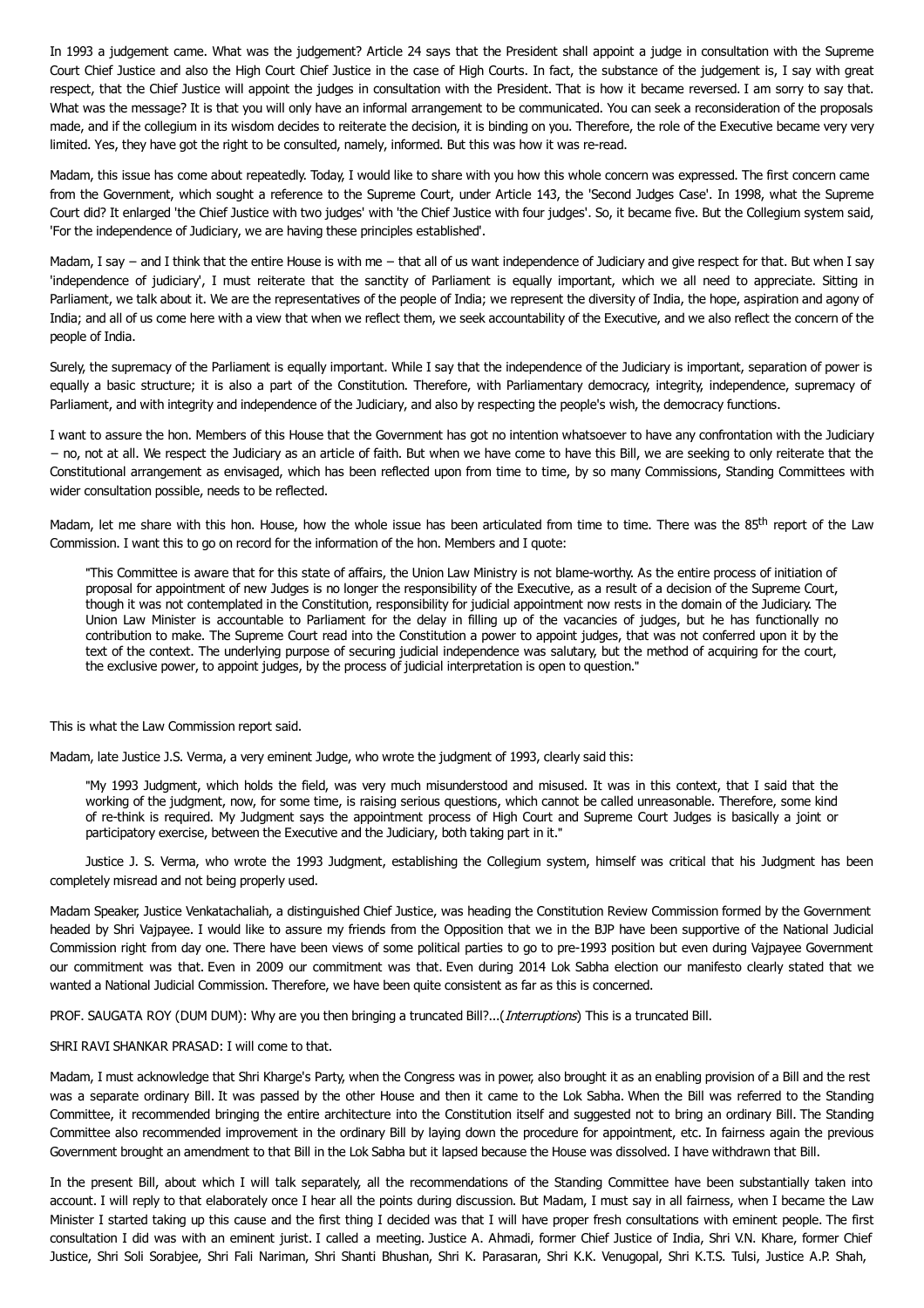Chairman of the Law Commission, Prof. Madhava Menon, Shri Upendra Singh, Shri Anil B. Divan, the Chairman of Bar Council of India Bir singh Ji, the present Attorney General, the present Solicitor General, Shri Arun Jaitley, in capacity of an eminent lawyer, all came and I presided over the meeting. All except one supported the National Judicial Commission. Many could not come but I remember the former Chief Justice, Shri G.B. Pattanaik rang me up saying that he could not come but he completely approve this proposal. Shri P.P. Rao, Shri Ashok Desai, Shri T.R. Andhyarujina, Shri Harish Salve and Shri G.N. Vahanvati, all supported it. This was the widest consultation possible. Thereafter, as a Law Minister I wrote personal letters to 26 Heads of political parties in India seeking their opinion. I am happy to announce, Madam, that both Shri Mulayam Singh and Ram Gopal ji were kind enough to support the initiative. Ram Vilas Paswan Ji's Party also supported it. CPI, CP (M), Sudhakar Reddy and Shri Prakash Karat wrote to me. Shri Tariq Anwar is here. Shri Sharad Pawar wrote to me. Madam Mayawati wrote to me. Madam Jayalalaitha...(*Interruptions*)

Justice, Shri Soli Sorabjee, Shri Fali Nariman, Shri Shanti Bhushan, Shri K. Parasaran, Shri K.K. Venugopal, Shri K.T.S. Tulsi, Justice A.P. Shah,

SHRI P. KARUNAKARAN (KASARGOD): There are some reservations also. You just do not say that we have written to you.

SHRI RAVI SHANKAR PRASAD: I will come to that. You have a right to speak and I will reply to that. I am only telling what I did. I will come to that. Just give me five minutes more.

I have regards for both hon. Mamata ji and hon. Jayalalitha Ji. They have given certain suggestions. I have tried to address that. I will come to that separately. I also wrote to hon. Sonia ji. I am sure her Party's views will be known to me. I understand that she will be conveying her views. Shri Sharad Yadav wrote to me. Almost all major political parties wrote to me. Madam, I must tell you in all fairness that there have been some suggestions made. We have accepted the spirit of some suggestions and with regard to others I will reply when points are made by the Members. What is the architecture today and that is the last point I wish to say.

The National Judicial Commission shall be headed by the Chief Justice of India. It will have two senior most judges of the Supreme Court of India. Law Minister shall be there. Two eminent persons are to be selected by the hon. Prime Minister, the Chief Justice of India and the Leader of Opposition or the Leader of the largest Opposition Party in the Lok Sabha. One of the eminent persons shall be from Scheduled Castes, Scheduled Tribes, OBC, women and minority. This is the whole architecture.

The National Judicial Commission have got the right and duty to make appointments to the posts of Chief Justices of the Supreme Court and the High Court as also judges of the Supreme Court and the High Court. They will appoint men of ability and integrity. The senior most judge of the Supreme Court shall be appointed as the Chief Justice if he is able.

Then, the details of their powers and regulations have been framed in the other Bill which I have moved separately which is to be considered together with this Bill. What does it say? The National Judicial Commission shall make appointment of the judges of the Supreme Court. Apart from taking eligibility criteria in the constitution, if they appoint a High Court judge to the Supreme Court, apart from seniority, his ability and merit will also be considered. It has been mentioned clearly.

In case of the High Court, the name shall come from the Chief Justice, who will consult two senior most judges and as many other judges as can be framed by regulation. Why this? We have got Allahabad High Court with nearly 100 judges and we have got Sikkim High Court and other High Courts where the number of judges is small. We have got Calcutta High Court and Mumbai High Court where the number is big. Therefore, let regulation decide as to how many other judges, the Chief Justice must consult. The Chief Justice will also consider the eminent lawyers of that High Court as laid down by the regulation to be framed by the National Judicial Commission.

The law also says that the names recommended by the Chief Justice would also have separately the views of the Governor and the Chief Minister of that State which shall go to the Commission. When I say, 'the Governor', I mean the Governor in the constitutional sense who has to act on the aid and advice of the Chief Minister.

The Commission can also recommend names for a High Court but it also needs to be approved in the same manner from the High Court, the Chief Justice, the Governor and the Chief Minister.

Madam, in conclusion, I would like to say two more things. If two members of the Commission oppose a recommendation, it shall not be carried. Giving primacy to the judiciary, the Chief Justice, the two hon. judges, the Chief Justice is also a member of the three-member group to appoint eminent persons and also the Chief of the High Court.

There is one more provision in this. The recommendations made by the Commission shall be accepted by the Government. However, if the President of India makes a request, for given reason, to consider any proposal made, then the Commission will consider that and if the Commission considers and reiterates its previous opinion, then it must be unanimous. This provision is only to give due deference to the highest constitutional authority in India, that is, the President of India.

Madam, this is the brief architecture of the Bill. I will reply to other points when I hear the debate. Lastly, I have to make an appeal to this House. I am not a Member of this House though I am in the other House for the last 14 years. But I always consider that the Lok Sabha is the biggest panchayat of India. Apart from passing law and apart from giving majority to the Party to form the Government, as a panchayat it reflects the aspiration of India, the ecstasy of India and the urges of India. That is the glorious tradition of this House.

With that tradition, today I am appealing to this House to rise above all considerations and show a great unity of purpose that this House has a resolve to work in unison to ensure that the judiciary's dignity is properly maintained and we have a fair procedure for appointment of the High Court and the Supreme Court judges. That is my appeal to this House.

माननीय अध्यक्ष महोदया, मैं बहुत विनमूता से इस महान सदन के केदिदान सदर से अपील करता है कि यह बाज से अपने सदन करत ऐतिहासिक है, आप समर्थन करेंगे।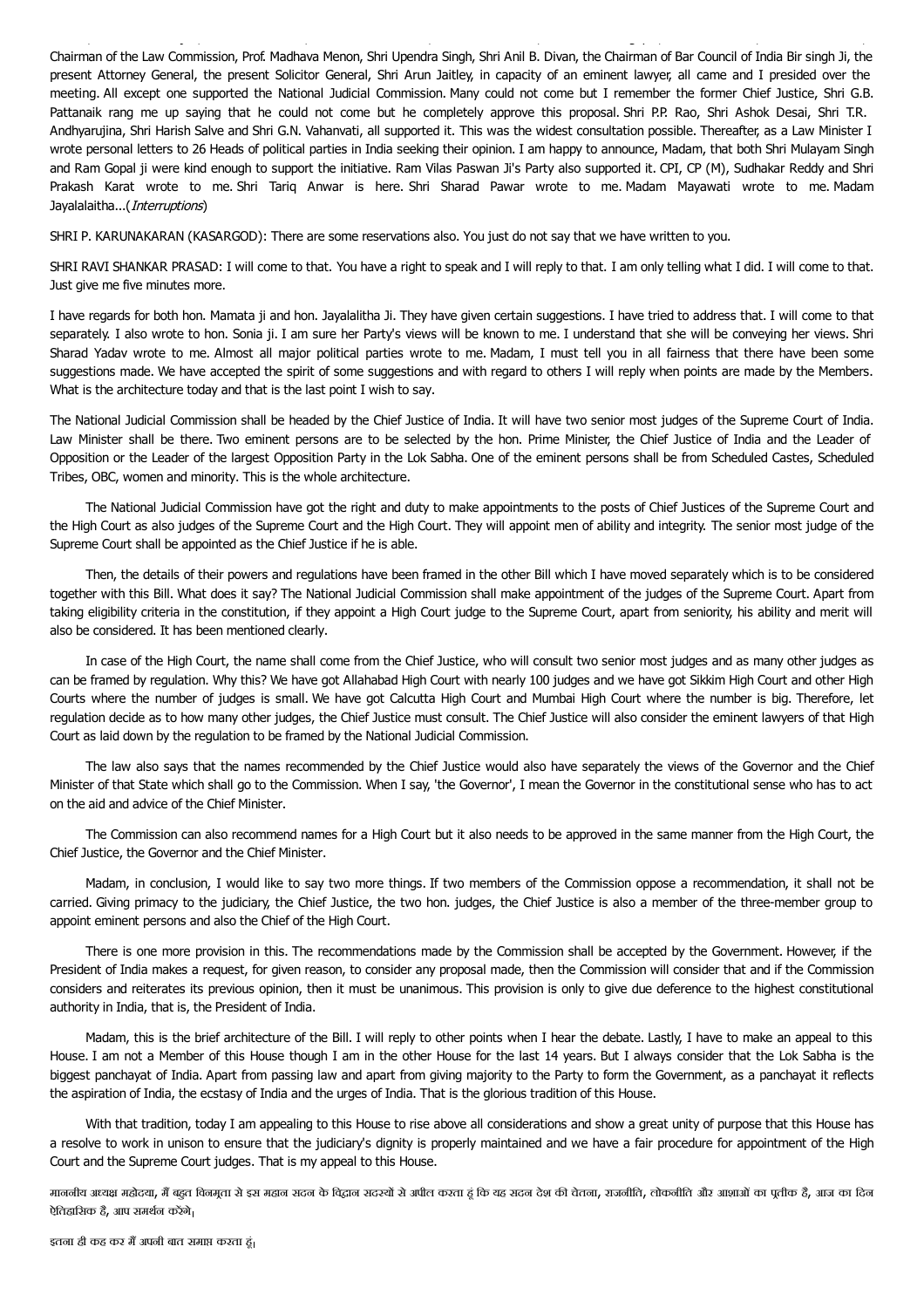#### HON. SPEAKER: Motions moved:

"That the Bill further to amend the Constitution of India, be taken into consideration."

and

"That the Bill to regulate the procedure to be followed by the National Judicial Appointments Commission for recommending persons for appointment as the Chief Justice of India and other Judges of the Supreme Court and Chief Justices and other Judges of High Courts and for their transfers and for matters connected therewith or incidental thereto, be taken into consideration."

DR. M. THAMBIDURAI (KARUR): Madam, we have given notice for some amendments to the Bill and they should be considered.

HON. SPEAKER: The House stands adjourned to meet again at 2.00 p.m.

## **13.25 hrs**

# **The Lok Sabha then adjourned for Lunch**

# **till Fourteen of the Clock.**

**14.03 hrs**

The Lok Sabha re-assembled after Lunch at Three minutes past Fourteen of the Clock.

 $\overline{\phantom{a}}$   $\overline{\phantom{a}}$   $\overline{\phantom{a}}$   $\overline{\phantom{a}}$   $\overline{\phantom{a}}$   $\overline{\phantom{a}}$   $\overline{\phantom{a}}$   $\overline{\phantom{a}}$   $\overline{\phantom{a}}$   $\overline{\phantom{a}}$   $\overline{\phantom{a}}$   $\overline{\phantom{a}}$   $\overline{\phantom{a}}$   $\overline{\phantom{a}}$   $\overline{\phantom{a}}$   $\overline{\phantom{a}}$   $\overline{\phantom{a}}$   $\overline{\phantom{a}}$   $\overline{\$ 

(Dr. M.Thambidurai in the Chair)

THE MINISTER OF URBAN DEVELOPMENT, MINISTER OF HOUSING AND URBAN POVERTY ALLEVIATION AND MINISTER OF PARLIAMENTARY AFFAIRS (SHRI M. VENKAIAH NAIDU): Mr. Chairman, Sir, I have a small request to make to the hon. Members. The President of India is coming for a function to Parliament House at 6.15 p.m. The Members are supposed to be seated in their seats by 5.45 p.m. The programme is about presentation of the best Parliamentarian Award. That being the case, we have to adjourn the House at 5.30 p.m. Keeping that in mind, the debate and discussion on the Bill has to be adjusted in that manner because it is a Constitution Amendment Bill which would mean that we will have to go for voting for four times, that too manually by distributing slips since seat allocation is yet to be completed. Keeping that in view, I would like to request all the political parties to field one speaker each and also keep the time constraint in mind. I have no problems otherwise. After the Bill is passed in this House it has to go to the Rajya Sabha and then to the hon. President for getting his signature and time left with us is very limited. So, I request the entire House to keep this fact in mind and accordingly cooperate.

SHRI M. VEERAPPA MOILY (CHIKKABALLAPUR): Mr. Chairman, Sir, in fact, these two Bills − one a Constitution Amendment and the other one a regular Bill − are very important and unique Bills. The hon. Law Minister has explained the scope and also the history of Judiciary in all these years.

Thomas Jefferson said that the judiciary independent of a king or executive alone is a good thing but independence of the will of the nation is a solatium at least in a Republican Government. It is quite unfortunate that such an important issue like this has become a controversy. In fact, there should have been a national consensus on this issue. It should not have been said on the background of political executive versus judiciary. This is not a good trend. This kind of a friction or a conflict between the political executive and the judiciary is an unfortunate development. Why has this proposal, particularly after 1993, not been pushed up? It is only to ensure that there is no conflict or no friction. We need to arrive at a certain consensus so that, by and large, it was acceptable both by the judiciary and the political executive.

I remember that in 2003 itself we have moved a Constitution Amendment and also a Bill in this regard. Right from 2008, we have been working on this Bill. In fact, when I was the Law Minister, I conducted a lot of national consultations which included an important consultation meeting of the political executive including the Prime Minister, the then Chief Justice of India, all the judges of the High Courts, all the Chief Justices of High Courts and also eminent jurists. A two-day conclave was held with regard to the judicial reforms which included the appointment of judges. By and large, a consensus really emerged out of that meeting.

Thereafter, we wanted to see that this consensus is evolved. We are not concerned with who is having an upper hand. We are not for upmanship. Ultimately, our concern is on the kind of appointment system which should prevail in the country which is good for the nation. That is why, I said that it should ultimately reflect the will of the nation and not merely the will of the judiciary and the political executive. It is the question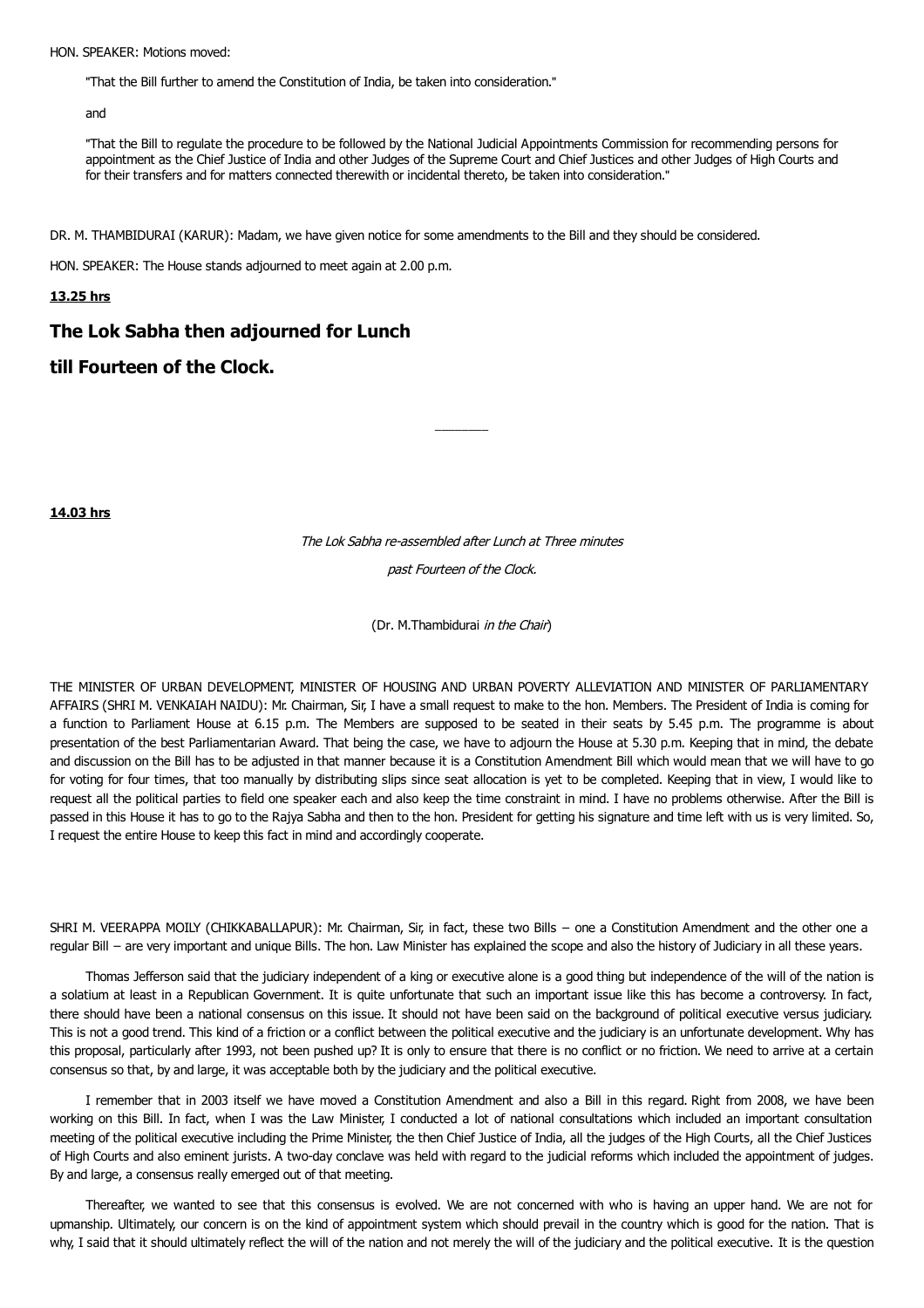which we have to put to ourselves. Within ourselves, we have to think on whether we are thinking about the welfare of the nation or not. The judicial system ultimately depends upon the performance of the judges and access to justice. We were on the track of quest of justice not only after the Independence but even earlier also. That is where, this becomes very important. After the birth of the collegium system, it started in the first judge's case wherein, while presiding over that judge's case, the then Chief Justice of India, Justice P.N. Bhagwati said:

"The Chief Justice of India, the Chief Justice of the High Court and such other Judges of the High Court and of the Supreme Court, as the Central Government may deem it necessary to consult, are merely constitutional functionaries having a consultative role and the power of appointment resides solely and exclusively in the Central Government."

Justice P.N. Bhagwati has said this in that judgement when he was presiding over that case. But thereafter what has happened? In 1993, in the second judges case, the Supreme Court led by the former Chief Justice of India at that time, Justice J.S. Verma, overruled the first judges case. In fact, this was subsequently regretted by him. He said that it was not his intention. Our Law Minister has also mentioned this while introducing the Bill for consideration. He regretted it a number of times. I took him around the country for national consultation. In every platform, he did admit that he committed a wrong. Of course, some times he said that it was misinterpreted. There is no misinterpretation at all. It was clear that he committed a mistake. But he could not do anything because by that time he had laid down the office as Chief Justice of India. What could he do? It was late. In fact, he went on to hold that the selection should be held as a result of a participatory consultative process in which the executive should have the power to act as a mere check on the exercise of power by the Chief Justice of India, to achieve the constitutional purpose. The entire thing was diluted by that judgement.

I am looking at another judgement. Chief Justice of India at that time, Justice S.P. Bharucha, has really put the last nail in the consultative process. What has he said? He said: "Collegium system of appointing judges to the High Court is of particular relevance for our purposes. The collegium must take into account the opinion of the Chief Justice of India, which would be given the greatest weight − he gave the greatest weight − the views of other judges of the High Court who may have been consulted and the views of the colleagues on the Supreme Court bench who are conversant with the affairs of the concerned High Court." This is how the whole thing was reversed. Thereafter, all of us tried to undertake an exercise and this is where we are now. In fact, freedom and independence of judiciary were not just confined to appointments. It means that both the institution of judiciary and independent judges are separate and free from interference from other branches of the Government, namely executive and legislature. Be political parties, other powerful interest or individuals, that individual judge or magistrate is independent and at liberty to take a decision without pressure, inducement or promise from any source whatsoever. This is where they will have to be independent. They should not be interfered with.

In fact, the Constitution is very clear with regard to the power vested with the political executive. Article 124 vests the power of appointment of Chief Justice of India and the judges to the Supreme Court with the President. It is stipulated that the President shall appoint judge of the Supreme Court after consultation with such of the judges of the Supreme Court and of the High Court as the President may deem necessary. The appointment of judges of the High Court is also made by the President of India. The President has to consult the Chief Justice of India, the Governor of the State and the Chief Justice of the High Court concerned.

Earlier, I was also a Chief Minister. We used to be consulted by the High Court Chief Justices. We used to write a joint letter to the Governor and the Governor used to make a recommendation to the Law Ministry. Informally that has been followed. That was not done away with. We used to get such letters from the Chief Minister when I was the Law Minister in the Government of India. We used to give weightage, but at the same time it was not formalised. That is not quite mandatory. Chief Justices can write letters straightaway to the Law Ministry and get things done. Subsequently, the National Commission to review the working of the Constitution which was headed by the former Chief Justice of India Justice M.N. Venkatachaliah, also said that there should be a National Commission.

The National Commission should have the effective participation of both the Executive and the judicial wing of the State (integrated scheme for missionary for appointment of Judges). There is no question as to who should have the upper hand or who should have a better voice but they said that there should be appropriate balance.

Now, you have introduced a Bill, in fact, the 2013 Bill − both are Constitution Amendment Bills. In fact, the 2013 Bill was introduced by us, the UPA Government. You have not made many changes but there are two very important changes which is a matter of concern. One important change is about the veto power. If any one of the two Members of the Commission objects, then, you can go ahead. That is the veto power. This is what the Judiciary is worried about. It may end up with no decision at all. It may be impractical or this may give rise to a lot of conflicts between the Judiciary and the Executive. I think, a lot of consultation should have been gone into as this is an important component or element which you have introduced in this Bill in variance to our Bill or the Constitution Amendment Bill. Maybe this can work. Otherwise, some other formula would have worked if no agreement is arrived at because after all it is three versus three. The total Members in the Judicial Commission is six. Three sometime may take one side; and the other three may take the other side. It should have been an odd number. That would have saved the situation. It leads to no decision. Even if a decision is taken, the CJI as a Chairman could have a voice in this. That would have satisfied the Chief Justice of India.

I think, while preserving the integrity and independence of Judiciary, which is a must, we should ensure that that works. That has not been seriously taken into account. I don't know why veto power has been introduced. Veto power is not that democratic process, according to me. There is some sort of unilateral decision to be imposed on a system, which may not be taken well and that will lead to lot of problems. Who are these eminent persons who should be qualified themselves as the Members? Are there any guidelines? Maybe, you should provide guidelines. At least in the rules which would be framed you can define as to who are these eminent persons. Otherwise, anybody can be eminent person.

While selecting one of the Members, one of them should hail from the SC/ST/OBC, minority and women. In these days of gender justice, you should have made a woman compulsory as a Member of the Commission. I think, you are outdated. The system should not be an outdated one. I would put it in that way. You have to seriously consider this. It should have been mandated. Earlier, we have given some rotation system but even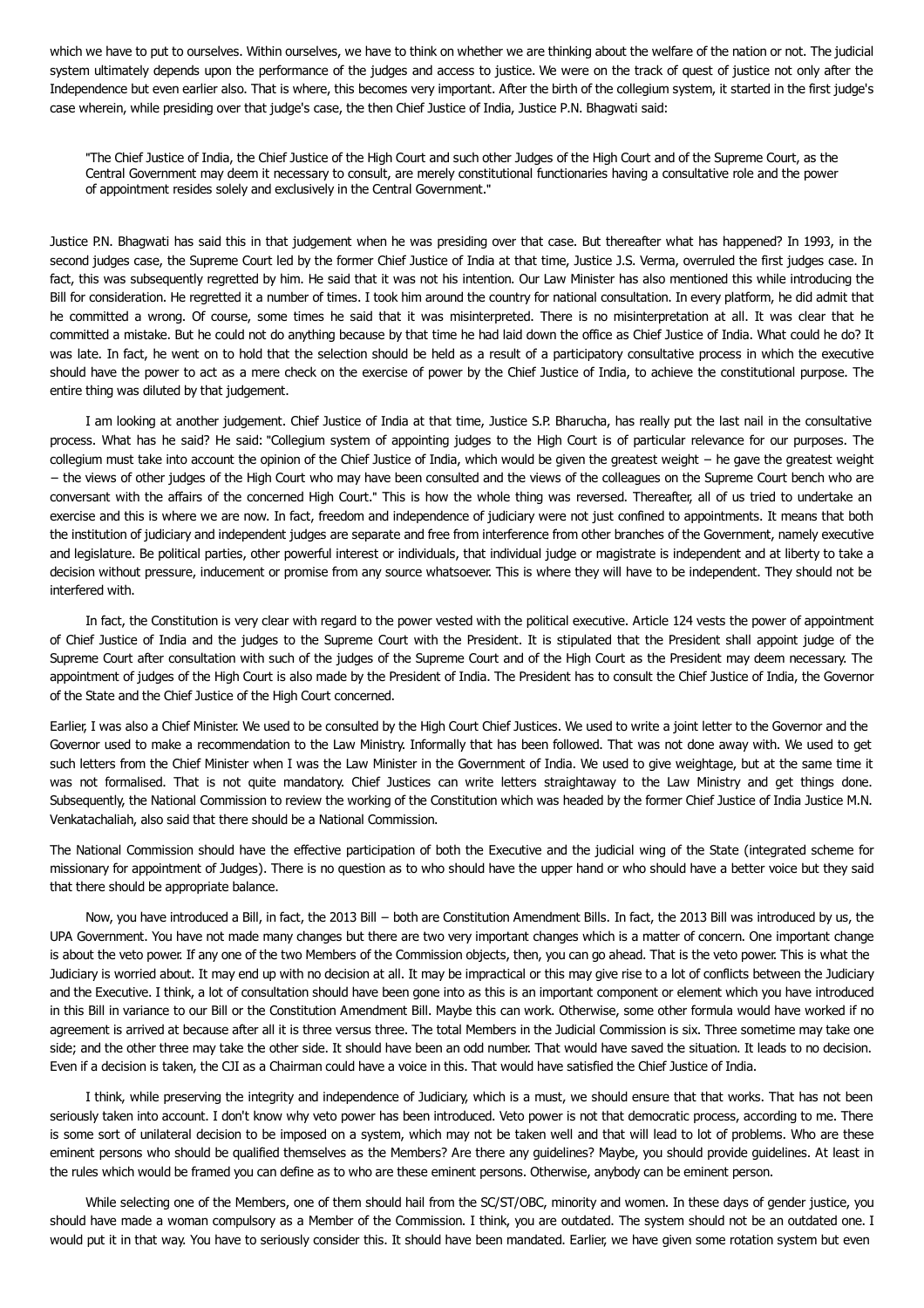that rotation system is given up, if I am correct. Consequently, the same category of people may be repeated continuously. One term, two term or any number of terms; of course, same person cannot be continued after three years. But the same category of persons can be continued, which would lead to some arbitrariness; that may lead to some denial of an inclusive society. Diversity should have been the core theme of this entire exercise. You have not considered that. You know it very well as the Law Minister. I have also functioned as the Law Minister. According to my reading, it does not provide for that. There should be some plurality which, I find, is totally lacking in this Bill, Maybe, the Minister can come out with some amendment. He should please think of that amendment.

In addition to that, in many conferences, I used to tell the Chief Justices of High Courts and also the Judges of the Supreme Court, including the Chief Justice, to get one SC judge, at least, in the Supreme Court. As regards women, there is a total bias, unfortunately, in the Judiciary against women. I struggled to get one woman Supreme Court Judge. There also, a lot of things were said against that particular lady. But still we could get her for the first time. We are not getting them actually.

If this is the kind of traditional approach to appointment of judges, how do we cure it? I thought that, when you considered this, you would definitely provide a solution to this problem to get plurality. Even Backward Classes are not getting adequate representation in the Judiciary, forget about adequate representation, sometimes they have no representation at all. With regard to minorities, it is very difficult to pick them up. They also have no representation. Women have no representation at all in many of the High Courts. Even in the Supreme Court, there is only one woman judge. Now, of course, the Government said that there should be one more.

I think these are all very serious matters. I would like to say that the Judiciary should reflect the plurality of society. You need to provide for that because this is the body which gives direct justice and if the composition of the Supreme Court and High Courts themselves is such that there is no proper representation to these classes of people, then it is not fair. Let us not talk about accessibility. I think there should be some in-built system for having plurality in the higher judiciary and to have social justice. According to me, any justice system without social justice is no justice at all. We need to provide that kind of redressal. I am not referring to every other aspect of it. But I know very well that even in the advanced countries like USA, UK, France, Germany etc., they have demonstrated their concern for social justice. There again, the appointment of judges are made by the political executive or by the Senate or by the Presidents of the respective countries or they are elected through the elected bodies. There is no comparison with our existing system wherein judges appoint themselves. It is only available in this country where the judges appoint themselves. This kind of a system is not there in any of these countries.

Sir, in fact, I was the Chairman of the Second Administrative Reforms Commission and I have illustrated how the systems work in many of these developed countries. So, the Judiciary should reflect the Legislature, should reflect the political executive because they reflect the society as such. There is no ghettoing the justice delivery system. We are accustomed to it. We are colonizing our mind, ghettoing it, making an exclusive society as such. I think we have to give up that. I thought, you will bring a comprehensive amendment taking advantage of your mandate. I am sorry to say, it is only a patch-up. It is not an integrated approach. In fact, I must tell you that even while selecting the Judges of the High Court, what is the kind of the quality? It is very selective. I know − I was a Chief Minister − how it was very selective. Forget about the various sections but at least some efficient people should be there. I can tell you, even the briefless lawyer ends up as a Chief Justice of India. That is our system. I am not exaggerating. A briefless lawyer can also become the CJI of this country. This is the great defect. How do you undo it? Forget about the Chief Justices of High Courts. This can happen. Then what kind of an efficient system is there? That is why, there is all this pendency.

I proposed one system; I brought in a Bill called the All India Judicial Service. You kindly look into that. The idea in bringing the All India Judicial Service is to appoint District Judges directly. Tomorrow, you can make those Judges directly as High Court Judges. After selection, they serve for some time. With a minimum service, you can make them High Court Judges directly. Otherwise, either you get the people who are at the verge of retirement or even the promotee Judges or the Judges directly also. I think this is a fresh category which can go up the ladder up to the Supreme Court. Best quality of lawyers will join as District Judges. Otherwise you cannot attract them. How do you attract them? There should be an incentive system to attract the best type of Judges, the best talents there just like IAS, IPS. Direct appointment of District Judges, of course, for some time, was opposed by all the Chief Ministers. But in the last meeting, I do not exactly remember the year, I think, may be in 2009 or 2010 when we convened a meeting of all the Chief Justices of the High Courts including the Law Ministers. Then, consensus emerged for the first time that the All India Judicial Services should be attempted to. That decision was there on record. I think we have to push up that to get the best quality of judges. Best men will be there in the Courts.

Some time, we never used to have people with the best academic education; now we have. We started the experiment in Bangalore with the National Law School University. We laid a lot of encouragement to that. Today it has ended with 14 such Law School Universities which includes the University in Kolkata. The best of the talent is coming. They are all again going abroad taking appointment. It is because, opening is there. I thought that I must have another 14 Law School Universities in the country. Every State should have one University. I think, this is how we can produce the quality. I think, they are much sought after, better paid than the graduates from the IITs and the IIMs. Everybody thought Law is not a good course. When we all joined the Law courses, everybody would say, this is the last resort. Now, this has become the first resort. Even the people who have completed MBBS, even the IIM, even the IIT, they would like to have another qualification; particularly they join the law profession. This has happened. There is a turnover. But thereafter what happens? Suppose you have provided for direct appointment of District Judges, they would have joined. There is a good avenue. It is not that everybody can very successfully commence the practice. Unless they get into a good, eminent, senior post, they may not get that ladder. That is why they go abroad. I think it is a brain drain. You need to contain that. This is what I wanted. There is an important statement given by a former judge of the Supreme Court that one of the best kept secrets in this country is the appointment of judges. That means there is no transparency at all. Whom are you appointing? With what background are you appointing a person? Nobody knows it. Ultimately you land up with a corrupt judge or land up with a judge who is most inefficient and cannot understand the law of the land. He will not reflect society's feelings and aspirations at all. This is what we need to look into.

Justice V.N. Khare was in favour of doing away with the collegium system and introduces it. I must say that the time has come when we should do it but we also need to address the concerns of the judiciary. Simply by drawing some conclusions and saying that all pre-collegium judges are bad, is not correct. The collegium has produced best judges for this country and for this world. Look at Justice Chandrachud or Justice P.N. Bhagwati, they were all produced by this pre-collegium system. Nobody could say that they were politically appointed. They were all culled out like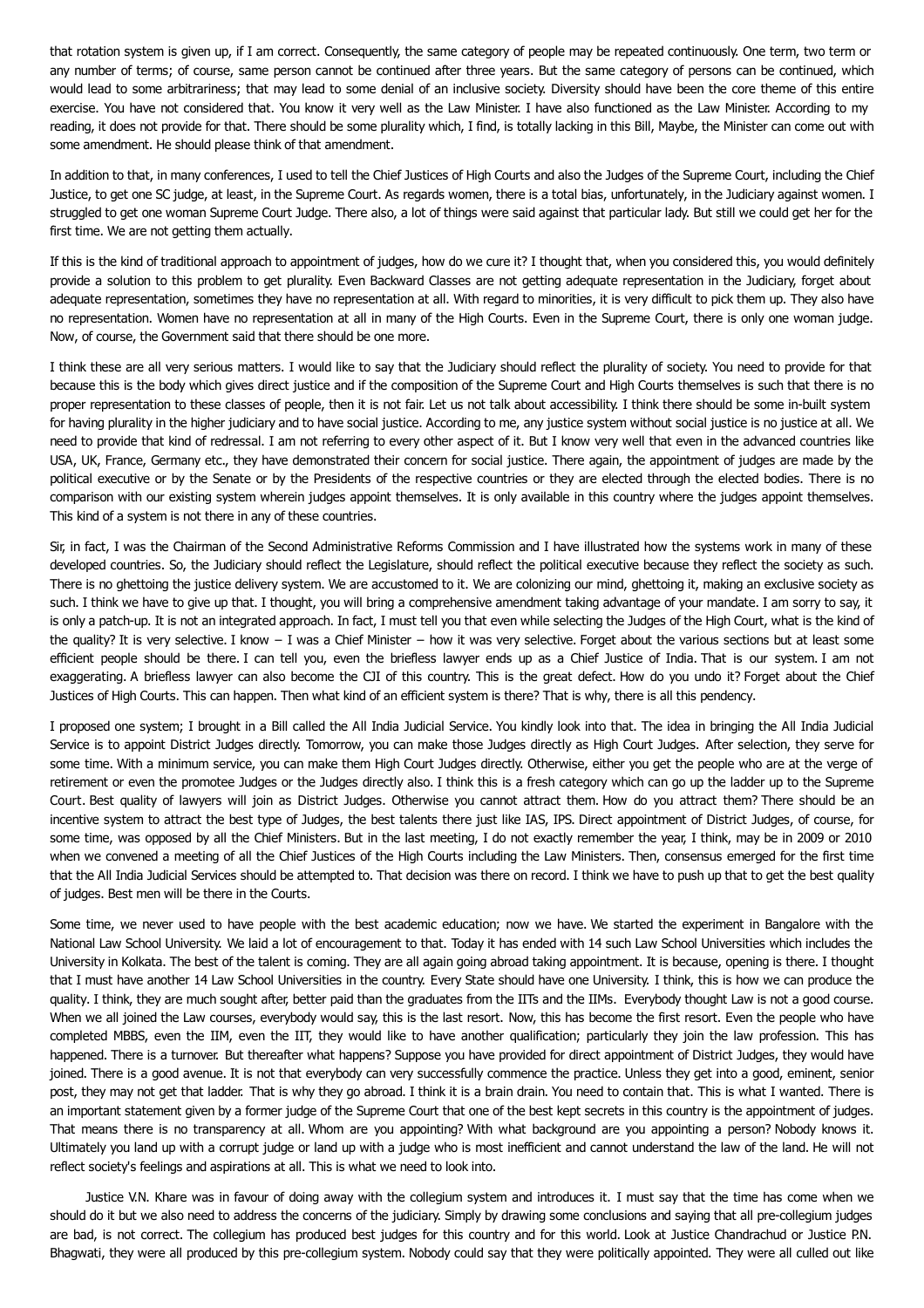Justice Krishna Iyer. It is wrong to say that. At the same time, it is equally important to say that you cannot draw this inference that all those judges who are appointed by this present collegium system are bad. You are hurting them by doing this.

I know that there are some unfortunate recent developments. Some judges, who served as Chief Justices of the Supreme Court, start criticising it. You can criticise it but there should be a constructive criticism. At the time of giving up this collegium system, there should be a grace and honour. Do not condemn and dishonour it. We are all products of this collegium system. Do you want to say that it is bad? I do not think so. It is exceptional. Bad is exceptional. As far as our judges are concerned, I must tell you, by and large that we have the best judiciary system. We are proud of it. Let us honour it. Exception cannot be the rule. We have the best set of judges. Maybe a few black sheeps would be there, they are everywhere. Every judge is a reflection of society. The Parliament is a reflection of society. Every institution is a reflection of this contemporaneous society. You cannot say that every Parliamentarian is an ideal Parliamentarian. You cannot say that. Likewise, every judge cannot be an ideal judge. There will be inadequacy and deficit but that inadequacy and deficit will have to be made up by a system. There can be a system in the governance: a system in the electoral process; and a system in the judiciary. The judiciary cannot live without a system. There should be a governance system in the judiciary. This is what we need to do. That is why we have to address two or three concerns with regard to veto power, thinking of re-introducing the rotation and making at least one woman representation mandatory alongwith the representation of SC, ST, OBC and minorities in the collegium. But this is not at all an adequate provision, and it lacks. By this, you are definitely obstructing accessibility to the justice system. You need to address it and then again you need to define either by Rules or otherwise by amendment as to who should be those two eminent persons. They should not be mysterious persons. They should be certainly people with certainty, you will have to clarify it, and you need to define that. Everybody cannot be eminent.

When I was a Minister in Karnataka, I asked my Chief Secretary: "I want the best of the officers." He said: "Everybody is the best officer, and you choose anybody." This is what sometimes, you know, averaging or generalising people. We should not forget that ultimately there should be excellence. Those people are available. There should be excellence. There are people who have excellent performance, who can perform both academically and practically. Of course, at the same time, I can tell you a small story. When I entered my Bar at Karkala, which is a munsif or registered Bar, I found an elderly person sitting at a corner of the Bar room in a chair. He sits for the entire day. In the morning he comes and goes after the Court hour is over. I found out as to who that person was. They said: "He is a gold medallist." Getting a gold medal from the Madras Law University is the biggest thing. He studied in the Madras Law College, I think. In those days, he was the gold medallist but he was a briefless lawyer, continued to and died as a briefless lawyer. Can you imagine? Just because academically he is the best, it is not necessary that he will be an excellent lawyer. But who is to filter this? Something will have to be there. Some system should be there.

I thought that while bringing this Bill, you will have to evolve some system, by which there will be transparency, which is totally lacking. Mere selection will not do but he has to emerge from the system. But that system is totally lacking here.

I think, these are all the few things which I thought that I must mention here. Of course, this is very much needed but, at the same time, not exactly the manner in which you have brought out.

So, I think, the Minister will revisit some of these provisions and come out with solutions to some of the questions which I have raised.

I would like to thank the hon. Chairman for giving me this opportunity.

SHRI S.S. AHLUWALIA (DARJEELING): Hon. Chairman, Sir, I thank you very much for calling out my name. This is my first speech in the 16<sup>th</sup> Lok Sabha.

Although my parliamentary life is 24 years in the other House, through my speeches or through my help or through my opposition, many legislations were made or repealed or amended. But this is my first speech in the Lok Sabha as a Member of Parliament in the 16<sup>th</sup> Lok Sabha, and I am representing West Bengal. Of course, this is my 25<sup>th</sup> year in the parliamentary career.

Sir, I am basically a law graduate but never practiced because after my law graduation, I became a law maker. At the age of 35 years, I became a Member of Parliament, and since then I am here only.

Today is a fortunate day and that we are passing a historical Constitution (Amendment) Bill. We are thankful to our beloved Prime Minister Narendra Modiji and his team, especially the young Law Minister from Patna. I am his neighbour in Patna. He has given a wonderful introduction of the Amendments brought here in the Parliament.

### **14.40 hrs** (Shri Arjun Charan Sethi in the Chair)

Sir, although there are two Bills to be discussed, one is Constitution (One Hundred and Twenty-First Amendment Bill, 2014 and the second is the National Judicial Appointment Commission) Bill, and I support both the Bills, yet I am going to speak on one Bill only, which is on the Constitution Amendment Bill.

Sir, this Constitution Amendment Bill talks about amendments to articles 124, 127, 128, 217, 222, 224 and 231. I am going to speak on them.

My learned and elder brother Veerappa Moilyji has spoken just now. He started his speech by saying as if we are bringing, by moving an amendment in the House, a confrontation between the Judiciary and the Legislature, which is not correct.

At the outset, I want to say that bringing amendment and making new legislation is the primary work of a legislature; and we are performing our duty.

There are three pillars in our Constitution that is guaranteed by the Constitution. One is the Legislature, who are law makers in Parliament and in Assemblies. Second is the Executive, who execute the law. Third is the Judiciary, who interpret the law and do the works of dispensing justice.

I am submitting before the House that it is not for any confrontation. But with the passage of time, everything needs amendment and development.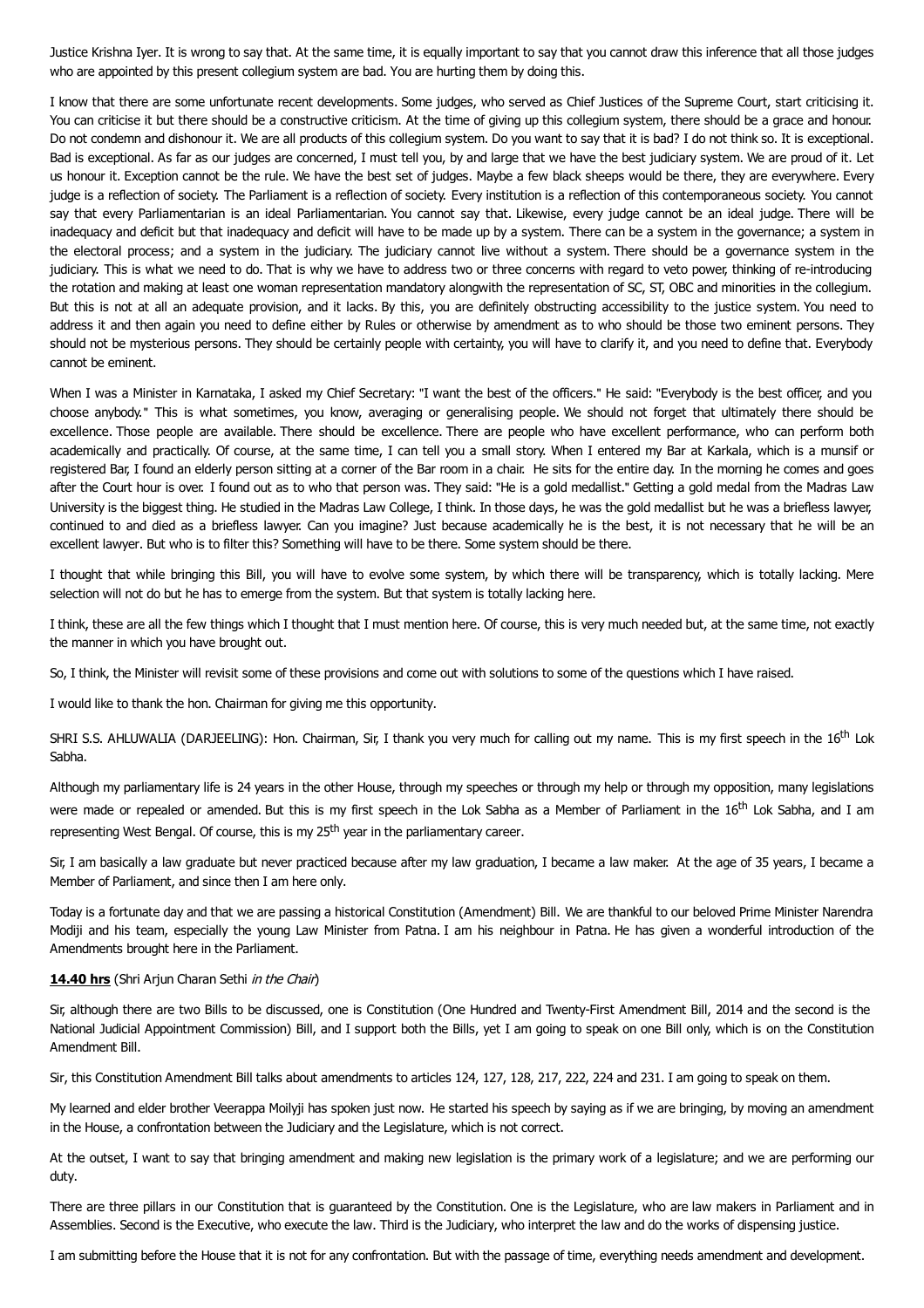Now, while speaking, Moilyji was objecting to certain provisions. While preparing my papers, I saw his Ethical Framework, Chapter IV of ARC Report. He was the Chairman of the Administrative Reforms Commission. In the first paragraph, he said:

"The terms of reference of the Commission: The Commission may exclude from its purview, the detailed examination of administration of defence, railways, external affairs, security and intelligence as also subjects such as Centre-State Relation, Judicial Reforms etc., which are already being examined by other bodies."

But still in the Chapter of Ethics in Governance, he examined the whole matter of Judges' appointment, and ultimately he suggested. Now, he is opposing. But at that time, he suggested...(*Interruptions*)

SHRI M. VEERAPPA MOILY: I am not opposed to it.

SHRI S.S. AHLUWALIA: Your tone and tenor is different now...(*Interruptions*)

SHRI MALLIKARJUN KHARGE (GULBARGA): Do you not want that we should support this Bill?

SHRI S.S. AHLUWALIA: I want.

SHRI MALLIKARJUN KHARGE: He has analyzed and said it...(*Interruptions*)

SHRI S.S. AHLUWALIA: Khargeji, I also know how to take your support!â€| (Interruptions)

In the ARC, you said, "A National Judicial Council should be constituted". Your recommendation in the ARC was, "A National Judicial Council should be constituted in line with universally accepted principles where the appointments of members of the judiciary should be by a collegium having representation of the Executive, Legislature and Judiciary". You said this. Then, the Council should have the following composition. What is the composition you suggested? You suggested the Vice-President as Chairperson of the Council; the Prime Minister should be a member of the Council; the Speaker of Lok Sabha should be a member of the Council; the Chief Justice of India should be a member of the Council; the Law Minister should be a member of the Council; and then the Leaders of the Opposition in Lok Sabha and Rajya Sabha should be members of the Council. This was your suggestion. The only difference, if I see, is in the nomenclature. The name you said was, National Judicial Council. We are saying, National Judicial Appointments Commission. This is the only difference.

Actually, when did the problem start? Everything was going on the right path. There are three crucial phases relating to the judicial appointments. One is, three Constitutional discussions that took place from 1946 to 1950. The second phase of Executive-led appointments started from 1950-1993 and the third is, the current Collegium Board of Appointment of Judges from 1993 up to now.

In between what happened? As per article 124, when the first judge case came, its judgement came in 1982. The second judgement came in 1994. Then, on 23<sup>rd</sup> July, 1998, a Presidential Reference was sent to the President of India. The President of India sent it to the Supreme Court and the Supreme Court came out with another judgement. But in between in 1990 in the V.P. Singh Government, Shri Dinesh Goswami as the Law Minister introduced a Bill. He wanted to bring a Bill for Judicial Commission. But the Lok Sabha was dissolved.

Then, the second Bill came in. Then, your ARC Report and then in 2008, the Law Commission report came, and the Law Commission Report very categorically said, either you go for reconsideration of all the three judgements to the Supreme Court or bring a new law. They categorically said this and while sending this to Hansraj Bhardwaj Ji, the Law Commission Chairman said that the proposal for reconsideration of judges' case one, case two, case three, was considered. Various recommendations of the Parliamentary Standing Committee and law of foreign jurisdiction like America, Australia, Canada and Kenya where the Executive is the sole authority to appoint judges or the Executive appoints in consultation with the Chief Justice of the country have also been considered. Ultimately, he said in his concluding paragraph that two alternatives are available to the Government of the day. One is to seek a reconsideration of the three judgements aforesaid before the hon. Supreme Court. Otherwise, a law may be passed restoring the primacy of the Chief Justice of India and the power of the Executive to make appointments. So, this was in your time. The UPA Government was in power. Ultimately in 2013 you brought the Bill. The Bill was sent to the Standing Committee; the Standing Committee sent it back with some recommendations; and the recommendations were circulated in the month of February when you wanted to do something. As in the initial Bill of Shri Kapil Sibal the provision of reservation for women, SC and ST was not there − this was the recommendation of the Standing Committee − on the basis of the recommendation of the Standing Committee you wanted to bring an amendment Bill. Now, the Bill is before the House.

You said − I mean, many people and especially your opening speaker of the debate − that it will create a confrontation between the Judiciary and the Executive; nobody is interested to have confrontation because we are guided by the Constitution and a judicial system also. But, as parliamentarians we have our own domain where we can make laws. We are making that law as per the power given by the Constitution.

Who says that we are ghettoing it? Who says that we are insulting the Judiciary? If you see in our country whether the Judiciary does any justice or not, we accept it. It is our *dharma*. That is why a judge is called nyaymurti. It is connected with dharma. Nyay is also connected with dharma − nyaydharm. We explain and understand nyay as dharma and we accept it as the justice given by the nyaymurti. You tell me as to which officer is symbolic to murti. It is only the nyaymurti because it is connected with nyaydharma. Where did it start from? When we were under the British regime, we were guided by the British jurisprudence. We adopted that. But, prior to that, we were guided by the Kautilya jurisprudence. If you see the Kautilya jurisprudence, all sorts of systems were developed by the Kautilya, starting from the appointment of judges to impeachment, removal and even punishment. Everything was there.

In your ARC report itself, you mentioned about one more thing in paragraph 2.9.4 − I do not know why you mentioned all these things in your report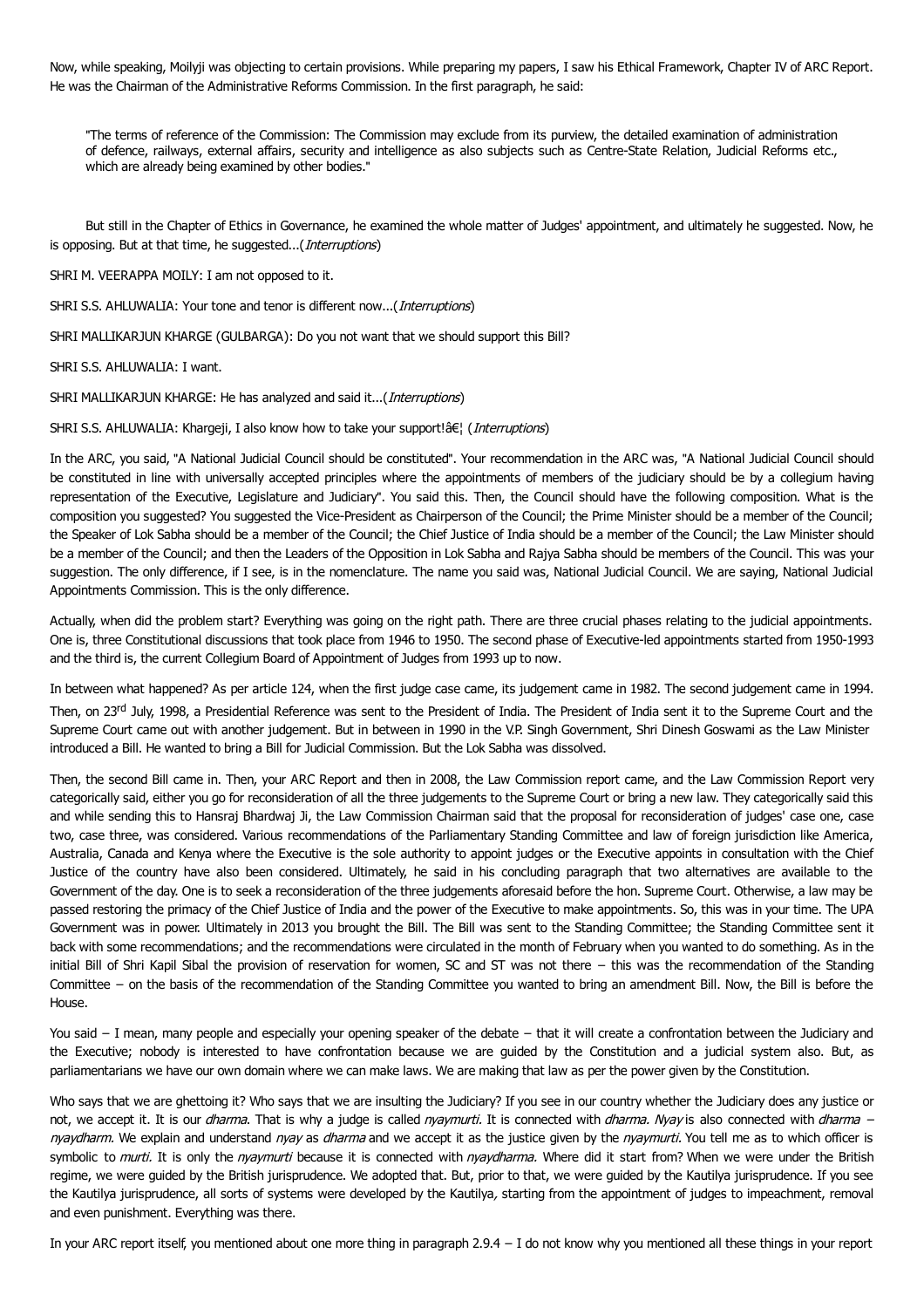− "the Supreme Court of India, in its full court meeting held on May 7, 1997, unanimously adopted a Charter called Restatement of Values of Judicial Life, generally known as the Code of Conduct for Judges. It reads as under: a E|". Then, you went up right from A to P and you have quoted. Of course, when we talk about the Judicial Accountability Bill, we will refer to this again. But, the point is, we never said that this system is bad or that system is bad. When we are bringing an amendment, we are not condemning anybody. That is why, at the outset, I said that I am not praising anybody.

I am also a law graduate. I also meet many judges. I have good contacts with judges. That does not mean I will praise one and if I do not take the name of the other, he feels I do not praise him. So, I am not on that ground. Here, we are not praising anybody or defaming anybody. We are bringing a law and passing it for the benefit of the future generation so that the lost trust in the appointment system or anywhere should go and ultimately it is restored and a good judiciary can serve the people of this country. That was my submission.

As you said, there should not be rotation of members in the Judicial Appointment Commission. ...(*Interruptions*) You said that there is a provision that one member cannot be repeated next time. After three years, he will not be repeated. The category you are talking about is that he should not be rotated again and again. It will not be there. I think, my learned friend Law Minister will take care of that thing also in the rules. He will bring in a provision so that a new person comes in.

You have also asked about the justification of eminent personality category. One of the members of the largest Opposition Party will be there. He will come to know who that eminent person is. He will also be a part of that decision. He will come to know that it is not from anybody's pocket, but certainly there is some criterion and some eminent personality is coming to join it.

With these words, I support the Bill. Thank you.

DR. M. THAMBIDURAI (KARUR): Mr. Chairman, Sir, we are discussing the National Judicial Appointments Commission Bill. First of all, I would like to tell why we have taken this issue seriously and why we are discussing this Bill. Recently, we have come across a news item where certain retired judges have given some opinion about how the collegium is functioning. That is the true history.

A former judge, Shri Katju, has raised the issue of interference of a political party in the appointment of judges and said that a political party pressurised that judge in regard to the appointment of one High Court judge. That is how this issue started. In that regard, the former Law Minister, Shri Bhardwaj, himself gave a statement that the DMK had sought extension of a High Court Judge. This is how the problem started. When some political parties took advantage of the system and pressurised the collegium, the collegium yielded to the pressure. That is what we have seen. That is the news. Therefore, we cannot say that collegium system is a superior one. It is not a superior one. That is our view.

Sir, I have also served as a Law Minister and you know it very well. Everyone knows very well about my experiences of those days. I know how collegium takes decisions and by-pass the Executive. You know very well how I suffered at that time. So, I want to make certain points. Our hon. Chief Minister has written a letter to the Law Minister about our party's view and I have to express that. This is our Party's stand.

As far as the AIADMK Party is concerned, we are firmly committed to upholding the independence of the Judiciary. This is our party's stand. Even our Law Minister said that Judiciary must be independent. We are for that because people must not think that Parliament is bringing certain rules and regulations, and a law with some vested interest. That feeling must not be there. Therefore, we are fully for the independence of the Judiciary. This is our Party's stand and that is what our Chief Minister has written to the Law Minister also.

## **15.00 hrs**

As regards the role of the Executive, we are of the view that the extant procedure and practice regarding the appointment of Judges of the Supreme Court and of the High Courts is not in keeping with the spirit of the Constitutional provisions as the role of the Executive has been effectively taken away. This is the issue. We are saying that the Executive must play a role in the appointment of the Judges and in giving their opinion, and this is what our CM has written to the hon. Law Minister.

In no other democratic country of the world, do we have a situation where effectively the Judiciary appoints itself. The Judiciary is talking only about their own issue, and they are appointing their own Judges. As regards this issue, Shri Moily had mentioned about the All-India Judicial Service, which is a good suggestion made by him. I am saying this because what really happens is that in the collegium they are selecting people where certain Judges are recommending their brother-in-laws, sons, family members, etc. You can see that they are becoming Judges, and it is going on like this. Therefore, where are the talented people? Perhaps, these people are also talented and I am not denying it.

As Mr. Moily has stated that prior to 1993, when the role of collegium was not there, so many eminent Judges were there. So, it cannot be said that the system of collegium could produce better Judges than we previously had as regards the Judges appointment is concerned. Therefore, they cannot say that collegium system is a very superior thing; they are finding talented people; and that they are not giving any importance to this and that. Therefore, we are not fully accepting the approach of having collegium, and our Chief Minister has also written like this only. She has said that : "Experience since 1993 with the present practice of judicial primacy in judicial appointments has also shown us that the outcome in terms of quality of appointments is not significantly superior to what prevailed in the period prior to 1993 when the Executive had an important role."

Mr. Moily had suggested about having an All-India Judicial Service, which is a good suggestion. It is a good suggestion because when we are having a system of IPS / IAS, reservation will also be there and when reservation is there, then SC, OBC and all other categories of people can be taken into consideration at that time. But how they are appointing in this process? They are not taking cognizance of the rules. They are appointing some Judges, but we cannot find SC people, OBC people and women in it, and they are not able to get full representation with what the collegium is doing.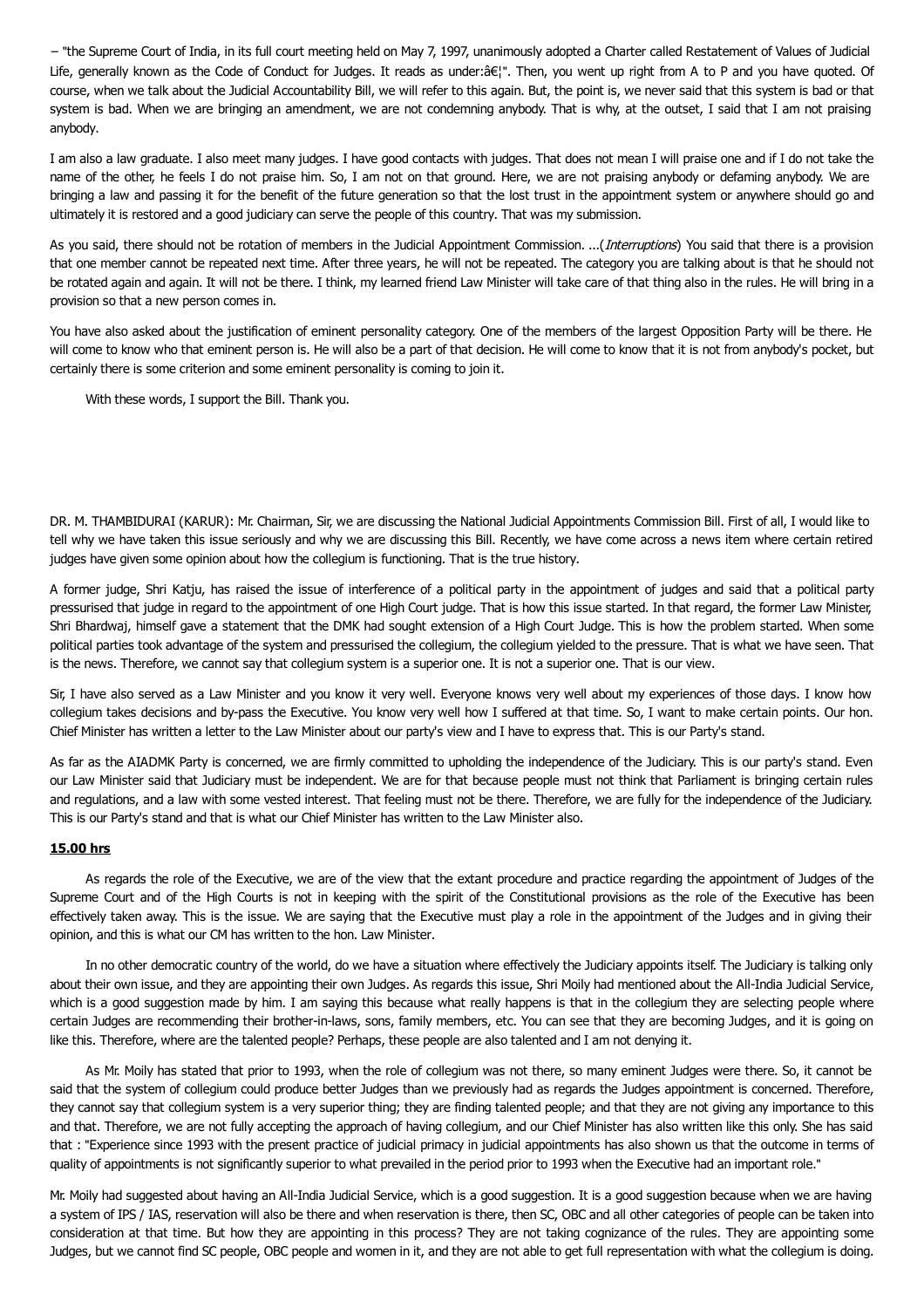If at all the All-India Judicial Service on the lines of IPS is there, then promotion will be given, and when they are appointed at the District-level, then they would have full experience and after that they would be given promotion.

Presently, what is happening is that a lawyer is also appointed. For example, our Law Minister is also a practising lawyer. Suppose, he becomes a Judge, then what will happen? How will he give judgement at that time when he is sitting as a Judge to his juniors who have served under him, and his clients for some case? After all, we are all human beings and we cannot behave like God. Therefore, as regards practising lawyers, I am not making aspersions, but practically if you think as a human being, naturally, there may be some kind of influence on their judgement. Therefore, if you bring-in something like the All-India Judicial Service, then it is a good reform. On the other hand, if you are going to bring something like the National Judicial Appointments Commission, then it is not going to serve any purpose and it is a fact. You must bring fundamental changes in the system, and then only, we can get real judicial system in the country. Thereafter, they can become High Court Judges, Supreme Court Judges and get promotions automatically like the IAS / IPS officers. If the practising lawyers are made Judges, then their whims and fancies will also be there in it. This is a good system, and we will appreciate if you bring in that kind of a system.

Post retirement, judges must not be appointed as Governors because it creates problems. When you do that, they would also be influenced after some time. There may be some people or one or two people, I am not blaming everybody, who might play a role to satisfy the authorities in the existing Government so that they could get some posts after their retirement. Therefore, we have to put a total ban on such things. You have brought an amendment to appoint Shri Mishra, the former TRAI Chairman. Even in that amendment, when you have put a condition that they must not accept any post in the Government Service, post-retirement, what about the judges? They say that they are above everything else and if you are allowing these judges to get some kind of Government posts after retirement, then it is not correct. You can appoint them to committees or panels because that is a different thing, but you should not consider them for appointments with executive power. That kind of a power must not be given to them. Such posts should not become rehabilitation centres for them.

If you bring this kind of All India Judicial Services, such things could be stopped, and that is a good suggestion. Besides, as I said, issues like reservation and everything else will be implemented.

Further, judiciary is an important organ of the State and must reflect the diversity of Indian society in order to be sensitive to the socio-economic reality of the country. Hence, it must adequately represent different regions, classes and communities and in particular weaker sections, minorities and women. Such concerns are more effectively addressed only if the Executive also has an adequate say in the appointment of judges.

Sir, the Executive has to play a role because we are the elected representatives. The Parliament is supreme. Therefore, when we are making legislation, we are representing the aspirations of the common man who voted for us. It is only for that reason that we are giving our suggestions on the issue of appointment of judges.

What about the role of the State Governments? That is our concern. The State Governments must be given due or proper representation in the appointment of judges. It is the State Governments which are really implementing the programmes. Even though Parliament passes so many laws, they are all executed by the State Governments. If we are not giving proper representation to them to have their say in the appointment of judges, there is no meaning in bringing this kind of a National Judicial Commission. That is what our Chief Minister has written in her letter. I would, therefore, strongly recommend that the Judicial Appointments Commission should function at two levels − one at the national level, and another at the State level. At the national level, you can appoint judges to the Supreme Court and that is okay. We have no objection to that. The National Judicial Commission can do that. But what about appointment of judges to our High Courts where so many State-level issues are involved? The States are having Legislative Assemblies and also Legislative Councils and people are elected to those legislative bodies. At the State level, what we are requesting you is that the States must be given power in respect of appointment of judges to the High Courts. That is what we are insisting and that is what our hon. Chief Minister has written in her letter.

For the appointment of judges to the High Courts, a State-level Judicial Commission should be created. There is no mention about that in this Bill. As you have a National Judicial Commission, we want a separate State-level Judicial Commission where the Governor, the Chief Justice, the senior judges the Chief Minister and other representatives are members. This is our view and, therefore, we are not fully supporting this Bill. When you are not giving proper representation for the states, then there is no point on supporting this Bill. We are asking for decentralisation. That is why, our Chief Minister wrote a letter to the Law Minister. I am also expressing our views here. Unless you create State Level Judicial Commission, our party may not be in a position to support this Bill. I have already given amendments also. The amendment may come. Unless you accept our amendments, our Party is not in a position to support this Bill. Please take into consideration our specific amendments here. I would like to quote what is written in that amendment.

"The Members of the State Level Commission could be as follows:- Chief Justice of India, two nominees of the Judiciary that is a Supreme Court Judge nominated by the Chief Justice of India and the Chief Justice of the concerned High Court, the Chief Minister of the State or her/his nominee, two eminent persons who are not judges, selected by a collegium comprising the Chief Justice of the High Court, Chief Minister of the State and the Advocate General of the State. We are of the view that the composition of the commission should be provided for in the Constitution itself."

Now, you have brought this Bill. I do not know whether the UPA is going to support it or not. You cannot neglect the regional parties. You have to give an opportunity for us to say something in this Bill. For that only, I am insisting there should be State Level Commissions. I have given an amendment for that. ...(Interruptions) I am expressing the content of the letter. Hon. Minister is having my Chief Minister's letter. We have also advocated those things which you have said. We are also appreciating them. The Executive must play a role in the appointment. We are not denying. What is the role of the States? That is why, I am seeking a constitutional amendment.

Clause 5 of the Judicial Appointments Commission Bill provides for eliciting the views of the Governor, Chief Minister and Chief Justice of the High Court of the concerned State in the case of appointment of Judges of the High Court. However, there is no clarity on the manner in which these views would be treated. Now you are the Law Minister, and I was the Law Minister. File may come to the Minister. Thereafter, the file will go to the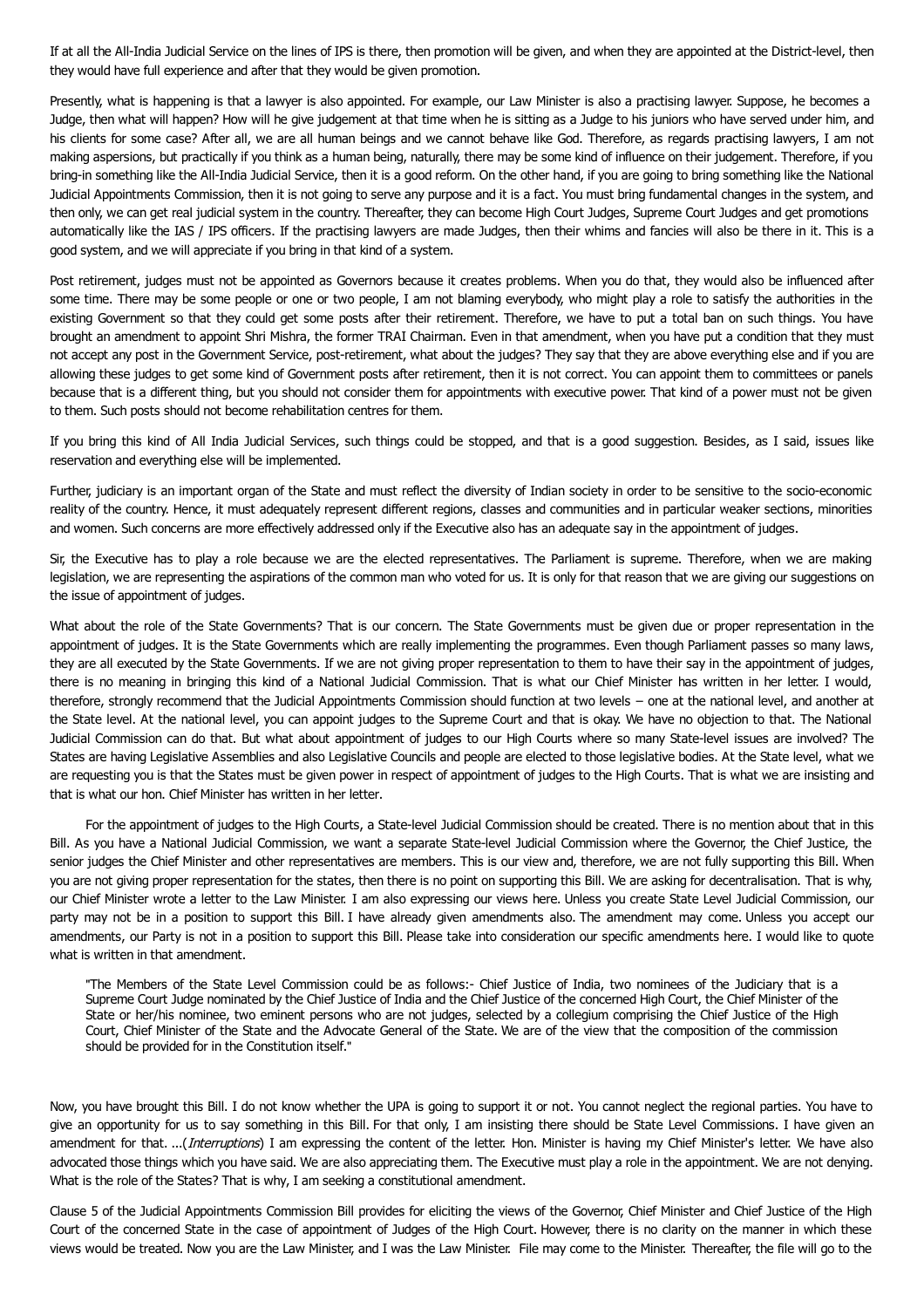Judges who will take the final decision. Here, the Law Minister acts merely as a clerk by signing and sending. The Law Minister has become a mockery from 1993 onwards. I do not know what Shri Veerappa Moily has faced till now. I have faced these things. So, I am telling. We are not clerks. We are elected people for the executive authorities. When we are demanding such kind of respect for us, in reality we are not demanding respect for us, we are demanding respect for the people. We were elected by the people. So, we are here. That is why, the State Governments' views also have to be considered. If you take a final decision without giving consideration to the Chief Minister's view, then there is no point. We are insisting for constitutional amendment or provision in the Constitution itself.

The State Government's view against any proposed appointment ought to be given due weightage and a provision in the legislation should be made to ensure that appointments which are opposed by the State Government are not proceeded with. Clause 5 should be further modified to provide that the Governor, State Government and the Chief Justice of the High Court of both the States to which a candidate belongs and the High Court to which the appointment is proposed, should be consulted before appointment. This has to be done. If it is not done, what is the use? This is also a serious issue that our Madam has raised.

The manner in which the Commission's recommendations will be made have not been indicated in the Bill. It is not clear whether the recommendations are to be based on unanimity, consensus or majority and in the case of majority, whether it would be a simple majority or a qualified or a super majority. I do not know that. It has not been made clear. It may be advisable to spell out such a rule in the legislation itself rather than have any confusion in interpretation at a later stage. Ideally, such a rule ought to be a super majority, wherein if any two members do not favour a proposed recommendation, it shall not be made.

In the Judicial Standards and Accountability Bill, the Scrutiny Panel is proposed to be an exclusive team of Judges, whereas in the Oversight Committee, three members are serving or retired Judges; one is the Attorney General, who is also closely connected with the legal and judicial fraternity and the last member is an eminent person nominated by the President. The oversight Committee is vested with the power to choose the Investigation Committee. In these circumstances, such an overwhelming representation to the Judiciary in the crucial panels intended to exercise oversight, most of whose proceedings will be shielded from public gaze, appears to be a violation of an elementary principle of natural justice, that is, no man shall be a judge in his own cause. Hence, it is essential that there should be more persons of high integrity and eminence from civil society in both the Scrutiny Panel and in the Oversight Committee so as to eliminate any impression of bias.

Therefore, our Chief Minister hopes that the views of the AIADMK Party will be taken on board and necessary further official amendments made in the three Bills before they are passed in Parliament. This is our view.

SHRI KALYAN BANERJEE (SREERAMPUR): Hon. Chairman, I express my highest regards and my grateful thanks to the hon. Law Minister. Within a very short time, he has brought this Bill. It was needed for long years together.

During the UPA-II regime, one of the hon. Law Ministers wanted to bring a Bill, akin to this. I had a talk with him and at that time also I supported it. I had expressed our Party's view at that time. My Party is having the highest respect for the judiciary. We believe that because of the Supreme Court's functions during the last 64 years, by interpreting various constitutional provisions, the democracy of this country has been strengthened. I believe in that.

I can remember and I can recollect the first judgment of the Constitution Bench, in the A.K. Gopalan's case, wherein the Supreme Court has interpreted Chapter-III of the Constitution of India. What are the Fundamental Rights of the citizens of the country? I feel proud, being a Member of the Calcutta Bar that in the first Constitution Bench, two Judges, one a great Judge Justice Biren Mookerjee and the other one, the great Judge, Justice S.R. Das were the Members of that Constitution Bench. I feel proud when the judgment of the second Constitution Bench has come for interpretation of extradition. The Bench had Justice Biren Mookerjee, Justice S.R. Das and Justice Vivien Bose. Great judges have come and great judges have discharged their functions. It is this august institution's preliminary duty and Constitutional obligation to legislate laws. That is the will of the people of the country. The Supreme Court is there to interpret the provisions of the statute and the Constitutional provisions. By reason of article 141, it is binding. But never was it the expectation of the makers of the Constitution that judiciary will, by the process of interpretation of the Constitution or other provisions, legislate laws. However, of late, in great number of matters, not only the Supreme Court but even the High Court judges have started doing that.

Collegium system was not introduced by this Parliament. Collegium system is an introduction of the Supreme Court. It is a law laid down by the Supreme Court, not by reason of its interpretation of Constitutional provisions but with an idea that there may be political influence in the appointment of judges pre-1993. Therefore, the collegium system was born. And collegium system has really usurped the entire set of functions of the political executive. With great respect to Supreme Court I would say that it has reduced the status of the political executive to that of a mere clerk. This system has been going on right from 1993.

We were greatly shocked when a judge like Chittatosh Mookerjee was superseded and was not brought to the Supreme Court. We are greatly shocked when Justice Bhaskar Bhattacharjee, who is the Chief Justice of Gujarat High Court, has not been brought to Supreme Court. The reason is that when the then CJI was visiting an institution in Gujarat, being the Chief Justice of Gujarat High Court Justice Bhattacharjee did not attend that function. Therefore, the collegium had rejected his case. But Justice Bhattacharjee's argument was, how could he go when he was dealing with a case relating to that institution?

A judge who never met any lawyers after he became a judge, who never attended a social function after he became a judge, a judge who was all the time in Kolkata was the most impartial, one of the most honest judges of the country, has been superseded because of the whims of the collegium.

This collegium system should go. The time is ripe for this. We have to substitute it. We have to substitute it under compulsion. Our experience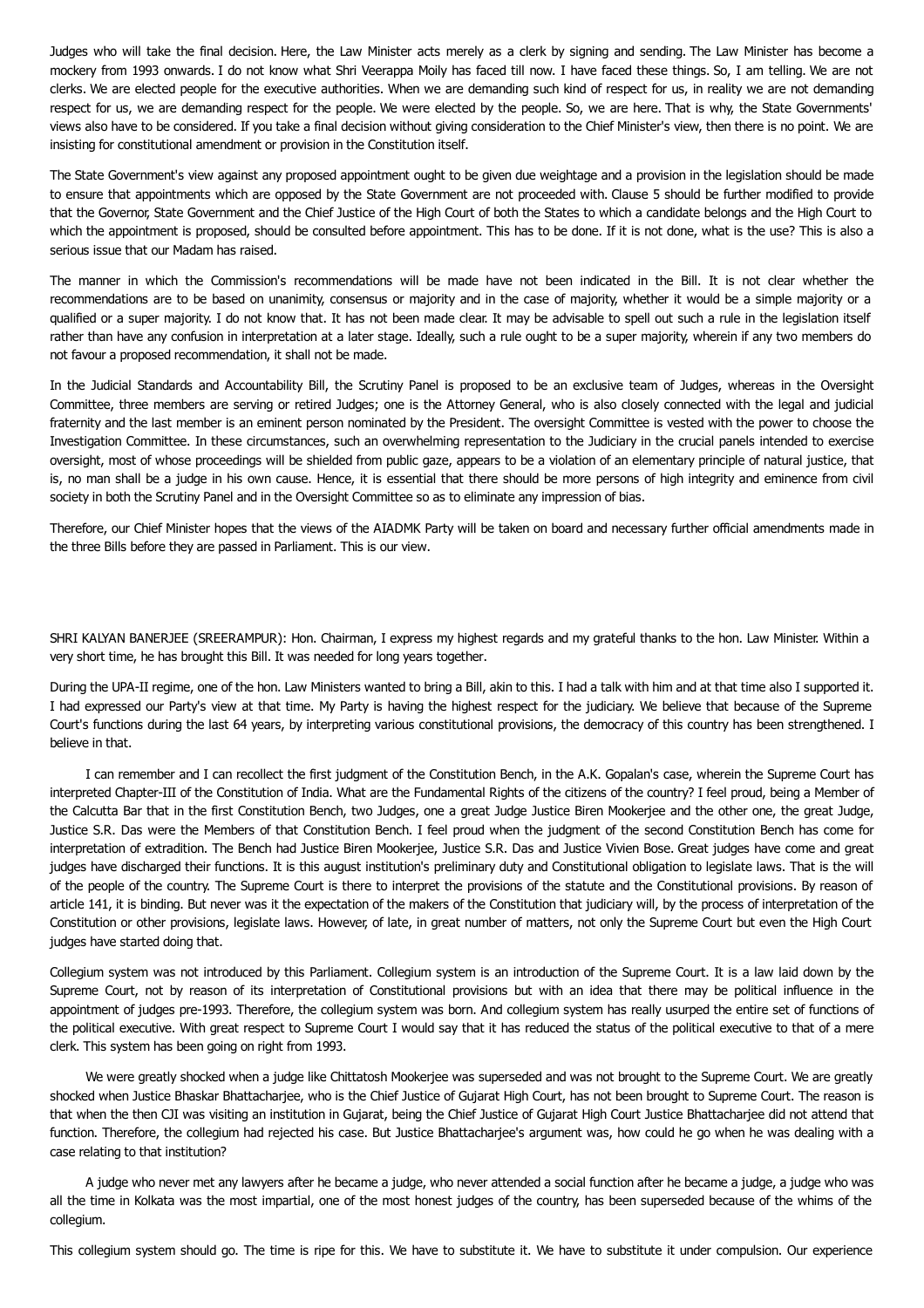shows that this is needed to be done. Not only that, there is not a single area where you will find that the law would be laid down by me for my appointment or my colleagues' appointment. But the Supreme Court has laid down the law as to which way their appointments would be made. It is very unfortunate.

Sir, I have seen a judge who was appointed to Calcutta High Court, Mr. Moily was talking about briefless lawyers becoming judges. I am talking about a judge who never delivered a judgment in open court, not at all during his tenure as judge. Whenever a big matter is being heard, a lawyer used to sit all the time and used to take notes. That judge used to deliver judgment after preparing for it at home. He never delivered a single judgement in open court. This is a product of the collegium system.

Sir, I wanted to know earlier also what the system for appointment of Supreme Court judges was. Is it by seniority? Is it by merit? Is it by quota? What is that, I could not understand at any point in time. What is the Supreme Court trying to say regarding their appointment, I never understood that. ...(Interruptions) I do not mind if a Judge from Guwahati High Court is appointed; I do not mind if a Judge from Punjab and Haryana High Court is appointed but I am asking a question. If a 2001 Judge of Guwahati High Court is appointed to the Supreme Court, why is a 1996 Judge of the Calcutta High Court being superseded? What is the basis? Is it all-India seniority? Is it all-India merit? Why would one High Court have four or five Judges in the Supreme Court when another High Court would have even a single Judge in the Supreme Court? It depends who is the CJI. If I am the CJI, I will bring Judges from my State; if you are CJI, you will bring Judges from your State. This is not the idea and concept ever dreamt by the Constitution of India.

Courts criticise the appointments every day and strike down appointments every day. Why is there a non-transparent system for appointments of the High Court Judges? Why is it that sometimes a Judge or advocate who is most junior − maybe able, maybe sincere, maybe educated − is appointed first and other seniors are not given appointment? Those seniors are accepting the appointment of that Judge. That is the practical position in our country. I have a great respect for Shri Moily. He was asking why these persons are appointed. There is no transparent system. If I know the senior Judges and if I enjoy the blessings of the Chief Justice and senior Judges, my name will be recommended. If someone does not enjoy those blessings but is a good lawyer, his name will not be recommended. One has to run and one has to keep a good relationship with the Judges; then his name will be recommended. This system has to be changed and the change has been brought in.

I am really happy. Today is a historical day in this country when this Bill is being introduced. It is a historical day. I am appreciating the way the things have been taken up so urgently. It has been felt urgent by the hon. Law Minister and I felt it.

I spoke about Bhaskar Bhatttacharya. Do you know, hon. Law Minister, that when he was superseded the Gujarat High Court Bar Association went on strike? He belonged to our institution but after going to Gujarat, within one year, he earned that much of respect from the Bar that the Gujarat High Court Bar Association went on strike. Why was Justice M.B. Shah of Bombay High Court who belonged to the Gujarat superseded? Can anybody tell the reason? Has anybody even known why competent judges have been superseded? Nobody knows whose case will be considered; nobody knows whose case will be rejected. Nobody knows about it.

I talked about Bhaskar Bhattacharya whose reputation is very high. Nobody can say why he was superseded. That is the reason I am asking this. Is there a quota? Do you have any quota for Kolkata, Mumbai, Delhi and Gujarat and so on? Is there any quota that when a Judge is being superseded another Judge from that very State is being appointed to fill that position in the Supreme Court? Is there any quota? What is your idea to fill up the post of Supreme Court Judges? Is it on the basis of all-India seniority? Is it on the basis of merit? If merit, how will you consider merit? We have to understand that.

I have read in the newspaper that the hon. CJI was in great shock regarding the attack on the collegium but I must humbly put a question here. Why has the CJI not risen to the occasion when there are large number of complaints against judges. Why has the CJI not risen to the occasion when lawyers have said that judges are not discharging their functions? The CJI is not only for discharging his functions from 10 a.m. to 5 p.m. in the Judiciary. If he is the custodian of Indian Judiciary, his obligation is to see whether all the Judges of the Supreme Court and the High Courts are functioning properly or not. Today what is happening? This institution is being attacked by the Judiciary every day, without any rhyme or reason. I do not mind, if an MP with a criminal background is proceeded against, according to the Cr.P.C. I have no objection to that. If there is no issue and if a judge goes on commenting that the MPs should discharge their functions in one way or the other, what should be the role of an MP and what should be the conduct of an MP, then I am shocked. I am not to be treated like that; I am not to be said what I have to do. Whatever I have to do, I have to do as per the Constitution and as per the rules; and I am not to do as per the diktat of any Judge of the Supreme Court or the High Court.

My experience is this. It has become a fashion of the day, from the High Court to the Supreme Court, without any rhyme or reason, to attack this institution, as if we have committed lot of crimes by coming into politics, as if we have committed crime by becoming a Member of Parliament. Black sheep is everywhere; a few black sheep is there in the Judiciary and a few black sheep is there in the politics too; black sheep is not only in politics; black sheep is in Judiciary also; but the number may differ.

If one institution does not give respect to another institution, then that institution should also not command respect from the other institution. Respect should be mutual; respect should be given respect and taken. It is based on reciprocity; one has to reciprocate it.

So far as the legislation of a law is concerned, supremacy and primacy is there with the Parliament and it is not with others; they should not travel beyond their jurisdiction. It has become a fashion now. All are going on the basis of imagination. For example, I am saying this. If an MP or an MLA of the Ruling Party commits any crime, then the assumption is that the Prime Minister is involved or the Chief Minister is involved. Everything is imagination. If that is so, why the people at large will not think that if someone who has worked with me as a junior and if I argue before him, then the Judge is also influenced, because of my appearance. Dr. Thambidurai was speaking on this.

Mr. Minister, you have brought a very historical Bill. If you really want to improve the performance of the Judiciary and if you really want to strengthen the Judiciary, please do not keep any Judge who are appointed to the High Court in that State, and make a transfer. Transfer should be not for name-sake. Transfer would be there, after every 3-4 years. â $\epsilon$ <sup>1</sup> (Interruptions) Today, kindly give me some more time. Kindly allow me to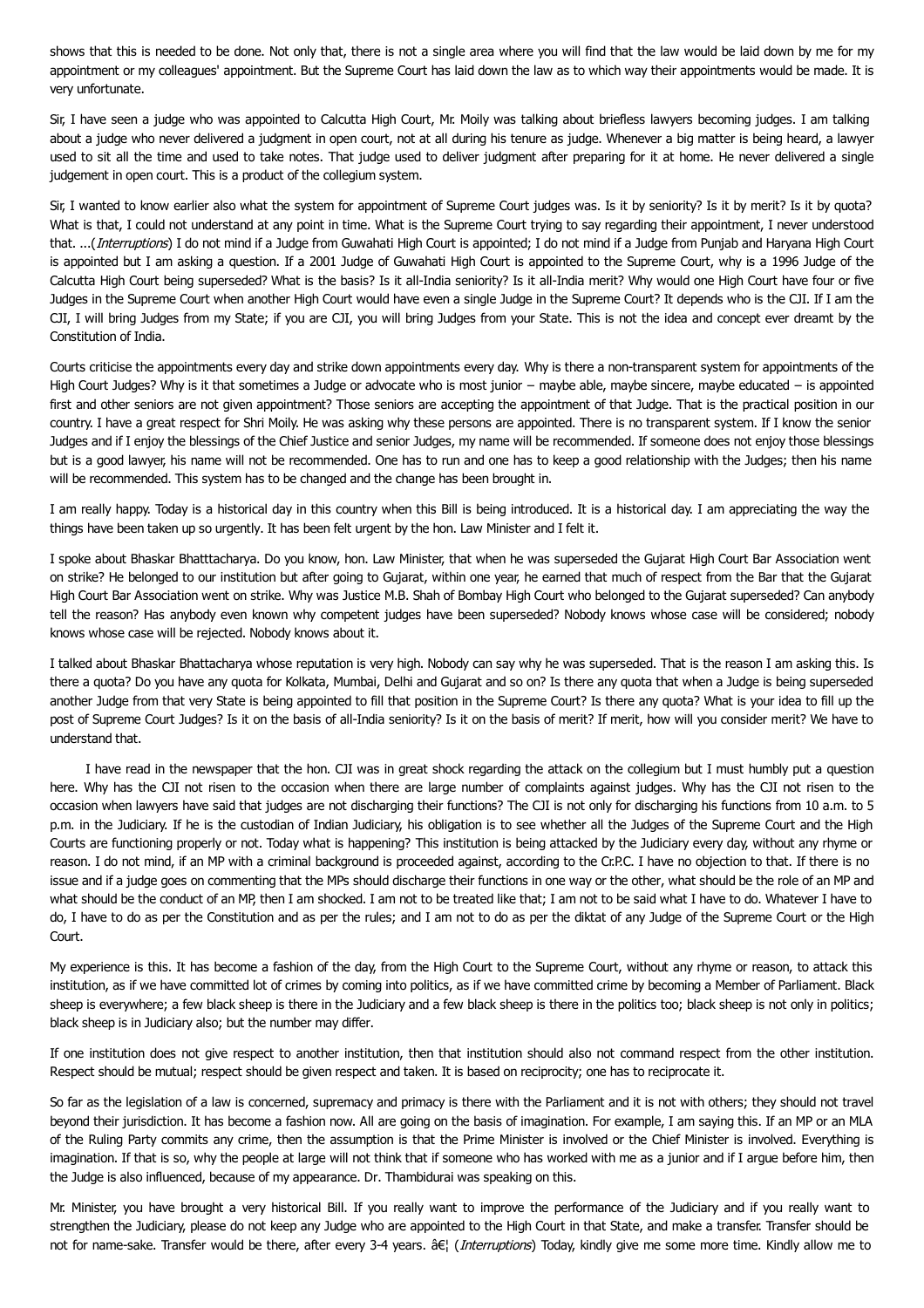speak.

Nobody is there in a sensitive post for more than 3-4 years; then, why in a sensitive post in a High Court, a judge would be there for 10-12-14 years together? Is this an analogy? If highly responsible IPS and IAS officers are being transferred, if they remain in a sensitive post, after every three years, why a judge will not be transferred? He should be transferred.

In the name of Public Interest Litigation, what is going on? Today, the judges do not discharge their original function of disposing of the civil and criminal matters. If there is a PIL, they are very happy because their names would appear in the first page of the newspapers, with photographs. I will request the Law Minister to bring a law to regulate the PILs. I am not against PIL. But he should bring a law having a provision which should state that in the case of PIL, neither the name of the party, nor the name of lawyer nor the name of the judge would be published and none of their photos would be given; then you see how the PILs are responded to.

I am shocked when this institution is attacked by the Judiciary without any reason. The hon. Law Minister in his speech has given an idea. Our hon. Chief Minister, the Leader of our Party, has communicated and appreciated your will in toto. She has given a small rider. Kindly consider that rider. Under the Constitution of India a Governor cannot function independently except under Article 356 of the Constitution where it has been provided that the Governor would submit a report to the President of India. Except under Article 356, the Governor has to act with the aid of the Council of Ministers headed by the Chief Minister. You have made a provision here. A Governor cannot function independently. It will be ultra vires. You are going beyond the Constitution. You cannot touch the Constitution like this. The Governor has to act with the aid of the Council of Ministers. You have come across cases where the Governor has acted without the advice of the Council of Ministers.

### AN HON. MEMBER: The only exception is Telangana.

SHRI KALYAN BANERJEE: I am not on Telangana Bill. I am on a very larger issue. Kindly do not try to mislead me today. I have said that today is really a historic day for this country when the total system of the judiciary, which was required to be changed by passage of time, by decades of our experience, is going to be changed. The time has come to change and you are coming up with that. I am very happy today. I have so many things to say but I have a little time at my disposal.

My institution is being criticized by the Indian judiciary every moment simply because we are politicians, we are Members of Parliament or Members of the Legislative Assemblies. I have hundred reasons to criticize the judiciary but I am not doing that. I have respect for the system. I want the Indian judiciary to be strengthened. I want the Indian judiciary to maintain its dignity. I want Indian judiciary to get respect from 130 crore people of this country because our democracy is based on that. Therefore, I would request you to go into the details as to how the appointment of Supreme Court judges would be made. What is the merit? Is it inter-State seniority, All India seniority or State-wise seniority that would be considered? If it is State-wise seniority, the system will be broken. I do not mind All India seniority but you will have to strike it somewhere. I do not mind if advocates are appointed directly to the Supreme Court. It is a great product. I am very candid in saying that Justice Nariman is one of the best constitutional interpreters of our country. I do not know whether justice Lalit has become a judge or not but he is one of the best criminal lawyers that we have produced. I would like to know how many posts you are keeping for direct appointment. Does it depend on the CJI? One CJI will say that six posts may be filled directly. The other may say there will be no appointment made from the Bar Council. I would like to know the guidelines in this regard. You can specify the number of appointments to be made from the Bar Council. Let it be 4, 10 or all. I do not mind but people must know how many judges will come from the High Court or how many will be recruited directly from the Supreme Court Bar.

I have another small request to make. You come from Patna, the State of Bihar. I know you are having the same pain that I have. The Supreme Court of India at Delhi has become a very costly affair for the litigants. The fee of the Supreme Court lawyers varies from Rs.5 lakh to Rs.15 lakh. What is this? Kindly destroy their monopoly. Please set up Circuit Benches in different regions. If you do it, you will be achieving two objects. One of the objects is that justice has to be delivered at the doorstep of the litigant. You will achieve this objective. You will be achieving another object that the litigation is not expensive for the litigants. I will not be minding it if you bring a law for regulating the fees of the lawyers. I have not made a research in this regard but I need it. In my State what I have to do is that with the blessings of my leader, Kumari Mamata Banerjee, I had fought cases for my Political Party and for my litigants. In one year, I had to do 2000 cases in criminal courts. I know the pain of the litigants better than anybody else here. I know what the real problem is when they have to go to judiciary. Therefore, you bring a law for regulating the fees of the lawyers.

With this, I am grateful to you. At the end, I will say that I have the highest regard for the judiciary. I pay my respect to the judiciary and I hope our judiciary would be respected more in the near future.

SHRI BHARTRUHARI MAHTAB (CUTTACK): Mr. Chairman, Sir, I stand here today to participate in the deliberation relating to a Constitution (Amendment) Bill and also on the formation of the National Judicial Appointment Commission.

The immediate speaker before me was very candid about his profession and about the activities that are going on in different courts of this country. The other speakers before me have also made a mention on the functioning of the judiciary. When the Minister piloted the Bill, he also referred to 1992-93 judgement and also subsequently what had happened in between. सिक्सटीज में एक फिल्म आयी थी -- 20 साल बाद और यह बिल आ रहा है करीब 21 या 22 साल बाद

What has happened in between? We should also understand the logistics. It was in 1989 that the country gave a fractured mandate. It was in 2014 that the country gave a clear mandate. That is the change that we are seeing today. That is how democracy functions. It was also mentioned here in this House that there are three pillars of democracy and that is the beauty of democracy when one pillar is weakened the other pillar gains strength and maintains the equilibrium. I think today, it is a historic day in that sense that the pillar of legislature is regaining its strength and is bringing equilibrium in democratic ferver.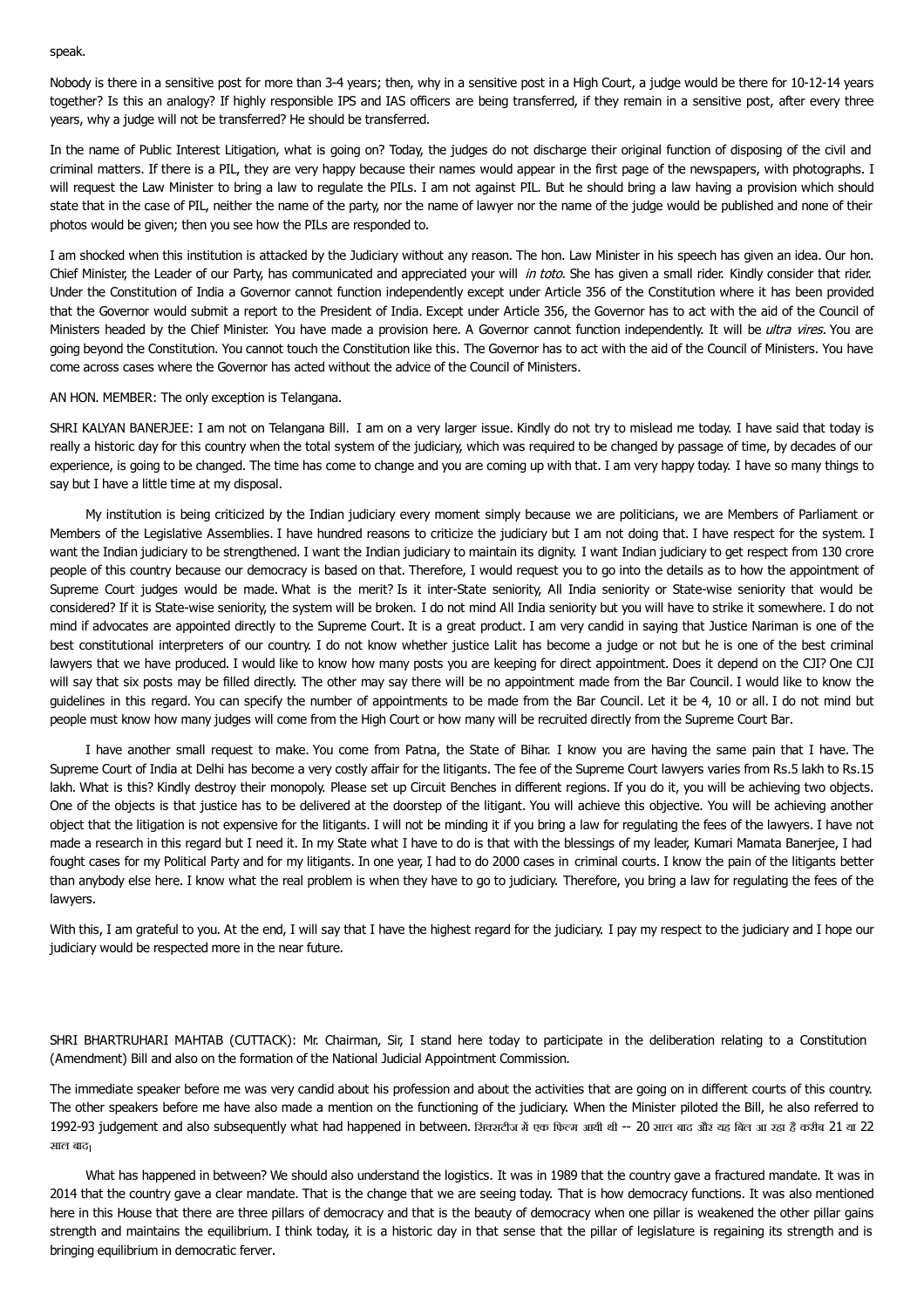When I would want to dwell into the aspects of the Bill, I would start saying that there is now a consensus amongst judges, lawyers and legislators that the present system of appointment of judges to superior courts by a collegium of the Supreme Court judges requires to be changed for a better one. There are sound reasons for this move.

First, the appointment of judges by the Supreme Court collegium has no foundation in our Constitution. Article 124 of the Constitution provides that every judge of the Supreme Court is to be appointed by the President after consultation with the Chief Justice of the Supreme Court and other judges of the Supreme Court and the High Courts. Similar power is given by article 217 to the President, in consultation with the Chief Justice of India, the Governor of the State and the Chief Justice of the High Court, for the appointment of judges in the High Courts. In 1981, in what is known as the First Judge's case, the Supreme Court held that the power of appointment of judges of superior courts resided solely and exclusively in the President, that is, with the Union Government subject to full and effective consultation with the constitutional functionaries as referred to in articles 124 and 217. As far as I remember, if I am correct, it was Justice Bhagwati who was instrumental in giving this judgement.

However, in 1992, the Supreme Court in the Second Judge's case professing to safeguard the independence of the Judiciary reversed the first verdict and re-wrote the constitutional provisions to hold that the primacy in the appointment of a judge of a Supreme Court was with the Chief Justice of India who would make his recommendations to the President after consultation with two of his senior judges. That made the difference. One can very well understand, the Legislature, the Parliament, was weak. There was a fractured mandate; the Government then was a minority Government and that is when the blow was struck. The President would only have the limited power of expressing his doubt. The President's doubt, however, would not prevail if the Chief Justice of India reiterated his recommendation on the appointment of the judges.

In a later judgement, which is known as the Third Judge's case, the Supreme Court diluted the primacy of the CJI and gave the power of appointment to a collegium of the Chief Justice of India and four of his senior-most colleagues. The judgements in the Second and the third judge's case are an extraordinary Tour de Force in the name of securing independence of Judiciary. The Court re-wrote the provisions of the Constitution for the appointment of judges. The process of Executive's function in the appointment of judges was reduced to formal approving recommendations made by the Chief Justice of India and his collegium. Consultations within court with the Chief Justice of India in the Constitution have been transmuted into an original power to appoint by the Chief Justice of India and the collegium.

I would also like to mention here what the Constituent Assembly had debated during that period. The view of Assembly at the time of enacting the constitutional provision was that the Chief Justice of India should not be the final appointing authority. This was disregarded by the court and in the meantime during the last 20 to 21 years, this issue was never raised in the court of law.

In the first instance, the collegium system lacks transparency and is secretive. The public is not aware of the selection of a judge until his or her name is forwarded to the Government by the Collegium. Second, there have been instances of judges being selected or not selected due to favouritism or prejudices of members of the collegium. Third, selection on competitive merit of the appointees is disregarded and judges are generally appointed to the Supreme Court on their seniority of rankings in the High Courts. Therefore, one may say that like the earlier system of the Executive appointing judges after consultation with people be restored, but paradoxically from 1950 till 1973 some of the most outstanding judges of our Supreme Court were appointed through that system. It was only during the period of Emergency that this system was subverted which led to the Judiciary appropriating the power in the Second Judge's case and at that time a word was newly coined, namely, 'Committed Bureaucracy, Committed Judiciary'.

Even today, in Australia and Canada, it is the executive which appoints judges after proper consultation. What we have today before us as the Constitution Amendment Bill is a fundamental change in the Constitution. It is important to know that, except for the Judicial Appointments Commission of the United Kingdom introduced by the Constitutional Reforms Act, 2005, such a Commission has not been successful elsewhere. We have not debated what has happened in other countries. But it is only in the United Kingdom where it is functioning in a better way.

The South African Constitution provides for a Judicial Appointments Commission but its working is far from satisfactory and at times, appointments have been influenced by the Government.

When the Constitution Amendment is passed, Judicial Appointments Commission has to make appointment for 31 judges in the Supreme Court and over 800 judges in 24 High Courts. Perhaps that was in the mind of Dr. Thambidurai when he was mentioning of having two separate Commissions. This will be a workload over the Commission. I hope, when the hon. Minister will be responding to the discussion of today, he will explain to us the type of workload on that Commission because this is the amount of work which will be on that Commission other than transfer and posting of judges. That will be an added burden on this Commission.

The collegium system was put in place by a judgement of the Supreme Court in Supreme Court Advocates on Record versus Union of India **(**1993) 4 SCC 441. In this judgement, the Supreme Court interpreted article 124(2) and article 217(1) of the Constitution. The Supreme Court of India held that no appointment can be made unless it is in conformity with the final opinion of the Chief Justice of India.

On reading of the majority judgement authored by J.S. Verma, one comes to a conclusion that he has given two main reasons. It is necessary to read those two reasons. Firstly, primacy of the opinion of the Chief Justice of India will ensure independence of the judiciary from the executive these are his words − and eliminate political influence. Secondly, the collegium of CJI and other judges are best equipped to know and assess the works of the candidate and his suitability for appointment as a judge to the higher judiciary.

After this judgement, appointments of judges have been in accordance with this collegium system. Yet, many, with merit and integrity, have been overlooked and those with lesser merit have been appointed as judges of High Courts. The collegium however, has ensured an independent judiciary which only can protect − we have to admit this − and enforce the constitutional rights of the people against executive excesses and majoritarian legislation. However, after 1993, though the collegium system has been able to ensure that judges are independent of the executive, they could not ensure that the best and the honest are appointed as the judges of the High Courts and Supreme Court after 1993. To change the view of nine-judge bench of 1993, it was essential that this type of constitutional amendment be moved by the Government. The simple amendment is to amend articles 124 and 217 of the Constitution which is being moved today.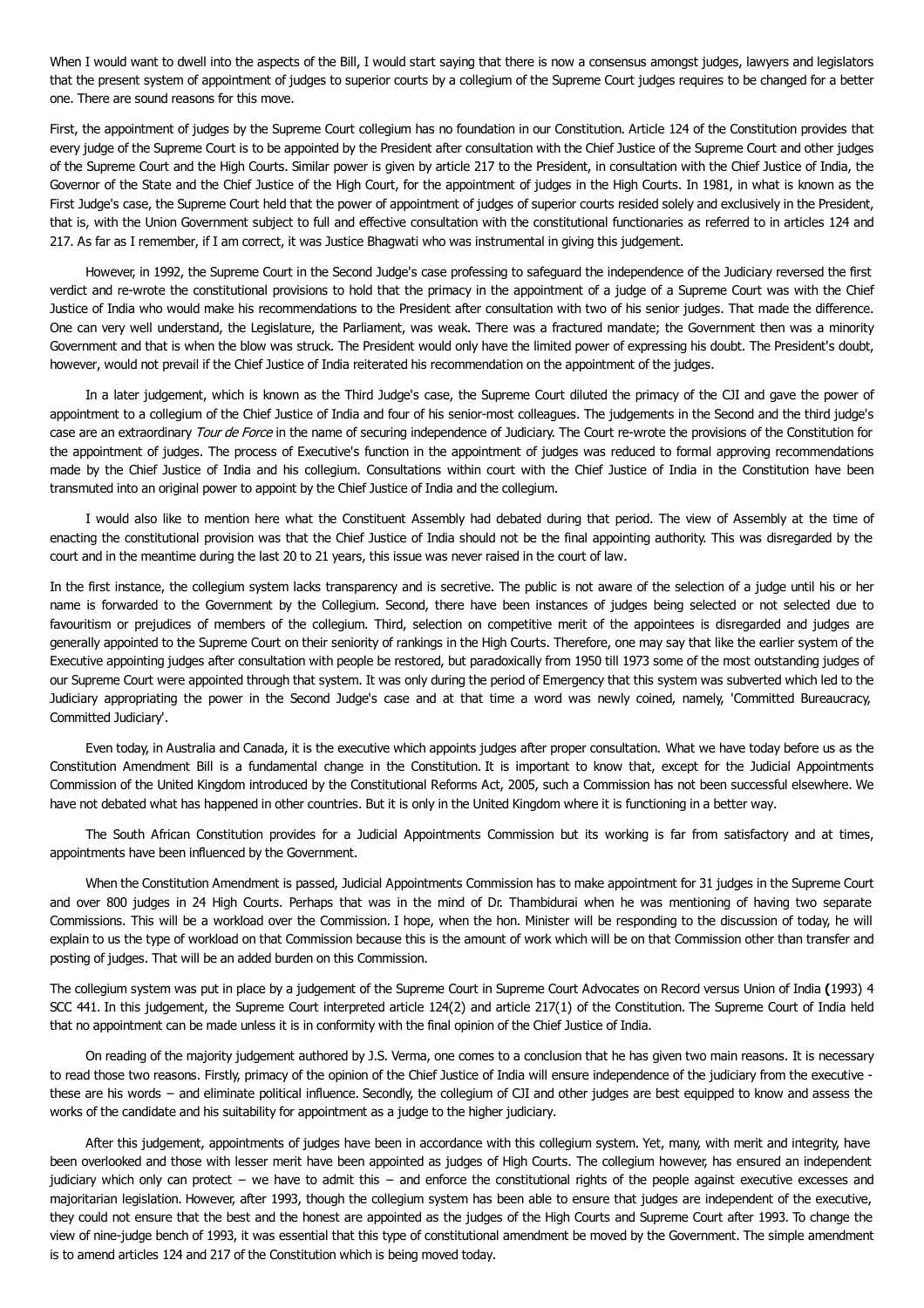Let us not forget what Granville Austin had said. He said: "An independent judiciary begins with who appoints and what calibre of judges." There ought to be enough safeguards to insulate the judiciary from political interference. Let us not take credit that we are giving more powers to ourselves and thereby creating an impression that the independence of judiciary can be trampled upon. Our Party and myself will not be a party to that type of design. I sincerely hope that the present dispensation which sits in the treasury benches also does not believe in that.

This Bill envisages a 50-50 break-up between judicial and non-judicial members. The Chief Justice of India, two senior most judges of the Supreme Court, the Union Minister of Law and Justice, and two eminent persons nominated jointly by the Prime Minister of India, the Chief Justice of India, and the Leader of Opposition or single largest Opposition party will be members of the Commission.

I would very humbly conclude by saying that it is necessary to ensure the individual independence of those appointed as judges and to maintain the collective independence of the judiciary, to ensure that it retains its ability to act as a check on the executive. That should be the essence. Yet, we cannot forget that while the judiciary is vocal on these themes, its silence on accountability is deafening.

I would like to ask the Government and the Minister four questions. I would request the House also to think over these questions. I hope he would respond to these four questions. First, has not the time come to give the legislature a role in judges selection? Today, it is executive and the judiciary which have the powers. Does the legislature have any role or will have any role in future? Has not the time come to do that because in many democratic countries there is a provision? Second, are the cases going to be settled fast? This morning when I was coming out from my home, I told somebody that there is this Bill which is going to be discussed today. A very rustic person asked me: Will the number of cases come down? Will there be lesser delay? Will the number of cases in different courts lessen? That is the basic question because when we are deliberating on the appointment of judges, accountability of the judiciary also needs to be looked into. Third, will nepotism end? I need not explain that further. Finally, will the new system ensure the best and the honest persons are appointed as judges?

SHRI ANANDRAO ADSUL (AMRAVATI): Hon. Chairperson, I rise to support this important Bill, called the National Judicial Appointments Commission Bill, 2014.

I would like to bring to the kind notice of the hon. Law Minister the amendment which is sought to be moved by Dr. M. Thambidurai, which I have got just now. It seems to be a valid one. He has suggested that the title of the Bill should be National Judicial Appointments and State Judicial Appointments Commission for the High Court Bill instead of the National Judicial Appointments Commission Bill. I think this is a valid one because this Bill is not limited to Supreme Court only, but this is applicable to High Courts also.

Then, right from the small causes court to the Supreme Court, somehow we are getting decisions, but not justice.

## **16.00 hrs**

Delaying justice is denying justice. And the reason is that the corrupt, not totally, judicial machinery is the reason behind it. After long experience, our very intellectual Law Ministry has brought this Constitution amendment Bill and we have to pass the same. Along with the article 124, there is insertion of new articles 124 (a), (b) (c).

Earlier, there was a Collegium constituting five Members within the judicial machinery. But now for the sake of ensuring greater transparency, accountability and objectivity in the appointment of the Judges in the Supreme Court and the High Courts, the said National Judicial Appointment Commission Bill consists of the Chief Justice of the Supreme Court, two senior Judges of the Supreme Court, the Law Minister himself, the Prime Minister, the Opposition Leader and two eminent Members suggested by the Prime Minister, in consultation with the Opposition Leader. Out of this composition, if any two Members oppose any appointment, the said appointment would be null and void. I think, it is definitely a democratic decision in this new amendment. Definitely, this Bill would eradicate corruption, and in future, whatever appointment of Judges is made, it will be proper because Judiciary and the Prime Minister, along with the Law Minister are there in the Commission.

Another aspect is about having more transparency, and avoiding corruption. We have experience about the same in the past in many cases - I will not quote any case here. That is why this amendment is very much essential and the Commission by way of amendment in the Constitution is very much essential. Hence, I support this Bill wholeheartedly.

SHRI B. VINOD KUMAR (KARIMNAGAR): Sir, at the outset, I welcome the introduction of this Bill by the hon. Minister. I, on my own behalf and on behalf of my Party, Telangana Rashtra Samithi, support this Bill wholeheartedly. My leader, the Chief Minister of Telangana, Shri K. Chandrasekhar Rao Garu, had expressed his view, when the Government asked about his Government's opinion. This Bill is replacing the Collegium system through this National Judicial Appointments Commission Bill. I am not going to make any comment on the Collegium system which existed for the last two decades in this country.

## **16.05 hrs** (Dr. Ratna De (Nag) in the Chair)

However, seven Commissions, as stated by the hon. Minister and also the Parliamentary Standing Committee, after due deliberations, have recommended for enacting a legislation particularly for establishing a National Judicial Appointments Commission. Many suggestions were made in these Commissions as well as in the Standing Committee. I hope the hon. Minister has taken all those suggestions into consideration before bringing this Bill here.

Madam, I will confine myself to the clauses of the Bill. Clause 12 of the National Judicial Appointments Commission Bill says that the Commission may, by notification in the Official Gazette, make regulations consistent with this Act and the rules made thereunder to carry out the provisions of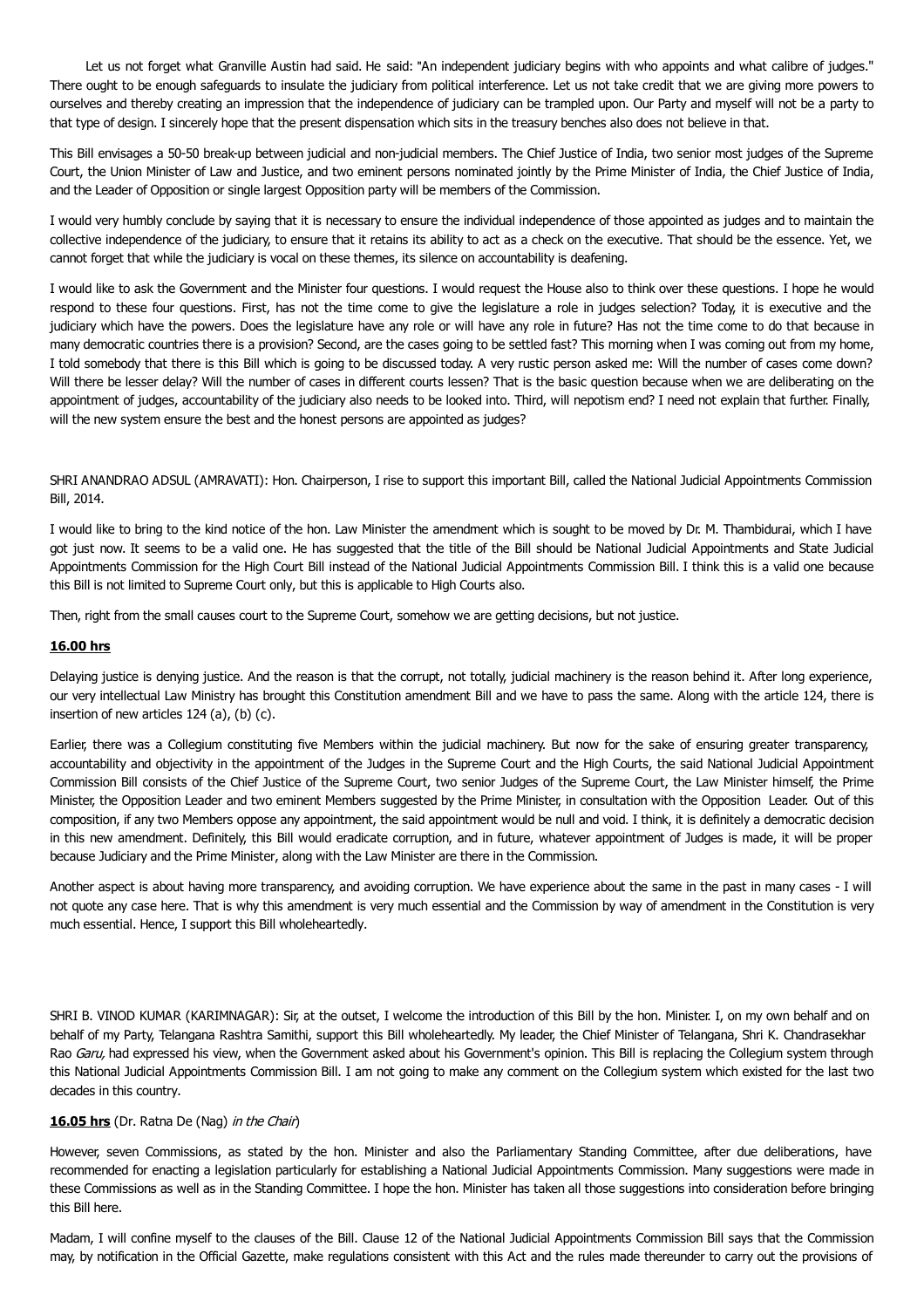this Act. At the same time, in Clause 4 of the Bill it is mentioned that the Central Government shall, within a period of 30 days from the date of coming into force of this Act, intimate the vacancies existing in the posts of Judges in the Supreme Court and in High Courts to the Commission for making its recommendation to fill up such vacancies. So, a specific time period is mentioned to intimate the vacancies in various High Courts and in the Supreme Court. I would suggest to the hon. Minister that he should also provide a time frame to the Commission for making regulations at the earliest so that we can fill up the vacancies in various High Courts and in the Supreme Court without any delay.

may, by notification in the Official Gazette, make regulations consistent with this Act and the rules made thereunder to carry out the provisions of

Similarly, in Clause 13 of the Bill it is mentioned that the regulations which are framed by the Commission will be laid before the Parliament. It is also mentioned in this clause that such rules or regulations will be laid on the Table in both the Houses of Parliament and in the event of Parliament not agreeing to them, we can also suggest modifications to them. Here I would like to say that in the other Bill, that is, in the Constitution (Amendment) Bill we are inserting a new article 124C to the effect that the Parliament may, by law, regulate the procedure of the appointment of the Chief Justice of India and other Judges of the Supreme Court and the Chief Justice and other Judges of the High Courts and empower the Commission to lay down, by regulations, the procedures for the discharge of its functions, the manner of selection of persons for appointment and such other matters as may be considered necessary. So, I would like to submit that ultimately the regulations are going to be important. What sort of regulations are we expecting? This Parliament should be informed about it.

Of course, it is mentioned in Clause 12 that the National Judicial Appointments Commission will frame the regulations. But what is going to be the mode of selecting persons to be appointed as Judges? Presently, in the Collegium system, the advocates who are practicing in the respective High Courts are being appointed as Judges. The Chief Justice and two senior-most Judges of the High Court, who are part of the Collegium in the High Court, pick and choose persons from the practicing advocates. But in the forthcoming regulations, what is going to be the mode selecting persons from the advocates' community? This House should be informed about it. I would like to know from the hon. Minister what are the regulations that are going to come in the near future.

Shri Veerappa Moily talked about all India judicial service. I would request the Government to bring a Bill for the creation of an all India judicial service. It is because, now we have National Law Schools in almost all the States and meritorious students are coming into these Schools. New laws are coming up; because of the economic reforms corporate laws have come up. The litigation has increased. So, all the meritorious students who are coming out of these schools are being picked up by multinationals. As there is non-existence of the Judicial Service, we are losing many good and meritorious graduates. So, I request that at the earliest let us bring the All India Judicial Service. At present, we have direct recruitment of District Judges by the Public Service Commissions of our various States. The All India Judicial Service can be brought at least in the lower judiciary, as we have IAS and IPS officials in the States. Though they are being recruited by the Union Public Service Commission, they are allocated to their respective States. If Indian Judicial Service persons are recruited by any Commission, may be the Union Public Service Commission or any other Commission, whatever the Government proposes, such Judicial Service candidates can be allocated to the States. They can be recruited as the District Judges initially and in the coming days, definitely, through promotions, they will go to the High Courts as we have now also. Some quota is given to the lower Judiciary people as Judges of the respective High Courts. So, I would request the hon. Minister to bring this enactment at the earliest.

DR. A. SAMPATH (ATTINGAL): Thank you, Madam Chairperson. Madam, as some of my colleagues have already stated − our hon. Minister can take pride − this may be one of the historic days of this Parliament. I am afraid that some of our 'My Lords' and 'Your Honours' may not be happy with the discussion in the House when the amendment is being carried out in this House on the Constitution and this Bill gets passed.

I support the intention of the hon. Minister, because he is a very senior and an eminent lawyer. I am very much junior to him even though I am in the same profession. I come from the State of Justice V.R. Krishna Iyer and I belong to the same party of Comrade A.K. Gopalan. Our Constitution begins with the words, 'We, the people'. But, our Judiciary has been criticized as a 'casino judiciary'. In the corridors of Judiciary, I have heard the comments from the people, from persons of the Bar, my colleagues, my brothers and sisters. I am not saying about the MPs of this House alone. This is a call to our country and our Constitution that this Bill has to be passed. But, at the same, I would like to seek some clarifications from the Minister and I would like to put forth some suggestions, through you, Madam, with your permission.

I agree that the Chief Justice of India should be the ex officio Chairman. But I have a suggestion that may be considered by the hon. Minister. One of the Judges of the Supreme Court should be nominated by the collegium of all the Judges of the Supreme Court and the other person from the Judicial side may be the Chief Justice of one of the High Courts nominated by the collegium of the High Court Chief Justices. It is because, our High Courts are not below the Supreme Court. It has a separate entity. Both of them have the Constitutional status. So, on the one side, the Supreme Court should be given its due weightage and on the other side the High Courts also should be given their due weightage because we are a federation. Our Constitution says that we are a federal State.

While our hon. Minister is also an ex officio member, I accept the proposal moved by him. I accept the proposal regarding two eminent persons to be nominated by a collegium consisting of the Prime Minister and the Leader of the main opposition party in the Lok Sabha. Why can we not make a proposal that out of these two persons, one person should be a jurist? Even in the Constitution, for the appointment of judges to the Supreme Court, jurists can be considered. But it is rarest of the rare, that here jurists are not considered. We, as students of law, used to study textbooks, research papers and other writings of the jurists. By doing this, some of us have become legislators and some of our old friends went to the Bar or to the Bench.

My other suggestion is that there should a nominee from the Bar Council. Our advocates and practicing lawyers should also have a say in this process. That is my humble suggestion. Why can't we look into this matter also? Our judiciary is held in high esteem both by the people and the system. I agree with that. So the integrity, honesty and merit are very much essential.

This House has to look into another aspect also. When we speak of the merit, we all speak about women. Discussions have taken place in this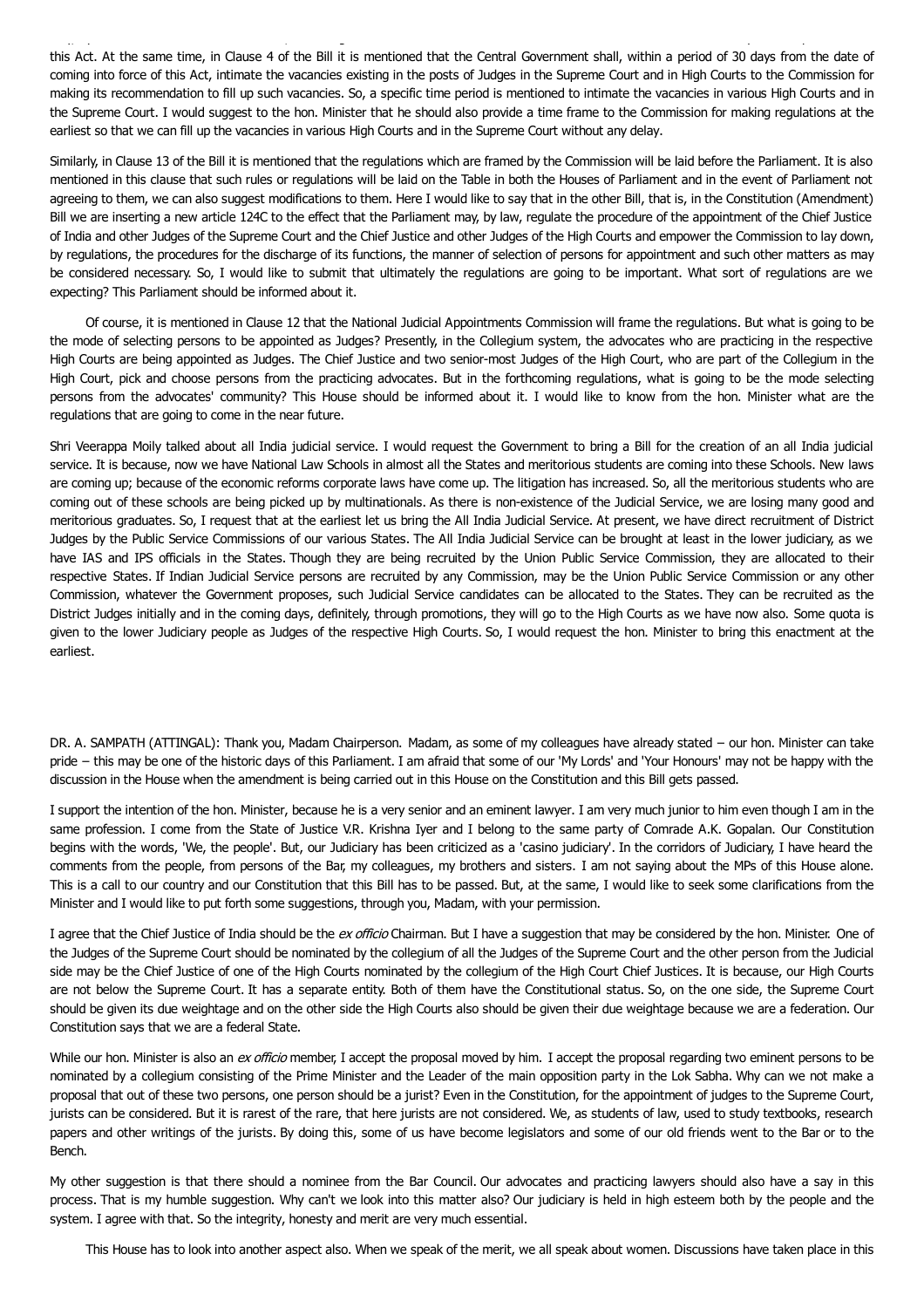House regarding the representation of women. How many woman judges are there in the Supreme Court and in the High Courts? Can we say that they do not have any merit, integrity and honesty? What happen to the women advocates; why are they not elevated at all to the judiciary?

What about the minorities? Not only SC, ST and OBC but minorities should also be given proper place. In this nation of diversity, why are we not considering this aspect? Respected Paswanji is also here. He should take up this matter. We speak of merit. But I would like to know what is the criteria for merit. I still remember the speech delivered by Paswanji in my constituency where he said, 'this is an era of Paswans.' Paswanji, you came to my place and spoke like that. I still remember those words. At present, what is happening in our judiciary? Everybody is saying that there is corruption in the Legislature and the Executive. We are the only people who wash our dirty linen in public. I can oppose you and you can oppose me. I can criticise you and you can criticise me and we can criticise each other. Everybody knows it. Our media people will be present here sometimes before noon and not in the afternoon. As the fourth estate, they will say that these corruption charges have been levelled. But just because the corruption charges have not been levelled against anybody in the judiciary, can we say that they are holy cows?

Hon. Minister, I hope you may remember that day when the impeachment motion was moved in the Rajya Sabha. But just because an impeachment motion was not passed in the Rajya Sabha, can we say that other judges are right? Our judiciary has the power of life and death. We do not have that power. We do not even have the power to provide life as enshrined in Article 21 of the Constitution. I am not saying about Article 19 of the Constitution. It is all up to them. As advocates, we address them 'My Lord' and should not criticise them. If you criticise them then you have to face contempt of court proceedings and the ball starts rolling. The Contempt of Court Act should be repealed. It is my humble suggestion to you. Nobody should be above the law. Nobody should be above the criticism level. We have a right to freedom of speech and expression. We have the right to criticise also.

Madam Chairperson, we are proud of our Constitution. Regarding the seat of Supreme Court, Article 130 says: "The Supreme Court shall sit in Delhi or in such other place or places, as the Chief Justice of India may, with the approval of the President of India, from time to time, appoint." This also has to be amended. This point should be looked into by the Commission that we are now going to form.

Diversification does not take place in judiciary, and neither decentralisation is there. We talk about decentralisation of powers from the Centre to States, and from States up to the level of Gram Panchayats.

Madam, I am going to conclude quickly. Please allow me to speak for one more minute.

When we speak about decentralisation of powers, decentralisation should happen in judiciary also.

Last but not least, the role of this Commission should not be limited to just like an interview board of the Union Public Service Commission. This Commission is a statutory body, and it should have its own mechanism and its own officers. At the same time, there are quite a lot of tribunals, and they are very powerful. Many of the judges when they attain the age of retirement say that they are not at all tired even though they are going to be retired, and they are searching for some green pastures.

This Commission should have jurisdiction and powers which it is going to exercise on the High Courts and the Supreme Court. It should also have jurisdiction on the Tribunals. Unless and until the tribunals are brought under the purview of this Commission, those judges and government officers who are at the verge of retirement will be having their own say, and those tribunals may become the pastures for corruption, and that corruption will not be unearthed.

We want a clean judiciary, a judiciary with integrity, a judiciary which we are proud of.

We are a nation, where the largest numbers of cases are pending in the whole world. Shall we take pride of that? So, this point should also be taken care of.

There are a lot of vacant posts of judges in the High Courts, the Mofusil Courts and also in the Supreme Court. Hundreds of vacancies are there. There are young people who are meritorious. Why should we appoint all these retired judges again on ad hoc basis? There are many young and meritorious people, and you appoint them. Madam, through you, I would like to make an appeal to the hon. Minister, as there are young and meritorious people, they should be given an opportunity to serve.

उपभोक्ता मामले, खाद्य और सार्वजनिक वितरण मंत्री (श्री राम विलास पासवान) : सभापति मढोदन, राष्ट्रीय ठायाकि मिल आया आप है, मैं उसका समर्थन करता ढूँ। ढमें इस बात की ख़ुशी है कि संविधान की धाराएं, वाहे 124(2) हो, 127(ए) हो, 128 हो, इसमें न्यायाधीशों की नियुक्ति हैं, एड-हॉक जजों की नियुक्ति हैं, रिटायर्ड जजों की नियुक्ति हैं, धारा 217 में हाई कोर्ट के जजों की नियुक्ति है, धारा 222 में हाई कोर्ट के जजों का 222 महाक को बाल कर कर हमाई को बाल की बाल कर हुआ अधिक जजों के लिए कॉमन हाई कोर्ट की स्थापना का मुदा है| इसमें संशोधन लाने हो बात है। बात हो है कि बात हैंदिया का बात है कि यह पूथास आज से नहीं हो रहा है, यह पूयास काफी समय से हो रहा है<sub>।</sub> हमारे संविधान में विधायिका, कायपालिका, तीनों का महत्व है और संसद को सर्वोपरे माना गया है<sub>।</sub> आप देखें कि इसी से संसद की सर्वोपरिता है कि संविधान की धारा 72 के अनुसार यदि सुपीम कोर्ट किसी को फांसी की सजा है तो राख सह अधिकार है कि उसे क्षमा दान करे। इसका मतलब है कि संविधान में संसद को सर्वोपरि रखा गया है<sub>।</sub> माननीय राष्ट्रपति का चुनाव संसद सदस्यों द्वारा होता है<sub>।</sub> वर्ष 1993 के पढ़त रायाधीश की नियुक्ति में कार्यपालिका और विधायिका को थोड़ा बहुत अधिकार था<sub>।</sub> As per Article 124(2) of our Constitution, "Every Judge of the Supreme Court shall be appointed by the President by warrant under his hand and seal after consultation with such of the Judges of the Supreme Court and of the High Courts in the States a El"

मतलब संविधान के अनुसार राष्ट्रपति सुप्रीम कोर्ट के जज से सलाह लेकर एवाइंट करेगा, लेकिन हो बिल्कुल उत्टा रहा है। यह वर्ष 1993 से शुरू हुआ और वर्ष 1993 के बाद वर्ष 1998 में मुहर लगा दी गयी<sub>।</sub> वर्ष 1993 के पहले कोलेजियम नहीं था, यह कोलेजियम शब्द वर्ष 1993 के बाद आया<sub>।</sub> मैं यह कहना चाहँगा, मैं पक्ष और विपक्ष के सभी साथियों को धन्यवाद देना चाहंगा और खड़गे साहब को भी मैं धन्यवाद देना चाहता हूं। मैं रटैंन्डिंग कमेटी का मौबर था और कांग्रेस कर कर थी का सब लोग को इस पर एक राय थी, आप भी इस बिल को लाना चाहते थे, दिसम्बर में आपने कैबिनेट में पास भी कर दिया था। इसके पढ़ते भी 4-5 बार पुवास हुए, तब-तब चुनाव जा गए और नतीजा यह हुआ कि यह संविधान संशोधन नहीं हो पाया<sub>।</sub> यह कोई पक्ष और विपक्ष का मामला नहीं है<sub>।</sub> मैं सब सदस्यों को इसके लिए धन्यवाद देना चाहता हूं। मैं देख रहा हूं कि इसमें सारा सदन, कुछ एकाध बात को छोड़कर कि इसमें हमारा अमेंडमेंट कर दीजिए, स्टेट में अलग से एक स्टेट कमीशन भी बने, अदरवाइज सारे के सारे लोग, सभी पक्ष के संसद सदस्य इसके साथ में हैं|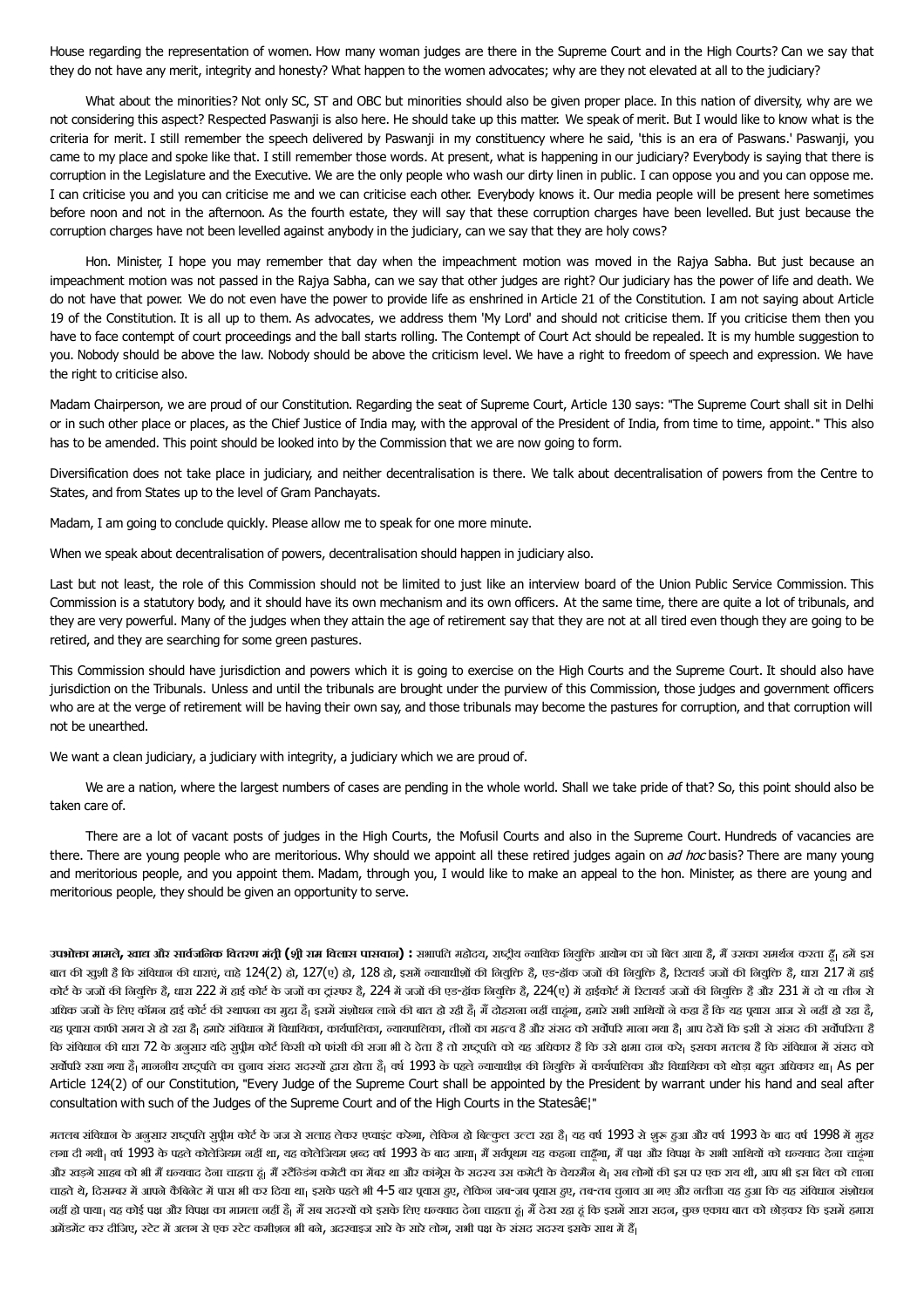मुझे खुशी है कि किसी भी माननीय सदस्य ने, जो जुडिशियरी है, न्यायपालिका है, उसके पूति बॉयरड ओपिनियन जहां सब लोग को बात का है कि जैसे हमारी पार्लियामेंट सर्वोपरि है, अपने क्षेत्र में न्यायपालिका भी सर्वोपरि है| यह जो कमीशन है, यह जजेरह करनेका नहिने हैं| यह एक एकोट बॉडी है, जो यह तय करेगी कि जजेज का एप्वाइंटमेंट कैसे हो और कैसे उनका एवाइंटमेंट हो, जिसमें एक पारदर्शिता हो? अभी जो आरोप लगाया अधिकार आरोप तो भूतपूर्व जरिटस लगा रहे हैं, तो उसे सुधारने की दिशा में यह एक कदम है जिससे न्यायपालिका की गरिमा कायम रहे। अमेरिका डेवलप्ड कंट्री है, जरूर के उन्हों के उन्ही सी एक तरफा पॉवर जज को नियुक्ति करने की नहीं दी है। जज, जज को नियुक्त करे, यह अधिकार दुनिया में कहीं नहीं है। सिर्फ भारत में यह अधिकार है कि जज की नियुक्ति जज करेगा।

अभी यहाँ बाबा साहब अम्बेडकर जी की चर्चा हो रही थी। बाबा साहब अम्बेड कर अपने संधिया सभा में कहा था कि भारत का मख्य न्यायाधीश भी एक आम आदमी की तरह हैं। उनके भी अपने सेंटीमेंट्स हैं, उनके भी होप प्रोजीडय़स हो सकते हैं, इसलिए पूरा अधिकार मुख्य न्यायाधीश को ही क्यो किया जाए? जबकि हम यह अधिकार पूर्णरूपेण से राष्ट्रपति को नहीं दे रहे हैं, हम यह अधिकार पूर्णरूपेण से संसद को नहीं दे रहे हैं तो फिर एक व्यक्ति पकोष को यह अधिकार पर अपले उन्होंने कहा था कि जुडिशियरी अप्वाइंटमेंट में एक कलेक्टिव रेरपांसिबिलिटी होनी चाहिए। यह जो संविधान संशोधन बिल आया है, इसमें आप देखा है। इन 6 मबर्स में से जो चीफ जरिटस ऑफ इन्डिया है, वे उसके चेयरमैन होने और दो सीनियर मोस्ट जज मैबर होंगे। तीन मैबर्स तो सीधे जडिशियरी के हो गये। लॉ मिनिस्टर उसके सदय होंगे को पतेज सदय होने वा चुनाव चीफ जस्टिस ऑफ इन्डिया, प्राइम मिनिस्टर और लीडर ऑफ दी अपोजीशन या जो बड़ी पार्टी का नेता होगा, वे सिलकर दो पदेन सत्र का चुनाव करेंगे का का का का का नेता का का का का का का का का चुनावा का का चुनावा क था कि दो एमिनेंन्ट पर्सन की जगह पर तीन एमिनेंन्ट पर्सन रखे जायें, जिसमें शेडयूल टाइवर, बैकर्ज, माइनोरिटी या महिला में से एक होना चाहिए। बाद में हम लोगों ने उस पर डिसकशन किया कि यदि हम तीन कर देते हैं और फिर उसमें एक पधान मंती रहेंगे, उसके बाद विधि मंती रहेंगे रहें। उसके उत्तर बार इधर हो गए - एक विधि मंती और तीन एमिनेंन्ट परसन्स तथा दूसरी तरफ एक चीफ जरिटस और दो सुप्रीम कोर्ट के जज, इस पुकार तीन हो गए तो यह बलैन्स बिजन को बल आया था जिस उन्होने भी तीन के बदले भी जो बिल अया था तो उन्होने भी तीन के बदले दो किया था जबकि हम लोगों ने स्टैंन्डिंग कमेटी में कहा था कि तीन हो। अब उसके बाद मामला है जो आपने भी कहा और जबके अब उसके बाद मुझे का अब उसके बाद मुझे का अनुसूचित जाति, जनजाति, पिछड़ी जाति, महिला या अल्पसंख्यक - इसमें से एक होगा। हमारे सदस मोइली साहब ने कहा कि उसमें थी, अपने सेएक महा बात कहा है। बात एक मुदा है। हो सकता है कि कभी महिला भी हो और माइनॉरिटी भी हो, कभी महिला भी हो और बैंकबर्ड कतरा हो, कि कै बड़े करने के बहुल करने चीज़ नहीं हैं। मुख्य मुदा एक ही हैं कि जजेज़ की नियुक्ति जज स्वयं करें या जजेज़ की नियुक्ति एक कलैविटव रिस्पॉन्सिबिकिटी जो दो एमजेल्ट पर्सनेंदिटी के चुनाव का सवाल हैं, उसमें जो तीन हैं, उसमें चीफ जरिटस रहेंगे, पूधान मंत्री भी रहेंगे, लीडर ऑफ अपोज़ीशन या अपोज़ीशन की जो बड़ी बड़ी बड़े को अबसे बड़ी करतीज़ है, जो ट्रांसपेरेच्सी है, वह जजेज़ के चुनाव में और नियुक्ति में बिल्कुल नहीं हैं। वह पारदर्शिता इसमें आएगी। हम नहीं कहना चाहते हैं लेकिन आप जजेज की संस्कर को संपादन करना करना करना कर<br>जहाँ हैं। वह पारदर्शिता इसमें अएगी। हम नहीं कहना चाहते हैं लेकिन आप जजेज की संस्करण को संस्कृत के लोग हैं। कहन क्लासेज के लोग आते हैं, कितने माइनॉरिटी के लोग आ जाते हैं। कभी-कभी कह सकते हैं कि एक जरिटस बज गए या माइनॉरिटी के बन गए, बैंकवर्ड क्लासेज के हुए या नहीं। इसलिए मैंने कहा कि इन सारी की सारी चीज़ों में हमने इस बात का बहुत रुखात रखा है कि कही करने की बात की बात की बात कहा का बात कहा हो का बात कहा हो हो, कनफूटेशन नहीं हो, विधायिका और न्यायपालिका में कोई कनफूटेशन नहीं हो। अभी मोइली साहब नेएक की, मैं उनसे सहमत हूँ, लेकिन जन्म भर के कोढ़ को एक बार में कैसे साफ करेंगे! आपने इंडियन ज्यूडीशियल सर्विस की बात कही।

HON. CHAIRPERSON: Paswan Ji, listen to me. How much more time will you take?

#### SHRI RAMVILAS PASWAN: I am concluding.

संविधान की धारा 312 में कहा गया है कि "Parliament may by law provide for such a creation of one or more all-India services, including an all-India judicial service." 312ए के मुताबिक सीधे कहा गया है कि यह कमीशन मत बनाओ, ऑल इंडिया सर्वस रखो ऑल इंडिया ज्यूडीशियल सर्विस का मतलब हुआ कि जैसे इंडियन एडमिनिस्ट्रेटिव सर्विस है, इंडियन फॉरैन सर्विस है। उसमें ऑटोमैटिक रिज़वीश हो जाता है। कह सकता है कि आई.ए.एस. और आई.पी.एस. से निकलने वाले शैडय़ूल्ड कास्ट, बैकवर्ड क्लास, माइनॉरिटी या महिला अधिकारी एफिशियैंन्ट नहीं हैं। उसके से होना तो यह चाहिए था कि कमीशन के बजाय इंडियन ज्यडीशियल सर्विस होनी चाहिए थी जिसमें सीधी नियुक्ति हो लेकिन सब लोगों के चूँकि इसमें मतान्तर हो सकते हैं, अलग हो सकती हैं, इसलिए बीच का रास्ता निकाला नगा आले अलग अलग अलग है। अलग अलग सकता है, मैं समझता हँ कि यह जन-भावना है, आपकी भी भावना है| मैं देख रहा था कल्याण जी जब बोल रहे थे तो कितनी तालयाँ बजी जब जी अपना बाला जा उद्धार सतन सवेपरि है, यह ऐतिहासिक दिन है और इस ऐतिहासिक दिन के अवसर पर मैं विपक्ष को भी धरनवाद देता हं, मैं अपने पाननीय जरेन्द्र मोदी जी को बहत-बहत धन्यवाद देना चाहता ह.ं और लॉ मिजिस्टर को धन्यवाद देना चाहता हूं, जिनके पूयास से आज यह संविधान संशोधन सिवक सतन माल में बाज सक पेसिडमिक तिथि है, 12 अगस्त है, जो कि इतिहास के रवर्ण अक्षरों में लिखा जाएगा और सर्वसम्मति से हम इस संविधान संशोधन विधेयक को पास करने का काम करें। धन्यवाद।

## **श्री धर्मेन्द्र <mark>यादव (बदायूँ) :</mark> सभाप**ति महोदया, मैं आपका आभारी हूं कि इस महत्वपूर्ण विषय पर आपने मुझे बोलने का मौका दिया<sub>।</sub>

महोदया, मैं सबसे पहले विधि और न्याय मंत्री जी को धन्यवाद दंजा, तथोंकि इस बिल की आवश्यकता देश कर रहा था धन्यवाद इसलाए भी देना चाहता ढूं कि बहुत दिनों से चर्चा थी कि देश की संसद की सर्वोच्चता, संसद की राय से कोई भी क्षेत्र अछूता नहीं रह सकता है, इसलिए न्यायपालिका में भी माननीय कार्याशों की लियुक्ति में इस सदन की राय ज़रूरी थी<sub>।</sub> जहां तक नियुक्तियों का सवाल है, कोलेजियम सिस्टम के बारे में बहत से मानवारी माननी को है, मैं उसमें जाना नहीं बहता हूं, लेकिन इस बात को ज़रूर कहना चाहता हूं कि देश की तमाम लोकतांतिूक संस्थाएं और लोकतांतिूक व्यवस्थाएं हैं, उनमें सभी की राय-मश्चिरा ज़रूरी है। मुझे खुर्शी है कि आपने उसमें कुछ हद तक सुधार किया है|

महोदया, मेरे कुछ महत्वपूर्ण सुझाव हैं| माननीय पासवान जी भी कह रहे थे और मैं भी कहना चाहता हूं कि आप जो संशोधन आप के अपने अपने हो सर्वोच्च लाए हैं, इसमें कुछ बातें अस्पष्ट हैं| सर्वोच्च लाए हैं, इसमें कुछ बातें अस्पष्ट हैं| .<br>न्यायाधीश के लिए पान्तों के उच्च न्यायालयों के न्यायाधीशगणों में से जो बेहतर है, ईमानदार है, उसको आप चयनित कर सक ज्यायाधीशों और आठ सौ से ज्यादा उच्च न्यायालयों के ज्यायाधीशों की विवर्ता कर चालिज हैं। काल कर पाएंग, करनी करनी क्ला करनी है। कश्मीर से लेकर कन्याकुमारी तक देश में 26 माननीय उच्च न्यायालय हैं, उनमें आठ सौ न्यायाधीश के पद हो का आठ सबायाधीशों की रखदा आठ सबार कर सबाद दावदा आगे आठ सौ है। अपना दावेदार भी होंगे, तो क्या उनमें से चयन कर पाएंगे, उनकी स्कूटनी कर पाएंगे, इस बात में मुझे पूरी शंका है? इसलिए मेरा सुझाव है कि जिस तरह से जार समुझेप तरह सेपरेश स्तर सेप पर पर पर पर पर हर हाई कोर्ट के लिए भी एक चयन आयोग ज़रूर बना दें, जिससे उन हाई कोट्स में बेहतर से बेहतर न्यायाधीशों को नियुक्त किया जा सके।

महोदया, मंत्री जी बिल लाए हैं, इसमें पूढेश सरकार के मुख्यमंत्रियों का रोल के बराबर है| जब देश के पूढी समेत के बराबर हैं। का का क्ला कर का का क्ला का कहत्वपूर्ण भूमिका है तो पढेश रतर पर नियकि आयोग बना कर मख्यमंतियों और राज्यपतों की भ्रमिका को भी महत्वपर्ण करें, वहां के रथानीय विधि मंती की भ्रमिका को भी महत्वपर्ण बनाएं, यह हमारा आपको सुझाव है| आपने केवल दो सदस्य नामित करने का पावधान किया है, जिसमें पूधानमंती, नेता विपक्ष और मुख्य न्यायाधीश मिलकर के केवल दो सदस्यों को नॉमिनेट करेंगे और नॉमिनेट करने के तिए जो वर्ग आपने तय किए हैं या उस आयोग को बनाने के लिए आपने जो आर्यात अनुस्रकि जाती, अनुसूचित जनजाति, पिछड़ा वर्ग आयोग, अल्पसंख्यक और महिलाएं हैं| आपने पांच वर्ग तय कर दिए हैं, लेकिन सदस्यों की संख्या केवल दो रखी है। मेरा सुझाव है कि आप दो सदयन कर क्ला कर दाजा कर रहे आ है। इस्बेलेंस हो जाएगा। इम्बेलेंस कैसे हो जाएगा, क्योंकि जब उनमें चयन होगा तो उसमें देश के सर्वोच्चलय के माननीय मुख्य ज्यायाधीश मौजद होंगे, जो तीन लोगों का चयन करेंगे। जब तीन लोगों के चयन के समय सर्वोच्च न्यायालय के मुख्य न्यायाधीश मौजूद होंगे तो इस तरह का कोई इम्बेलेंस नहीं ना, बहुत से देशों ने बड़ा आयोग बनाया है, जहां एक-एक आयोग में 17-18 तक सदस्य हैं| इंग्लैंड में 18 सदस्य हैं। छः की जगह सात, आठ या जो हो जाएं तो कोई बड़ी बात नहीं हो लेकिन देश कर बात का का का बचायपालका में। सर्वोच्च :यायालय मिपछड़ेवग4, अ7पसंPयक और अनुसिूचत जाित के लोग ह'ही नहB

अगर उच्च न्यायालयों की बात करें तो माननीय मंती जी, आज आप सर्वे करेंगे तो मैं कहता को बात की सत्ती से जायात करन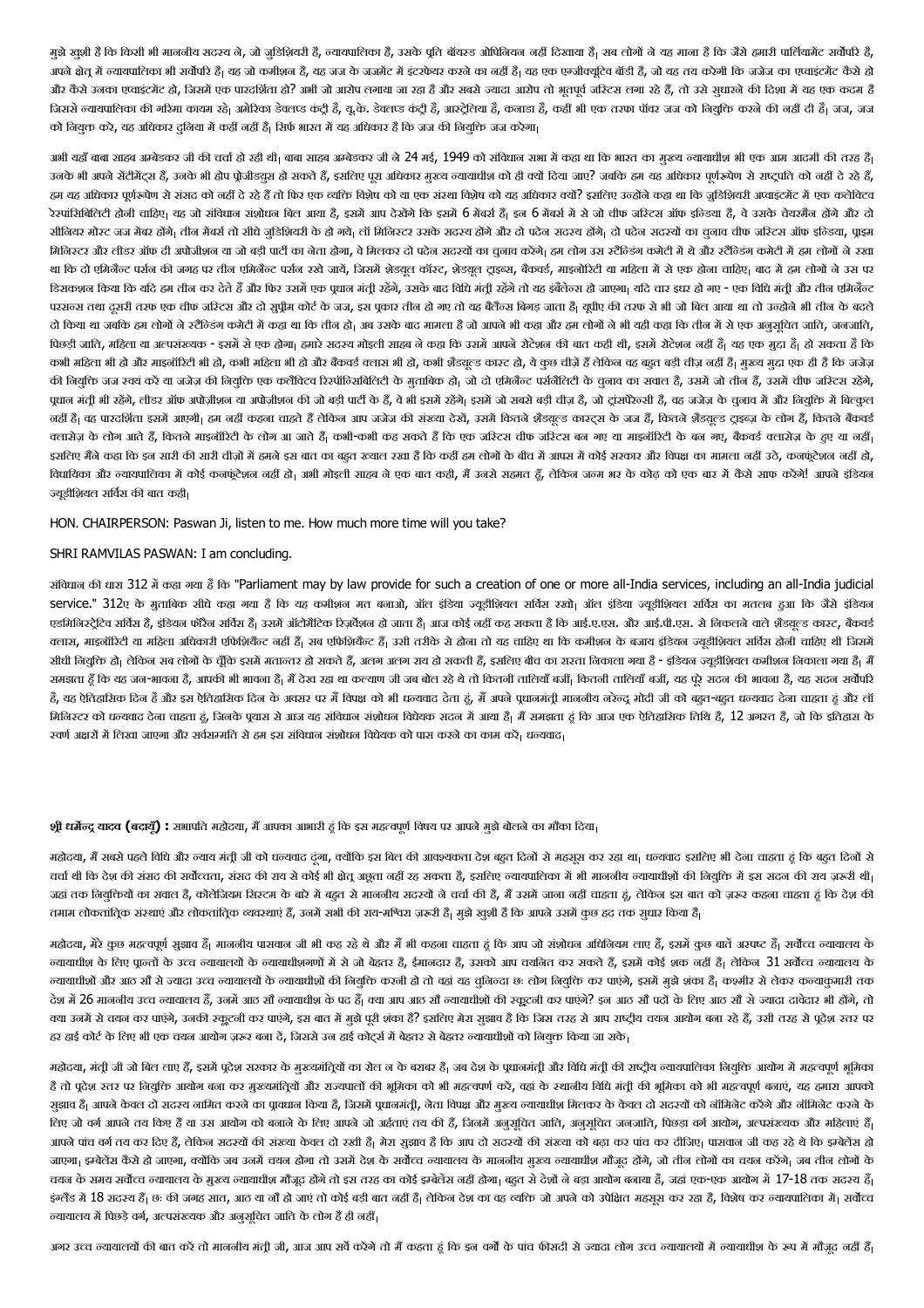देश का जो बड़ा वर्ग है, बहसंख्यक वर्ग है, अगर पिछड़े, अल्पसंख्यक, अजुसति, अजुसूचित जनजाति, महिलाएं सब को इसमें मिला देंगे तो ये शायद 80-85 फीसदी लोग होंगे, ये लोग भी देश की न्यायपालिका में अपनी भागीदारी चाहते हैं| इसलिए हम आपसी पूर्शना करेंगे की सत्य करने करना का करगे का का कलगा करना करना समय में पूर्तिनिधित्व देने का काम करें। माननीय मंत्री जी, यह मेरा आपको सुझाव हैं। पूरेश सरकारों के मुद्रिय और राज्यपालों की भी भूमिका को बढ़ाएं। यह भी मेरा आप से निवेदन हैं।

**श्री राजेश रंजन <b>(म**धेपुरा) : सभापति महोदया, मैं माननीय मंतूी जी को बहुत-बहुत बधाई देता हूं। यह एक घटनीय बहुत और राजे को बहुत बहुत बाजे आप में बहुत महत्वपूर्ण शब्द हैं| जिस विधेयक को आपने लाने लान काम किया है, और यदि आगेका आयान में रखकर अगे बढ़ते हैं तो इससे इस देश की सभी संस्थाओं का सम्मान खुद-ब-खुद बढ़ेगा। हिन्दुस्तान के ऋषि-मुनियों के काल से लेकर आज तक इस देश की सबेज करने करने का स्नी करनेकर का सम्मान करने का सामान करने का सामान करने का बात तो की है, पर क्या अपना समान खो कर अमेरिका का समान किया जा सकता है? मैं बार-बार कहता हूं कि दूसरो का समान करना क लेकिन अपने अरितत्व और सम्मान को समाप्त कर दूसरों के सम्मान की बात हमेशा करता अबड़ी हैं। जब इस देश की सवेतदात की बात आती है तो मुझे सोमनाथ दादा का चेहरा नज़र आने लगता हैं। सोमनाथ दादा ने इस कुर्सी पर बैठ कर इस सर्वोच्चता को हिन्दुस्तान में जिस मजबूती से एकदान कर किसी माननीय स्पीकर ने नहीं दिया। हिन्दुस्तान के पूधान मंती के रूप में इन्दिरा गांधी जी ने पहचान दी। यदि हम सरदार पटेल और इन्द्रा गांधी की बात लाएंगे तो उन्होंने इस सदन को हम्दराल में लाया...(व्यवधान) आप की सरकार ने इस सदन की गरिमा, सर्वोच्चता और माननीय न्यायालय के सम्मान को हयान कर यह जो न्यायिक गठन का पूचास किया है, इसके लिए हम आपको बधाई देते हैं, धन्यवाद देते हैं|

महोदया, मैं बस दो-तीन सुझाव दंगा क्योंकि समय कम है| मंत्री जी, निचले कोर्ट में क्या होता और है। वहां भीज़ कर हैवाज़ की जो क्या है, कह कोई चीज़ आप से छिपी नहीं है| आपने जिस आयोग का गठन किया है, उसमें मेरा आगृह है कि पब्लिक सर्विस कमीशन कि उद्यायोग का था जाते था था थिमक पहल कमीशन का तरह न हो। मेरा इसमें रुपल रूप से कहना है कि हाई कोर्ट के जो विदान, व्यवहारिक और आगे और आज बली और विदान व्यवस्थित कोटल कोटमान कोट के जज कोट और सुपीम कोर्ट के जज पब्लिक सर्विस कमीशन के तहत आएंगे तो फिर इस देश का समान और भला नहीं होगा। इस देश की सर्वाम का समान का सबला का इसके प्रस्पलन हो। इसके लिए ऐसे कमीशन की आवश्यकता नहीं है।

दूसरा, इसमें ट्रांसपरैसी का होना बहुत आवश्यक हैं। बिना ट्रांसपरैसी के किसी भी आयोग का ही हैं। तीसरा, इसमें बार एसोसिएशन के, बार काउंसिल के, कुछ निष्पक्ष विद्वान और सामाजिक लोग हों। सामाजिक लोग और निष्पक्ष विद्वान की नियुक्ति को कौन तय करेंगे?

सभापति महोदया, मेरा आपके माध्यम से मंती जी से आगृह है कि जज की नियुक्ति की पूर्वचा कर अपने आप इसको लोगों के बीच लाएं ताकि लोग उन जजों के बारे में जानें और कोई लॉयर हो, अपनी राय दे सके। छ: महीने के अंदर वह अपनी राय दे, तीन महीने के अदं राय समय कर यि आप कर यिक कर यह आप राय कर यह क्या। आप जिस जज की लियुक्ति करेंगे, उस पर इस देश में कोई चैलेंज नहीं होगा, अंगुली नहीं उठेगी। तीसरा मेरा कहना यह है कि बाद करना क शिकायत का मौका देना चाहिए, इस बात को भी ध्यान में रखना चाहिए। चौथी बात यह है कि वेबसाइट पर इन बातों को लाएं, जब आप नियुक्ति करें, जो शिकायत आए,...(व्यवधान)

HON. CHAIRPERSON: Hon. Member, please conclude now.

**श्री <mark>राजेश</mark> रंजन:** सभापति महोदया, मैं कंक्लुड कर रहा हूं। जब आप शिकायत का निपटारा करेंगे तो कह निसे हरू कर साइट पर आए ताकि इसको दुनिया देखे कि आपकी ट्रांसपिरेसी कितनी संदर है। आप जो नियक्ति करने जा रहे हैं, उसमें किसी भी तरह का आपकी निएक्षता पर कोई चैलेंज न करें, करनेजा रहने, उस पर अगती न उठे,...(व्यवधान) मैं नरेन्द्र मोदी जी और आपको बधाई देता हूं कि आप निश्चित रूप से इस देश की सर्वोचता के लिए यह बिल लाए हैं . ..(व्यवधान) एससी, एसटी माइनोरिटी की महिला भी इसमें होनी चाहिए, इसमें महिला की अनिवार्यता आवश्यक है|...(व्यवधान) क्या कारण है कि एक ही वर्ग के जज आज तक आते रहे?...(व्यवधान) दलित आदिवासी और बैंकवर्ड क्लास के जज नहीं आए| ...(व्यवधान)

HON. CHAIRPERSON: Hon. Member, please conclude now.

**श्री <mark>राजेश</mark> रंजन: सभाप**ति महोदया, मैं जल्दी ही खतम कर रहा हूं। क्या कारण है कि इसमें आज तक बिजाजी कर आज तक बहुएत महिला नहीं आई?ं ...(व्यवधान) एससी, एसटी के लोग नहीं आए और आए तो बहुत कम आए ...(व्यवधान) क्या कारण है कि एक ही वर्ग के लोग आए?...(व्यवधान)

सभापति महोदया, मेरा आपके माध्यम से मंत्री जी से आगृह है कि निश्चित रूप से जब आप कमेटी बनाएंगे तो उसमें एसटी, सहनोरिटी की महिला जरूर हो, इसका ध्यान रखा जाए।

**डॉ. अरुण कुमार (जहाजाबाद) :** माननीय सभापति महोदया, इस ऐतिहासिक मौके पर जो महत्वपूर्ण बिल ज्यूडिशियरी रिफॉर्म के लिए आया है, वह निश्चित तौर से इस बात का द्योतक है कि अच्छे दिन आने वाले हैं। पिछले कुछ वर्षों में लोकतंत की बुनियादें हित गई थीं, उसी के कारण नयायपालिका भी पुभावित हुई है। जब उसके उसना है के कारण परिवर्तन चाहता है| हम माननीय विधि मंत्री जी को, जो विद्रान न्यायविद भी हैं, मैं उन्हें बधाई देना चाहता हूं कि आज इस ऐतिहासिक बिल से एक नये परिवर्तन की ओर देश बढ़ रहा है| जनता की आकांक्षा के अनुरूप एक नया ऐतिहासिक दिन आज बना है और हम इसके लिए सरकार को हृदय से बधाई देते हैं।

सभापति महोदया, इस बिल को इंट्रोडयूस करते समय जो स्ट्रत्कल फॉर्म पर इंग्लेंड पर कार करते की और पूर्व फास करते का अब कहन बबाक तरीके से इस बिल के पूभाव का इस दिशा में उन्होंने जो कदम उठाया, देश के अंदर विभिन्न संगठनों एवं एजेंसियों से सम्पर्क करके जिस को कंट्रीबट किया, निश्चित तौर से वह भी स्वागत योग्य हैं। उन्होंने जनता की आवाज को समझने की कोशिश की

महोदया, हम दो मिनट में अपनी बात समाप्त कर देंगे| हमारे यहां पहले से भी यह मान्यता रही है कि पंच पड़ते था को बाद कर कर कर बाद कर हम पढ़ते हैं तो पता लगता है कि गांव में बड़े लोग कानूनविद नहीं होते थे, लेकिन जब वे पंच की कुर्सी पर होते थे तो अपने जीवन पर भी ज्याय करते थे। निश्चित तौर पर पिछले कुछ वर्षों में जो घटनाकूम हुआ है, लिटिगेण्ट लोग भी इस बात को जानते हैं कि किस कोर्ट में, कहां, कौन सी घटना हथी है? माननीय सदस्य कल्याण बनर्जी जी जे जिस को बात की सब बात जनता के मन और घटना है मन और से यह बात जनता के मन और ज्ञान में हैं। एक बड़े संकल्प के साथ सरकार जो ये दोनों बिल लायी है, हम पार्टी की तरफ से परी तरह से इसका समर्थन करते हैं।

SHRIMATI ANUPRIYA PATEL (MIRZAPUR): Thank you, Madam, for allowing me this opportunity to participate in the deliberations on the Constitution (One Hundred and Twenty-first) Amendment Bill as well as the National Judicial Appointments Commission Bill introduced by the Government.

Madam, I wish to begin by drawing the attention of this august House towards the statement of the Chief Justice of India, Justice Mr. R.M. Lodha,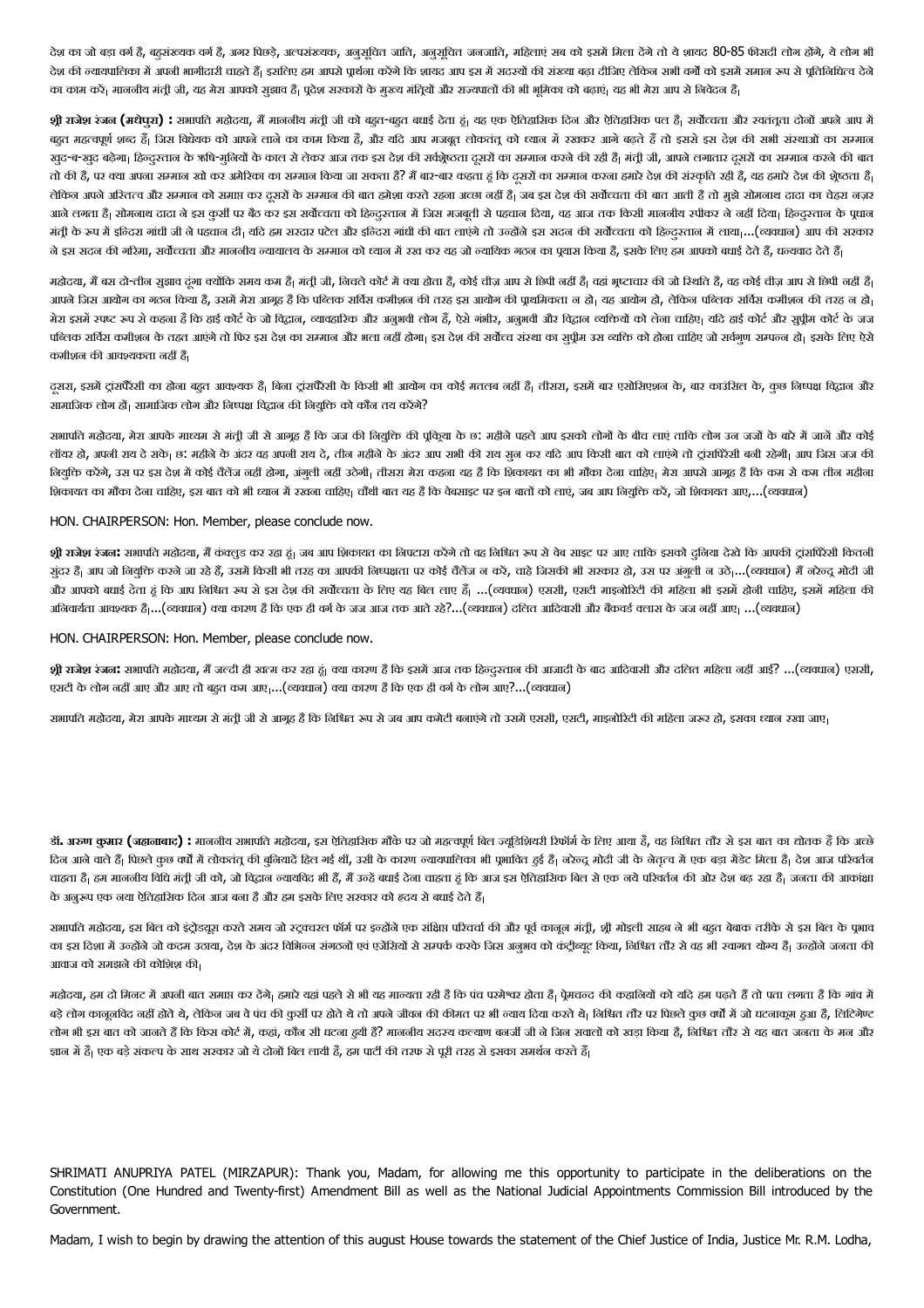which has been published in an English daily today wherein he strongly came out in defence of the earlier flawed Collegium system. It appears to me that the CJI has been making a deliberate and conscious effort to undermine and demoralize the highest law-making institution of the country which is the Parliament. It is expected of the CJI to understand and realize that the role of the court is only to interpret the law and not to create and make laws. That is the responsibility of the Parliament. And also, judiciary cannot create a mechanism for its own appointment. If judges are appointing judges, the system is not fair. So, in that light, the step that the Government has taken is worthy of admiration and appreciation. I truly welcome the effort or the initiative that has been made by the NDA Government to introduce these two Bills.

Madam, the Government's intention is crystal clear that it is committed to transparency, accountability and objectivity in the appointment of judges in the Supreme Court and the High Court, which is the need of the hour in the wake of rampant corruption which is plaguing our judicial system. We have had incidents of appointments made on considerations other than merit and a number of deserving and honest persons have been ignored on several grounds ranging from political to commercial to caste and gender biases. Also, there have been delays in filling up the vacancies with the old system of Collegium. So, it is important to replace the Collegium system by the National Judicial Appointments Commission.

However, I wish to assert that the reflection of social diversity in the National Judicial Appointments Commission is extremely important because the SC, ST, OBC, women and the minority rights have to be protected and it is an unfortunate and sad reality that caste, class and gender based prejudices and biases do exist in our judiciary and this problem must necessarily be addressed.

I heard our hon. Law Minister say that one of the eminent personalities who is going to be a part of the National Judicial Appointments Commission is going to be from the SC, ST or the OBC strata of society. However, I feel that if you just pick one member, it has to be either an SC or an ST or an OBC or a woman or a minority. So, one member is not sufficient. There should be more number of members and the size may be expanded. We have such examples in the world. We have the Judicial Commission of England wherein the size of the Commission is bigger. So, it is important for India also because our society is very diverse and it is important that we have a member from the ST, we have a member from the SC, we also have a member from the OBC, including a woman from these sections. So, it is very important that we create a Commission in totality. That is why I request our hon. Minister to take care of these suggestions. It will be in the interest of the nation and in the interest of the exploited sections of society.

With these words, I would like to end.

**श्री कौशलेन्द्र कुमार (नालंदा) : माननी**य सभापति महोदया, आपने मुझे राष्ट्रीय न्यायिक नियुक्ति आयोग पर बोलने का मौका दिया है, इसके लिए बहुत-बहुत धन्यवाद। सरकार इसके द्वारा भारत की मुख्य न्यायमूर्ति, उच्चतम न्यायालय के अन्य न्यायाधीशों, न्यायालय के मूख्य जयायत्रायको को वियुक्ति एवं स्थानांतरण के लिए आयोग का गठन कर रही है, यह स्वागत योग्य है| पिछले वर्षों में कई वरिष्ठ न्यायाधीशों की नियुक्तियों पर विवाद हुए हैं, इसके फलरस्वर आयोग के गठन के अलभ करकार का पर काल में मोदी सरकार इस पर कार्यान्वयन करने का कार्य कर रही है| वैसे तो, दशकों से पुराने कोलेजियम सिटरम के द्रावज को जब जब करनी बाल पहुला करना हुए कहा पुरिज्य में कुछ तुटि, अपारदर्शिता और गोपनीयता के कारण कोलेजियम सिस्टम सवालों के घेरे में आ गया है<sub>।</sub> अतः इस आयोग के द्वारा आशा है कि हम उससे बाहर निकल पाएंगे<sub>।</sub>

सरकार से मेरा निवेदन है कि इस समय देश में बहुत अधिक संख्या में जज के पदों की रिकियां हो अर्ड हैं, जिसके फलस्वरूप उच्च न्यायालयों में मकदमों का दबाव काफी बढ़ गया हैं। अतः आयोग की पूकिया प्रारंभ होते ही, जैसा कि उसमें प्रावधान है कि किसी भी रिक्ति के बाद ते अंदर उस पद पर जज की विचूकि हो जाएगी, इससे न्याय पूकिया में तेजी आएगी और आम नागरिकों को समय से ल्याय मिल जाएगा। आयोग इस पर पूर्णतः सफल रहेगा। मेरा मानना है कि अभी भी अनुसूचित जन जाति, पछड़े वर्गे, अकलियतों और महिलाओं का प्रतिनिधित्व बहुत ही कम है, आयोग उस पर भी ध्यान देगा। जैसा कि इस बिल में मातू नियुक्ति एवं स्थानांतरण का ही प्रावधान का अधिकार आयोग के पास होगा। ...(व्यवधान)

## **16.57 hrs** (Shri Hukmdeo Narayan Yadav in the Chair)

अगर, आयोग के पास जजों के खिलाफ शिकायतों से निपटने का भी अधिकार होता जाता आयोग को अधिकार होता जिला के पास क्षेत कला कला करने के बाद, से अधिकार के पास होने के बाद, माननीय मुख्य न्यायाधीश ने कुछ आशंका व्यक्त की है कि न्यायपालिका को बदनाम करने का सुबना जा रहा है। वेकोलेजियम सिस्टम को अभी भी उचित मानते हैं। क्योंकि, उसके द्वारा न्यायपालिका को उनकी स्वायत्ता मिली हुई है| अगर कोई दूसरी व्यवस्था होतो उससे उससे उससे उससे उसका का बढ़ सकती है। मेरा मानना है कि सरकार का यह दायित्व है कि न्यायपालिका को यह भरोसा दिलाए कि सरकार उसके अधिकार क्षेत में कभी भी दखलअंदाजी नहीं देगी और उसको पूर्णकपेण स्वतंत्ता पुदान करेगी। क्योंकि न्यायपालिका हमेशा संविधान की संरक्षक रही है। मैं इन्हीं शब्दों के साथ मैं अपनी बात समाप्त करता हूं।

SHRI C.N. JAYADEVAN (THRISSUR): Sir, I support this Amendment Bill in the name of Communist party of India. My party's view on this subject is to establish a National Judicial Commission for appointment of Chief Justice of India and Judges of the Supreme Court of India and also Chief Justices and other judges of High Courts. This is a very important issue which is being discussed for more than two decades. It is necessary to discuss and finalize it as soon as possible. The method of appointing judges and their accountability was never satisfactory for the last few decades. Earlier, the executive had played more important role. A system of collegium was introduced for appointments, promotions and transfers of judges by the Supreme Court which led to the unilateral usurpation of the appointment of judges by the Supreme Court. The position has not improved much except limiting the role of the executive to some extent. It is proved that it is not foolproof. In recent years, there have been more allegations about the ethical values of judges with allegations of corruption, misuse of power etc. There was a shocking allegation about the integrity of a former Chief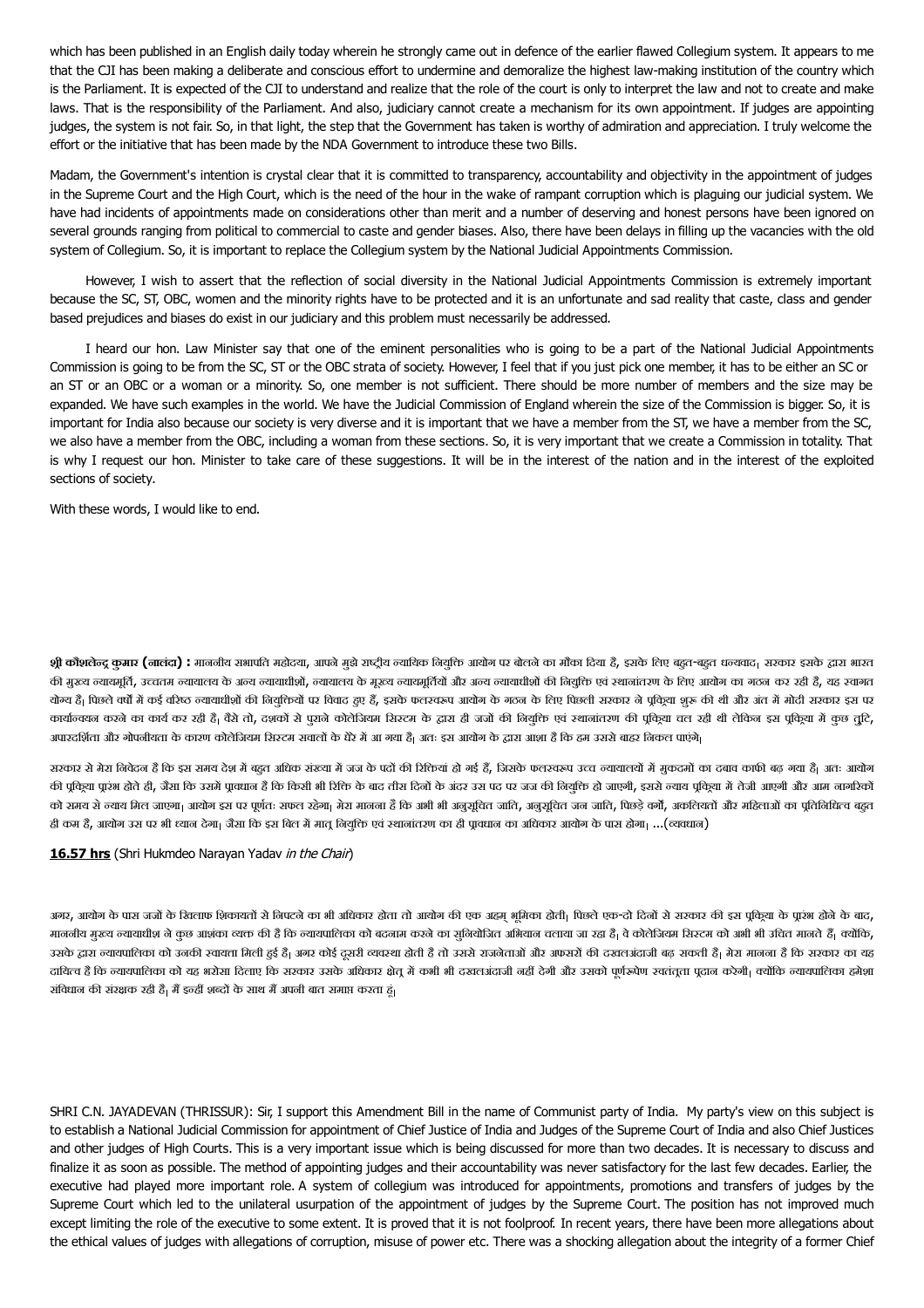Justice of India by a prominent advocate and former Law Minister Shanti Bhushan and his son Prashant Bhushan, who is also a prominent lawyer. The recent comment of former Justice of Supreme Court, Justice Markandey Katju on the pressure of executive regarding promotion of judges generated a big controversy though his allegation has come ten years later for no reason.

# **17.00 hrs**

This should be changed. The appointment of Judges should be done by the National Judicial Commission. It should be based on merits, integrity and social and gender justice. We propose the composition of the Commission in the following way. The Vice President of India must be the Chairperson of the Commission; second is the Chief Justice of the Supreme Court of India; third, two former Chief Justices of India should be there; fourth, two senior-most Judges of the Supreme Court of India; fifth, the Union Minister of Law and Justice should be there; sixth, one judicial member should be appointed by the Leader of Opposition or the Leader of the biggest Opposition Party in Lok Sabha; seventh is, eminent jurists should be nominated by the President of India after consulting the Chief Justice of India. Except, the sitting Judges and the Law Minister, others should be barred from taking up any other judicial or quasi-judicial post or political post after retirement from the National Judicial Commission.

**माननीय सभापति:** अब आप अपनी बात समाप्त कीजिए।

## $\hat{a}\in$ ¦ $(\underline{\text{equation}})$

SHRI C.N. JAYADEVAN: I am concluding. A person shall not be qualified to be a Member of the Commission except the ex-officio Members unless he is 55 years of age. With this I conclude.

SHRI N.K. PREMACHANDRAN (KOLLAM): Sir, yesterday, around this time, I was on my legs to vehemently oppose the Railway (Amendment) Bill. Today, I am on my legs to fully support the views expressed by the hon. Minister in piloting this Bill for the consideration of this House.

I also take this opportunity to congratulate the hon. Minister the way in which the Bill is presented before the House. I do appreciate that he has maintained the balance between the Judiciary, the Legislature as well as the Executive. But, unfortunately, on hearing the arguments or the debate that took place in the House, I hope that it is giving a bad message to the people of our country and outside as though we are going to encroach on the functions and powers of the Judiciary. That is not the actual position. I do fully endorse the views expressed by Shri Mehtab ji that we are trying our level best to keep the balance between Judiciary and the Legislature for which the Bill is being presented before the House.

The main question to be considered is the pre-1993 situation in our country. It is very strange to see that the interpretation of Articles 124(2) and 217(1) in relation to the term 'consultation' means concurrence. The Judiciary unilaterally took over the functions of other agencies. They were having excess powers that were being exercised during that time.

Separation of powers is one of the cardinal principles of the basic, salient features of the Indian Constitution. Executive is supreme, Legislature is supreme and Judiciary is also supreme in its own sphere. At the same time, they are all independent. What is the present position? Due to paucity of time, I am not able to explain or elaborate this point. I may kindly be allowed to speak for a few minutes.

The legislative functions, the executive functions as well as the judicial functions are distinctly defined in the Constitution. Unfortunately, if you go through the judicial functions, most of the time, they are encroaching on the functions of the Executive and the Legislature. Why? I would very humbly appeal to this House that self-introspection is also required in this respect. Why is it so? It is because the Legislature is not discharging its functions properly. The Executive is not functioning properly. When the Executive and the Legislature become ineffective and dysfunctional, definitely, a vacuum will be created and that vacuum was filled by the Judiciary. That is what is meant by the judicial activism. I am not supporting the judicial activism. The main point that I would like to highlight is that the Parliament as well as the Executive should be strengthened. We should correct ourselves so that the judiciary can do nothing in taking away the rights of the Executive as well as the Legislature.

I have one suggestion to make to the hon. Minister. This Constitution (Amendment) Bill is only having an enabling provision as far as the composition of the Commission is concerned. The procedure to be followed is as per the National Judicial Appointments Commission Bill. Under the Constitution (Amendment) Bill the entire authority is being vested upon the Commission. You go through the regulations. Under clause 12 of the Bill, powers are almost being vested with the Commission. So, that has to be looked into.

My next point is on how to improve the quality of the judiciary. In order to improve the quality of the judiciary, Indian Judicial Service should be brought in. The lower judiciary is not coming within the purview of this Bill. So, a comprehensive legislation is required in respect of judicial service through which Indian Judicial Service should be set up and judicial accountability should be ensured.

With these words, Sir, I conclude.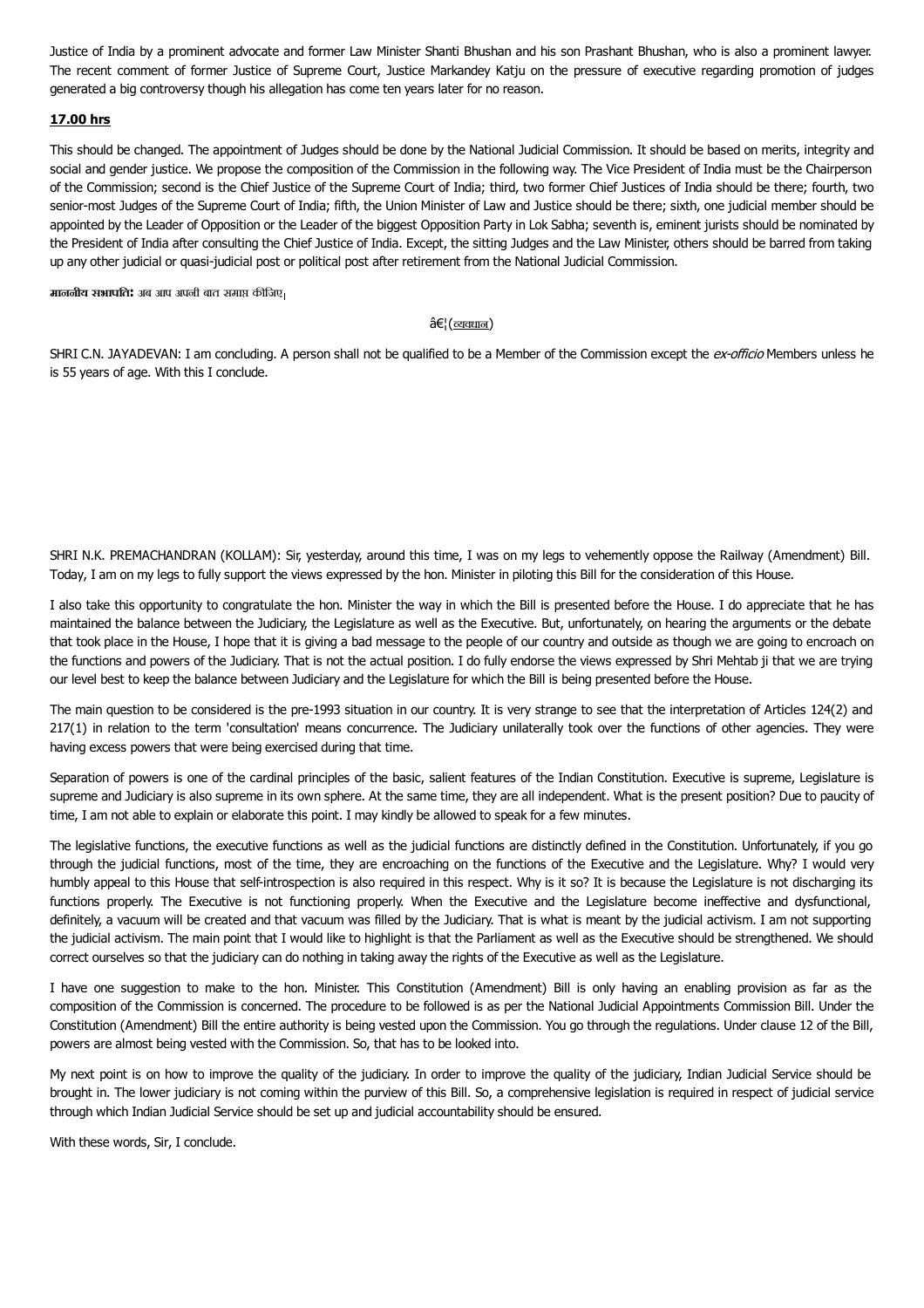SHRI ASADUDDIN OWAISI (HYDERABAD): Mr. Chairman, Sir, I have strong objections to this Bill, which has been moved by the hon. Minister. Let me enlighten the Treasury Benches why I have objections to it.

The hon. Member who spoke just before me mentioned the concept of separation of powers. What we have seen is that after this Government assumed power, of the hon. advocates who were sought to be promoted to the post of Supreme Court judge, one was not accepted by the Government because the IB had given an unfavourable report against that advocate. My objection to this Bill is related to this. How do you control IB? By passing this law, we are giving a blank cheque to the Executive, to the government of the day, to have its own people in the judiciary in the name of IB reports. It has happened recently and it has hurt the separation of powers. An hon. advocate of Supreme Court was not promoted. That has hurt the separation of powers very gravely.

How do you control the IB? IB is not accountable to this august House. Let me bring to the notice of the hon. Minister certain provisions of the Constitution (121st Amendment) Bill. Section 124B subsection C says, '… ensure that the person recommended is of ability and integrity'. Let me quote to you, Sir, the National Judicial Appointments Commission Bill. Section 5, subsection 2 of the Bill says, 'The Commission shall on the basis of ability, merit and any other criteria â€!' Where is integrity mentioned here? The Constitutional amendment talks about integrity, but the NJAC Bill does not talk about integrity.

When we come to the NJAC Bill, I have strong objection to the word 'seniority' because you are making it very inflexible. In a lighter vein, this government has forgotten seniority when it came to their own Prime Ministerial candidate. This is in lighter vein, do not take it seriously. ...(*Interruptions*) I am saying it in lighter vein. Do not take it to your heart. I know it hurts you.

Our country runs on the principle of federalism. By bringing this Bill, you are making the concept of federalism topsy-turvy. Why not the Chief Minister of the State? Are you not hurting the federalism of our country? And moreover, when the names are being given, why cannot these names be made public? Why cannot we invite applications? And, will RTI apply to this JAC? The judiciary conveniently has said that RTI does not apply to them. How would I know whether my name has been accepted or my name been rejected? That is why this Commission has to be a full-time Commission. Will the hon. Minister have time to sit down and decide on all these issues? When will the Supreme Court judge sit? Where is the secretariat? That is why there is no transparency. ...(*Interruptions*)

सर, मुझे केवल आधा मिनट दीजिए, हम रिलीवेंट बात कह रहे हैं| इसके बाद हम अपनी बात मुक़म्मल कर रहे हैं|

**माननीय सभापित :** ठीक ह,ैबोिलए

## $\hat{\mathrm{a}} \in$ ¦ ( $\overline{\mathrm{c} \mathrm{a} \mathrm{a} \mathrm{u} \mathrm{a}}$ )

**श्री <mark>असादुदीन ओवैसी:</mark> शॉ**टीलस्टेड कैंडिडेट्स का एलान कीजिए,...(व्यवधान) बताइए कि कौन हें बनो के किलेकि किया जा रहा है? उसमें ट्रांसपैरेसी नहीं है, यह गलत होगा<sub>।</sub> इसीलिए मैं हुक़मत से मुतालिबा करता हूँ कि इसे स्टैंडिंग कमेटी या सेलेक्ट कमेटी में भेजा जाए।

### ADV. JOICE GEORGE (IDUKKI): Thank you, Chairman.

I rise to support this Bill. This is an attempt to ensure transparency and accountability in the entire judicial system. We all know how the Judiciary has grabbed power to make appointments in the judicial system. I do not want to elaborate on those things. I only want to make some suggestions here.

As per these amendments, we are having a system to appoint eminent persons for the purpose of selecting the judges. For that purpose, we have a mechanism provided in the amendments. Here, I have a suggestion. There are three persons – the President, the Chief Justice of India and the Opposition Leader. There should be a unanimous decision between all these persons while selecting these persons. That clarity should be made in that section.

As per the Judicial Appointments Commission Bill, there is a provision to select the High Court Judges. There is a provision to consult with the eminent advocates of the High Court too. There should be some provision to select these eminent advocates of the High Courts also. For that purpose, the Bar Association should be taken into confidence. There should be some provision to consult the Bar Association for the purpose of selecting these eminent advocates of the High Court for the purpose of having consultation before making recommendations for the purpose of selecting High Court Judges.

This is an endeavour on our part to ensure accountability and transparency in the entire Judiciary. I hope so and I am very proud to say that I belong to the Bar Association of the High Court of Kerala which presented the great Jurist V.R. Krishna Iyer to the entire nation.

SHRI R. RADHAKRISHNAN (PUDUCHERRY): Hon. Chairman, Sir, thank you for giving me this opportunity to speak on the Judicial Appointments Commission Bill. I may not be qualified enough to talk on the technical aspects and the minute details of the Bill but I would like to go into the general aspects whether this Bill is essential.

In a democratic set up, the responsibility of the people is ultimate and that responsibility is shown only when they elect the representatives. So, ultimately, the elected representatives are the people who are responsible to the people. The other bodies of democracy, the Executive and the Judiciary are not directly responsible to the people of the country; nor can the people question the Judiciary or the Executive in any of their functioning. So, any power or control should be vested only with the people directly elected by the people, that is, the Parliament or the Legislature.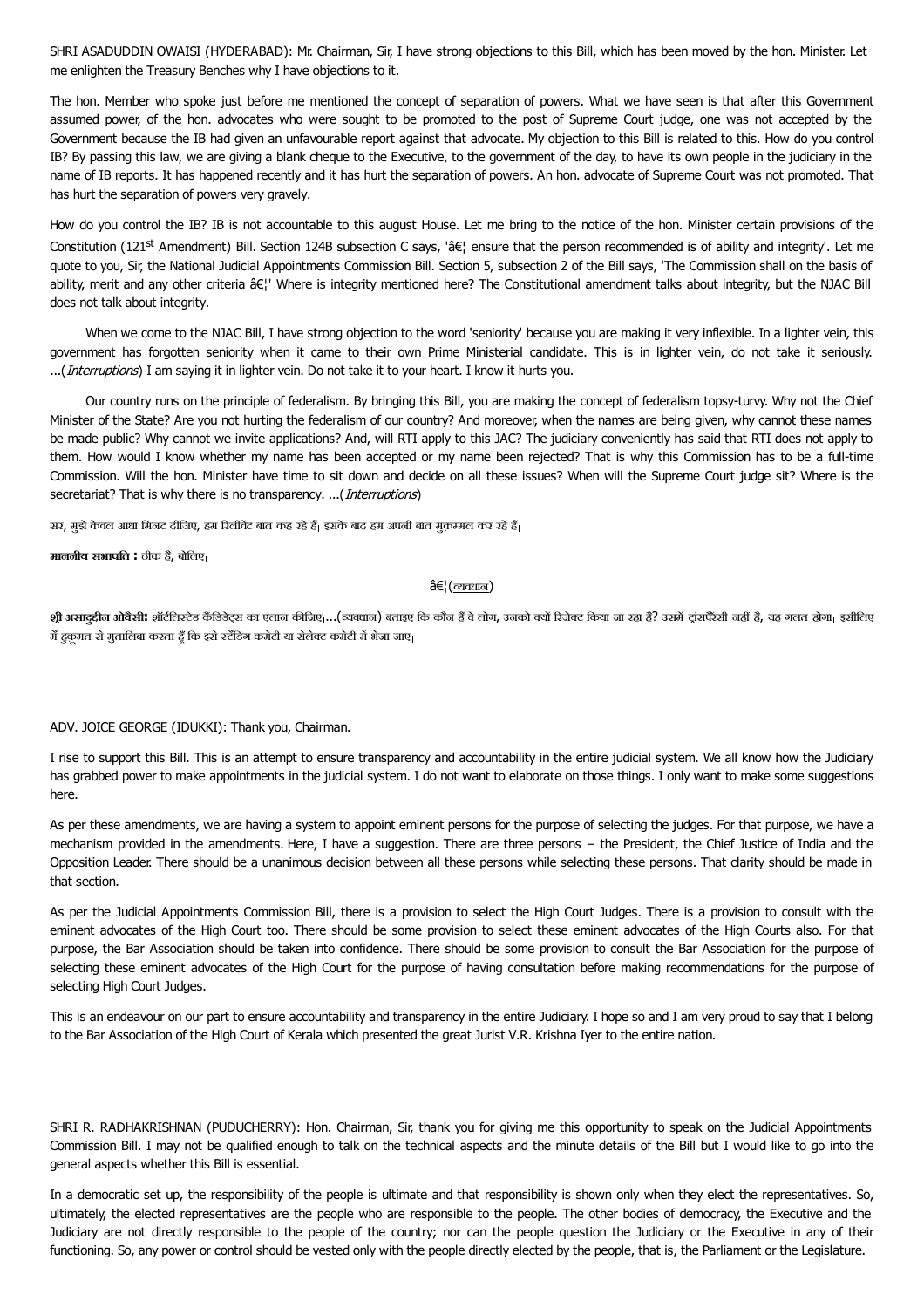In this broader logic, I feel the changes brought in by the Law Minister and the Government are welcome. I would suggest that the Parliament should have a say in the appointment of Judges and in any body of regulation, whether it be any regulatory body, any commission, CBI or IB or anything. The ultimate control definitely should vest with the elected Members. No body can be autonomous of the Government. So, I fully support the Government's initiative and the Government in bringing forward this Bill. I extend my hearty congratulations to the hon. Minister for bringing this Bill.

### SHRI S.P. MUDDAHANUME GOWDA (TUMKUR): Thank you, Sir.

We are discussing a very sensitive matter. The hon. Law Minister has brought this Bill which was brought by the earlier UPA Government. I am happy that apart from being a legal luminary, you have also consulted a lot of legal luminaries. You have read out some names. So, we are confident that it will withstand the test of the Judiciary.

Very recently, the hon. Supreme Court has made its stand clear. They have expressed in open court, about how this Bill is being treated by them. The Bench headed by the hon. CJI, while disposing of a PIL, has stated clearly − you are aware of that − that an attempt is being made to defame the Judiciary and to lower the image of the Judiciary in the country; he has also mentioned that an impression is created among the general public that − he has not mentioned who is doing that, but stated − an attempt is being made to defame the Judiciary and to lower the image.

You are aware that every piece of legislation that we make here will be subjected to judicial review and scrutiny. We have to withstand that. That is why, we must be extra careful while dealing with the Constitutional Amendment Bill.

I would like to bring to your notice one more thing. You have mentioned about the two eminent members to be appointed who are going to pick up the judges. Who are going to be these two persons? As Dr. Sampath rightly pointed out, they should be eminent persons with judicial background. They are needed. Who could be a person who could be a better judge? A person who can deliver justice, a person with integrity and honesty, can only deliver better judgment. So, it is the responsibility of this Government to see that clarity is made while appointing these two members.

Finally, to update my knowledge, I would like to pose one question before you. Suppose a judge has been found to be guilty of corruption and is removed from service; prior to that, he has delivered hundreds of judgments. What is the fate of those judgments delivered by that corrupt judge? If a judge, who has been removed on ground of corruption, has delivered hundreds of judgments, what is the fate and value of the judgment? What is the propriety that we can attach to such judgments? That is the question.

Ultimately, the need of the hour is this. A common man of this country or a common litigant of this country wants that the case to be decided on merit and not otherwise.

That is why, keeping all these things in mind, I welcome this Constitution Amendment Bill, which was brought forward by us. Thank you.

संचार और सूचना प्रौद्योगिकी मंत्री तथा विधि और न्याय मंत्री (श्री रवि शंकर पूसाद): आदराणीय सभापति महोदय, मैं ऐरे सदन को हृदय से धन्यवाद देता हूं। इतनी सार्थक चर्चा ढुई हैं। मैंने अपने 14 वर्ष के संसदीय जीवन में इस स्तर की चर्चा बढ़त कम देखी है। मैं परे अपने देता है। उसका कारण यह भी हैं, जैसा मैंने अपनी आरंभिक टिप्पणी में कहा था, कि आज हम इतिहास बनाने जा रहे हैं। मैं समझता हं आज इसे पूरा देश देख रहा है। जब संखोद को परिका का जो साथ रहा, उसमें वीरप्पा मोइली जी ने बहस की शुरूआत की, उनका भाषण बहुत ही विद्धतापूर्ण था<sub>।</sub> अन्य पार्टियों के नेताओं ने भी उपनी बातों को अपनी बाती को अपनी बातक बहुत आज बहुए आज बहुत आज बहुत आज बहुत असला बहुत शुभकामनाएं देता हं। मैंने राम विलास पासवान जी से आगृह किया था कि उनको भी बोलना चाहिए, उनका भी सजेशन था जी जाने बहुत आरका आज की को पर्यायादव कहता हं, उनका कहता हं, उनका भी भाषण मन'ेसुना, उसमभी बह)त गहराई िदखाई पड़ी I particularly congratulate Shri Kalyan Banerjee. Where is he? I do not see him. What a level he rose to? I also wish to congratulate him and all the other friends who spoke so-brilliantly. मुझे मालूम था कि अल्य बहुत से लोगों की इस विषय पर बोलने की इच्छा थी, यह विषय भी ऐसा था कि उन्हें इस पर बोलना चाहिए था, लेकिन समय की कमी है<sub>।</sub> आपको मालूम है कि महामहिम राजरी छः बजे आने चल करने क<br>ऐसा था कि उन्हें इस पर बोलना चाहिए था, लेकिन समय की कमी है<sub>।</sub> आपको मालूम से कि महामहिम राजरी छः बजे बजे को मिनट में अपना उत्तर दंना, बाकी बातें में कल विस्तार से बोलंगा, फिर आपको वोट सेआपको आपको आपको अवसर का अवसर बाहता है। मेरे बारे में कई माननीय सदस्यों ने अच्छी बातें कही हैं, पता नहीं मैं उसके लिए पात हूं या नहीं, I am really grateful for the hon. Members who have stated so many good words about me and about the way the whole thing was presented. I am extremely touched and my warm regards to all the hon. Members who have spoken in my favour.

सभापति जी, मैं कछ जनरल बातें कहना चाहता हं। एक बात में इस समननीय सदन के आरक्ष के सदन के सदन के बहुत सकता चाहता है कि माननीय न्यायपालिका के कार्य क्षेत में हस्तक्षेप करने का हमारी सरकार का कोई इरादा नहीं है। The Government has got no intentions whatsoever to intervene in the rights, jurisdiction, authority, Constitutional powers of the Supreme Court and High Courts of India. Their powers are well known. Their independence is well known. Their rights and duties are well known. Their respect, institutional integrity is also well known. This has to be clearly dispelled at the very outset.

मैं दूसरी बात कहना चाहंगा कि सदन में जो सर्वानुमति बनी है, अभी किसी की का किसी ज्यूरिस्ट का नाम लिया था, बिल्कुल लिया था। कई लोग हमारी मीटिंग में नहीं आ पाए थे। आज मैं इस सदन में सुभाष कश्यप जी का नाम लेना चाहना। वह लोक सभा के महासिच रह चुके हैं अधिक विशेषज्ञ हैं। उन्होंने भी अपनी सहमति दी थी। वह वेंकट चेलैया कमीशन के सदस्य थे। कई लोग रहे हैं। सबने अपनी सहमति दी है कि नहीं, यह बदलाव होना चाहिए।

जब मैं सारे सदन की बात करता हूं तो मैंने कई नेताओं को पत लिखा, सोकी भी तिखा था, मझे मालम था कि वह थोड़ी अरबस थीं इसलिए पत का उत्तर नहीं आया। इसलिए पार्टी का भाव आज रुवयं वीरप्पा मोइली जी ने पूकट किया है। मैं उनका भी साधुवाद करना चाहता हूं, धन्यवाद करना चाहता हूं।

<mark>श्री मल्लिकार्जुन खड़गे **:** आप शायद 17 जुलाई के पत्र का जिकू कर रहे हैं<sub>।</sub> वह लैटर आपने लिखा था<sub>।</sub></mark>

**श्री रवि शंकर प्र्रसाद :** यह कोई इश्यू नहीं हैं, मुझे मालूम हैं<sub>।</sub>

**श्री <mark>म</mark>त्लिकार्जुन खड़गे:** उसके बारे में हमने मीटिंग करके यह निर्णय लिया कि यह बिल हमारा है, इसका पूरा समर्थन करना चाहिए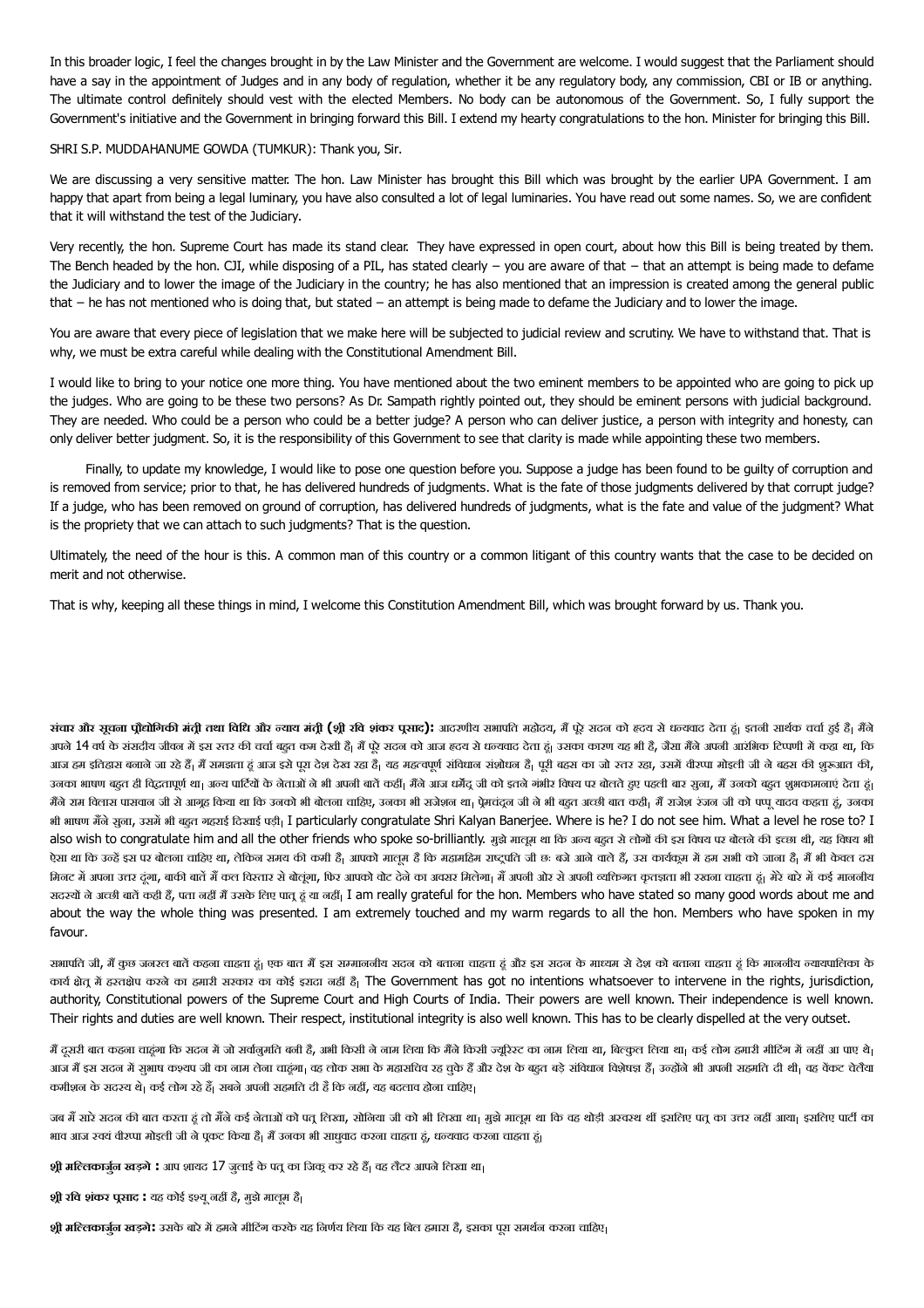**श्री <b>म**िलकार्जुन खड़गे : इसलिए आपको लैटर लिखने की आवश्यकता नहीं थी<sub>।</sub> हमने यह देण्य और हमारे ओपलिंग बैट्समैन मोइली जी ने सारी बात बता दी।

**श्री रवि शंकर प्रसाद <del>:</del> मैं** तो आपका सम्मान कर रहा हूं। आपका आरका और आपकी तो के लिर्देशन पर आपने पार्टी का पार्टी करने करने ह.<br>श्री रवि शंकर प्रसाद : मैं तो आपका सम्मान कर रहा हूं। आपका भी सम्मान किया और आपके पार्टी का सम्मान के लिए पत लिखा था। मैं बहत विनमता से कहना चाहंगा कि अगर में देश की 26 पत्नी के अध्यक्षों को पत लिखंगा, तो पमख पार्टी, कांगेस पार्टी के अध्यक्ष को निश्चित रूप से पतू लिखूंगा। मैंने बड़ी विनमूता से लिखा है और आपने आज जो स्टेंड लिया है, कह एक अच्छी बात है| मैं उसका भी सम्मान करना चाहता हूं।

Today, I am only making the opening remarks because by 5.30 p.m. we have to conclude today. Hon. President is coming and we must give due deference to hon. President. When we talk of judiciary we often ask as to what is the power and authority of the judiciary. There is one important thing that I would like to share with this hon. House. Someone talked about the power of contempt. Is the power of judiciary flows only from the power of contempt? Is the power of judiciary flows only from its capacity to write judgement? Yes, their authority is important. Yes, contempt also may be needed. But let me share one thing in the House. What is the real authority of a judge?

## **श्री मुलायम सिंह यादव (आजमगढ़):** गुस्से में अंग्रेज़ी याद आ गई।

**श्री रवि शंकर पूसाद:** गुस्से की बात नहीं है, ऐसा नहीं हो सकता <sub>में</sub> तो कभी गुस्सा करता ही जाएं तो मुझे जानते हैं<sub>।</sub> ठीक है, मुलायम सिंह जी आपका निर्देश हैं तो मैं बाकी भाषण हिन्दी में दे देता हूं। मैं तो मिलीजुली भाषा में बोल रहा था, क्योंकि दक्षिण भारत से हमारे कई वित हैं इसलिए मैं अंगेजी भी बोल रहा था। I will speak in both the languages.

Hon. Chairperson, let me ask a question today. I would like this House to ponder on what I am saying. An Additional District Judge, who has given 20 years punishment to big mafia leaders or big criminals, has given capital punishment of hanging to many criminals, after his retirement when he moves with his wife in a market why and how you expect that mafia supporters will not attack him? Have you ever heard of it? No, we have not. In some rare cases, we have heard it. It is the moral authority of the judiciary and it is the driving force of the judiciary, which enhances the respect of the judiciary. यह नैतिक आधार बहुत जरुरी है जो न्यायपालिका का सम्मान बढ़ाता है। जब मैं यहां खड़ा हं तो माननीय सभापति जी, बहुत विनमता के साथ ज्यडिशियरी के उस नैतिक अधिकार का परा सम्मान करते हए कहता हूं कि अगर यह संसद अपनी परमपराओं और गरिमा के सम्मान को बात करता है कि अगर क्षत को अपना क्षत करता करता करता करता क का भी सम्मान करती है और हम चाहते हैं कि वे बढ़ें, यह हम कहना चाहते हैं। कभी कोई टकराहट का इसमें जरा भी संदेश नहीं है, जो मैंने अपनी आरम्भिक टिप्पणी में कहा था। यह हर्ष का विषय है, संतोÂष का विषय है कि सदन के हर क्षेतू में इस मामले पर सर्वानुमति थी कि इसमें बदलाव होना चाहिए। कुछ लोगों के स्वर अलग थे तो संसद में हरेक को अपनी बात कहने का अधिकार है, विरोध करने का भी अधिकार हैं। एक-दो लोगों ने कहा था लेकिन आज मुझे लगा कि सरकार की ओर से हम स्पÂट कर दें।

एक बात यह भी आई कि आज एक बहमत की सरकार आई है, इसलिए हिम्मत दिखाई जा रही है। माननीय सभापति जी, मैं बहत विनमता से कहना चाहता हूं कि इस बार जो देश ने मत दिया है वह एक बदलाव का मत है<sub>।</sub> तीस वर्षों वÂEो बाद हमारे दल को बहुमत को बहुमत मिला है<sub>।</sub> हमें पूधान मंती आदरणीय नरेन्द्र मोदी जी की लोकप्रियता और जनता के बीच उनकी स्वीकार्यता को देखकर हृदय से पूसन्नता होती है कि देश ने यह बदलाव किया है। तेकिन का कहान को बदल का बहुत हम हम का का हम हम अभूतपूर्व ऐतिहासिक विजय पर आनंद होता है, वहीं हमें अपने दायित्व का भी बोध है और विनमूता का भी अहसा हमके अहम का बहना हमारे बहुमार किया है, जैसा कि माननीय मेहताब जी ने संकेत दिया कि आज रविशंकर पूसाद यह बिल इसिल आयें हैं कि शायद हमारा बहुमत का दल हैं। यह हमारी पूमाणिक पूतिबद्धता है कि जो संविधान में माननीय सुप्रीम कोर्ट के न्यायाधीशों और माननीय उच्च न्यायालय के न्यायाधीशों की विवृक्ति की प्रकिया थी उसमें जो पहला क्लाया बंदलने का अधिकार संसद का है, उसके अनुरूप ही हमने कार्यवाही की है, जिसका पिछले 20 वर्षों से पूयास चल रहा हैं। इसे सब वाल बात को अपने घोषणापत्र में भी इसका विस्तार से जिकू किया है, आप सभी इस बात को जानते हैं और बाकी लोगों ने भी इसका जिक किया है। जैसा मैंने कहा कि यह बाज पत्नी है, उस समय पत्नी हैं, जब पहला को बदल के यह का अंध हुए हैं संविधान को बदलने के और 6 रिपोर्ट्स आई हैं जिनकी चर्चा मैंने अपनी आरम्भिक टिप्पणी में की है।

आज जब हम यह ऐतिहासिक बिल पास करेंगे तो हम डतिहास बना रहे हैं और उसके तीन कारण हैं। पहला, आज नेदार को बहुत कारण हम को बहुत को राजनी एक क्वारण हम कर आता है तो देश की राजनीति एक स्वर में कैसे बोलती हैं। दसरा, संसद ने यह भी दिखाया है कि जब लोक सभा और पार्लियमेंट के बारे को बारे को बारेमचचा बाबूने के बारे के बारे समय का अवसर आता है तो संसद की बहस, संसद का रतर कितनी ऊंचाई पर जाता हैं। सभापति जी, तीसरा संकेत यह गया है कि सहयम सेआती हैलेक अब विषय देश का आता है तो यह संसद राजनीति के भेदभाव से ऊपर होकर एक रचर में भी बोलने का संकल्प रखती हैं। आज हमने बहुत बड़ा मैं उस हाउस में मझे इन आरम्भिक टिप्पणियों को इसलेए कहना जरूरी था कि जो हमने आशा की थी, जो हमारी अपेक्षाएं थीं उनके अनुरूप आज का सदन उपरिशत हुआ हैं। अब में अब अप्रजा, अप्रवास पता नहीं समय कितना है, चूंकि अगले कार्यकुम में जाना है।

I will only address one issue which Veerappa Moilyji has stated. I will just take five minutes. Shri Veerappa Moily ji stated as to how the two eminent persons will be selected. Shri Veerappa Moily, you are a person of great experience, you had been the Chief Minister and the Law Minister of India. What do you think? The Prime Minister of India, the Chief Justice of India and the Leader of the largest Opposition party cannot select the two best eminent persons! Trust their wisdom. Regulations are there, but trust their wisdom. I am sure, if a person is the Prime Minister of India, if a person is the Chief Justice of India, if the third person, the Leader of the Opposition − who knows it may be you as well on behalf of your party − ultimately decides to sit and exchange note, then let us trust their collective wisdom. This collective wisdom would reflect upon the quality of appointment being made. It is one of my serious concerns that I would like to share with this House today that we, who are in public life, have started to distrust our abilities. Please reclaim our abilities. You, who are in politics, are quite capable of selecting the best.

SHRI M. VEERAPPA MOILY: I have not referred to personalities. You must go through my speech.

SHRI RAVI SHANKAR PRASAD: I have gone through your speech.

SHRI M. VEERAPPA MOILY: You have to go through my speech completely, not in isolation. I have said that persons are not important. The system is important. So, you will have to leave a system so that they can operate on that.

SHRI RAVI SHANKAR PRASAD: Hon. Shri Moily, I will reply later on tomorrow. I have heard you. I take long hand notes. My officers also give their own comments, but I take long hand notes.

I come to the second part. You mentioned about the norms for selecting the eminent judges. It is there under article 124 (c) itself − the Parliament may, by law, regulations etc − which I will read tomorrow in detail. That norm will come. This is my last submission to you and to the House today that let us trust the innate maturity, political ability and sagacity of the hon. Prime Minister, the Chief Justice of India and the Leader of the Opposition to select the best that they will do. That is what I want to highlight. With all this, I will conclude for the day. The rest I will do tomorrow. I am extremely grateful for the opportunity.

श<mark>हरी विकास मंत्री, आवास और शहरी गरीबी उपशमल मंत्री तथा संसदीय कार्य मंत्री (श्री एम. वैंकैरया लायडू) :</mark> अभी हाउस को एडजर्ल करके राष्ट्रपति महोदय के कार्यकूम में जाला है,